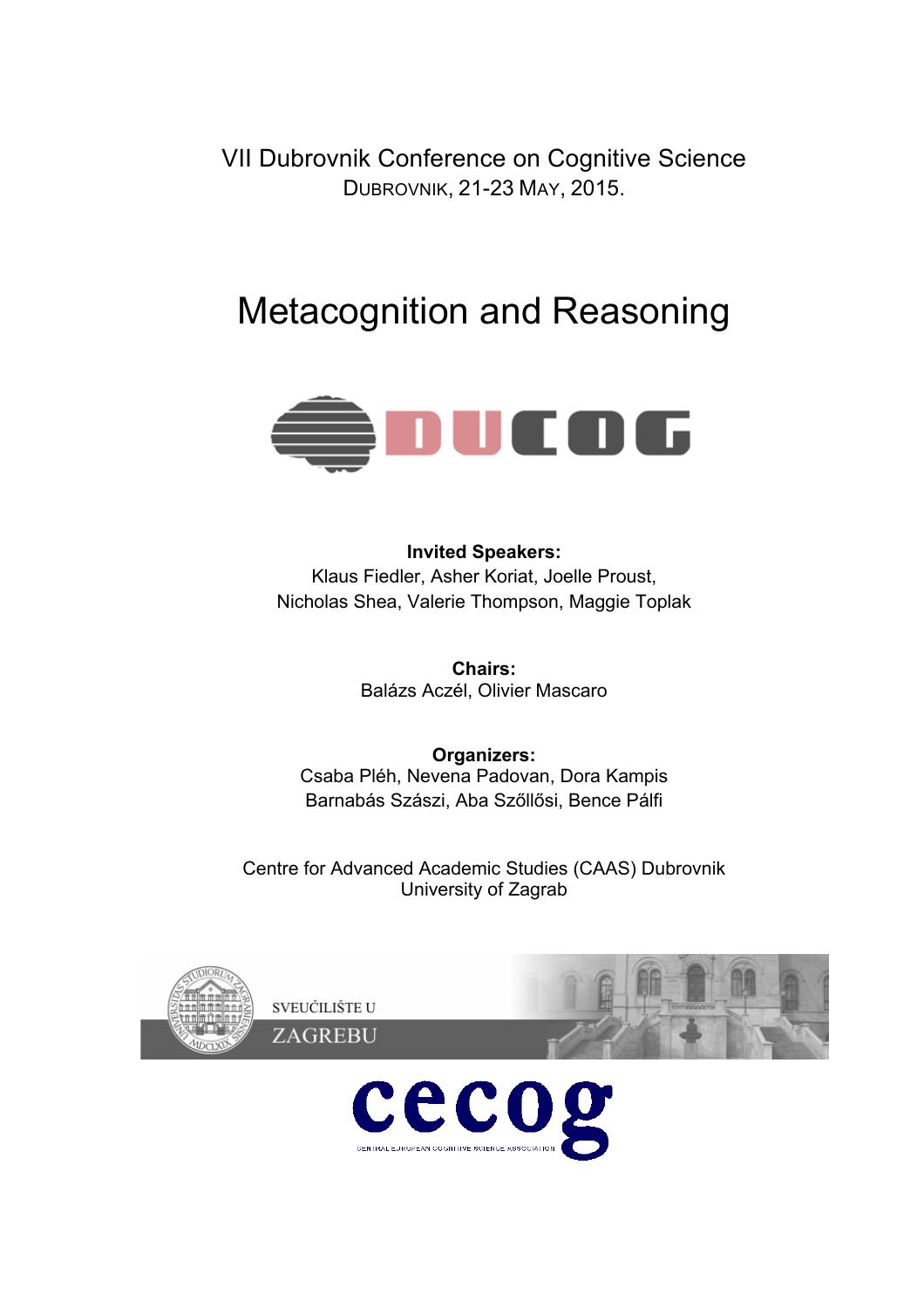# **Programme**

# **Thursday, May 21:**

- 17:00–19:00 Registration
- 15:30–18:30 Tobii Pro pre-conference workshop
- 19:00 Welcome Reception

# **Friday, May 22:**

- 8:00–9:00 Registration 9:00–10:00 **Invited talk:** *Valerie Thompson* Intuition, Analytic Thinking, and the Feeling of Rightness: A Metacognitive Reasoning Theory
- 10:00–10:30 Coffee break
- 10:30–11:30 **Poster session 1**
- 11:30–12:30 **Invited talk:** *Klaus Fiedler* Metacognitive myopia - a major impediment of rational behavior
- 12:30–14:30 Lunch
- 14:30–15:30 **Poster session 2**
- 15:30–16:00 Coffee break
- 16:00–17:00 **Invited talk:** *Nicholas Shea* Metacognition of Concepts
- 17:00– Social programme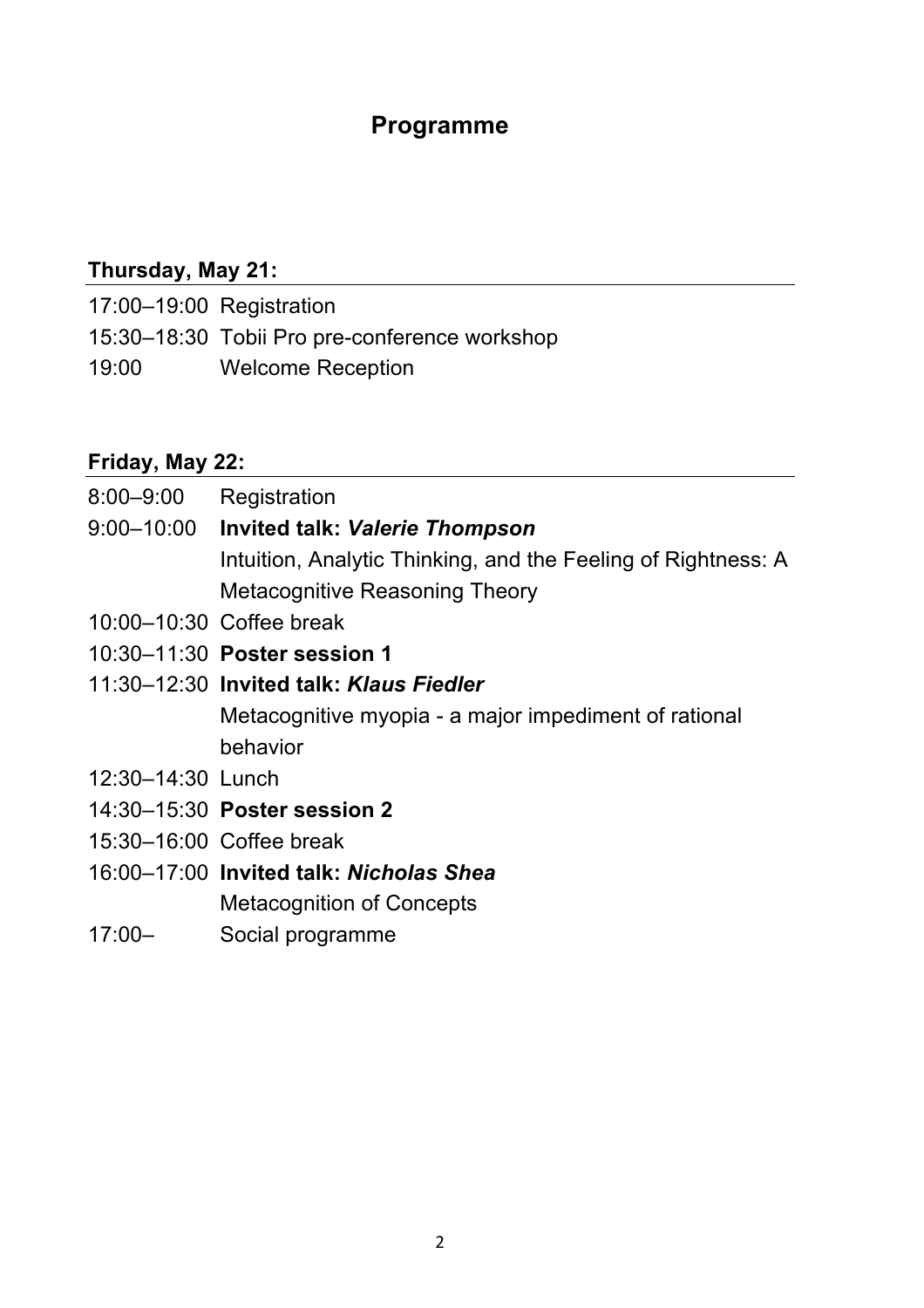# **Saturday, May 23:**

| 9:00–10:00 Invited talk: Maggie Toplak                   |
|----------------------------------------------------------|
| The development of rational thinking and decision making |
| in children and youth                                    |
| 10:00-10:30 Coffee break                                 |

- 10:30–11:30 **Poster session 3**
- 11:30–12:30 **Paper session (3 presentations)**
- 12:30–14:30 Lunch
- 14:30–15:30 **Invited talk:** *Joelle Proust* Metacognition from a dual-process viewpoint
- 15:30–16:00 Coffee break
- 16:00–17:00 **Invited talk:** *Asher Koriat* How do we monitor the correctness of our knowledge and judgments? The bases and accuracy of subjective confidence
- 17:00–18:00 Roundtable
- 18:00–18:15 Assembly meeting
- 18:15–18:30 Closing words & Farewell reception
- 20:00– Social programme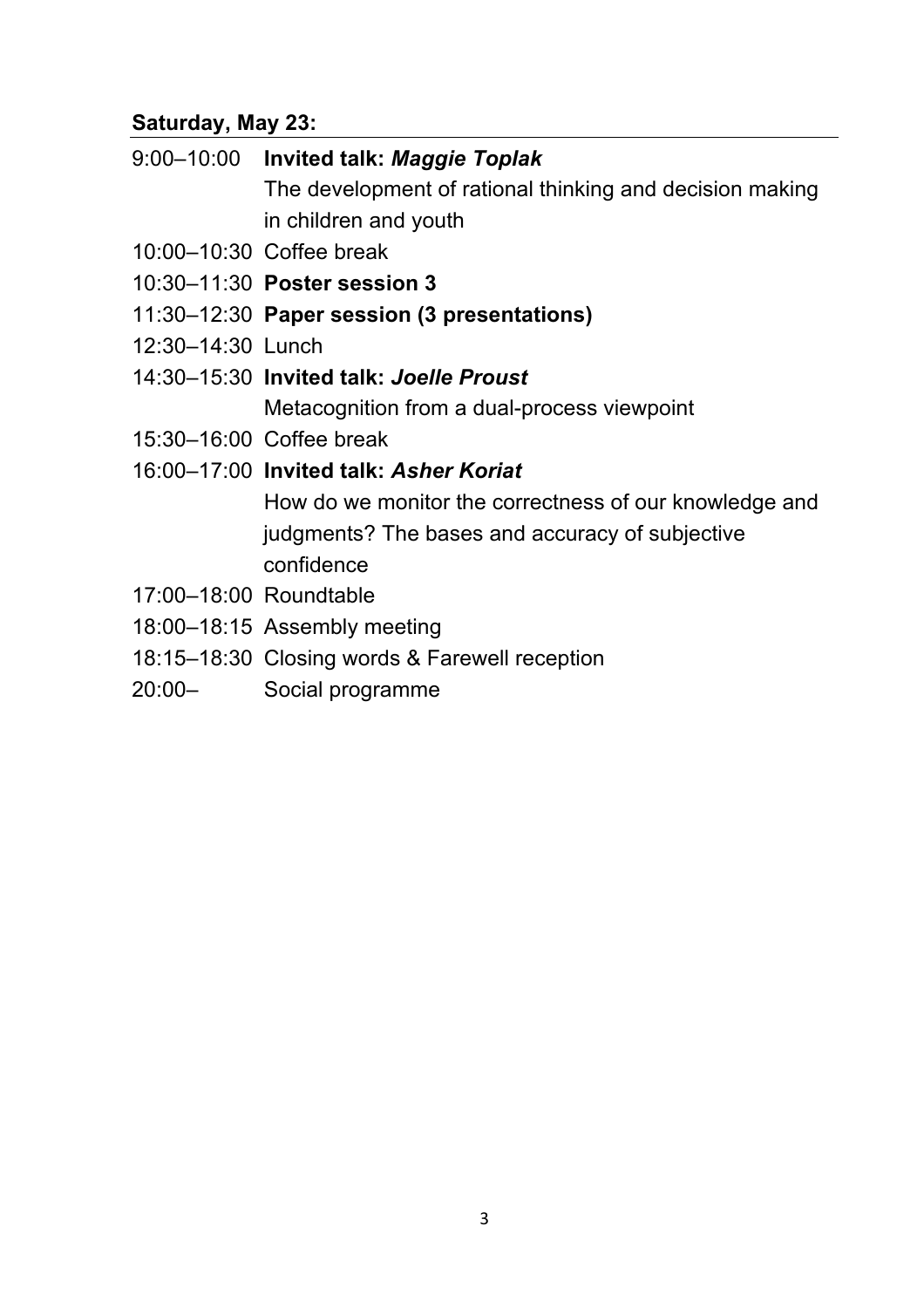# **Abstracts - Invited speakers**

# **INTUITION, ANALYTIC THINKING, AND THE FEELING OF RIGHTNESS: A METACOGNITIVE REASONING THEORY**

#### *Valerie Thompson, University of Saskatchewan*

Amongst educators and psychologists, questions of metacognition have garnered much attention, especially as they pertain to the domains of learning and memory. In this context, it is therefore somewhat surprising that relatively little is known about the cognitive processes involved in the monitoring and control of reasoning and problemsolving. That is, we know little about how reasoners assess their confidence in their conclusions, how this confidence influences subsequent behaviour, nor how reasoning performance is assessed on an ongoing basis. In this talk, I will outline a theory of metareasoning that draws on insights from the learning and memory literature, extending them to a variety of common reasoning tasks. Data will be presented to suggest that monitoring is inferential and based on cues such as the fluency with which answers are brought to mind. Monitoring is proposed to be a continuous processes, and the relationship between monitoring and control processes will be explicated. In addition to corroborating links between the metatmemory and the nascent field of metareasoning, I will also provide evidence that study of metareasoning provides novel insights about both metacognition and reasoning.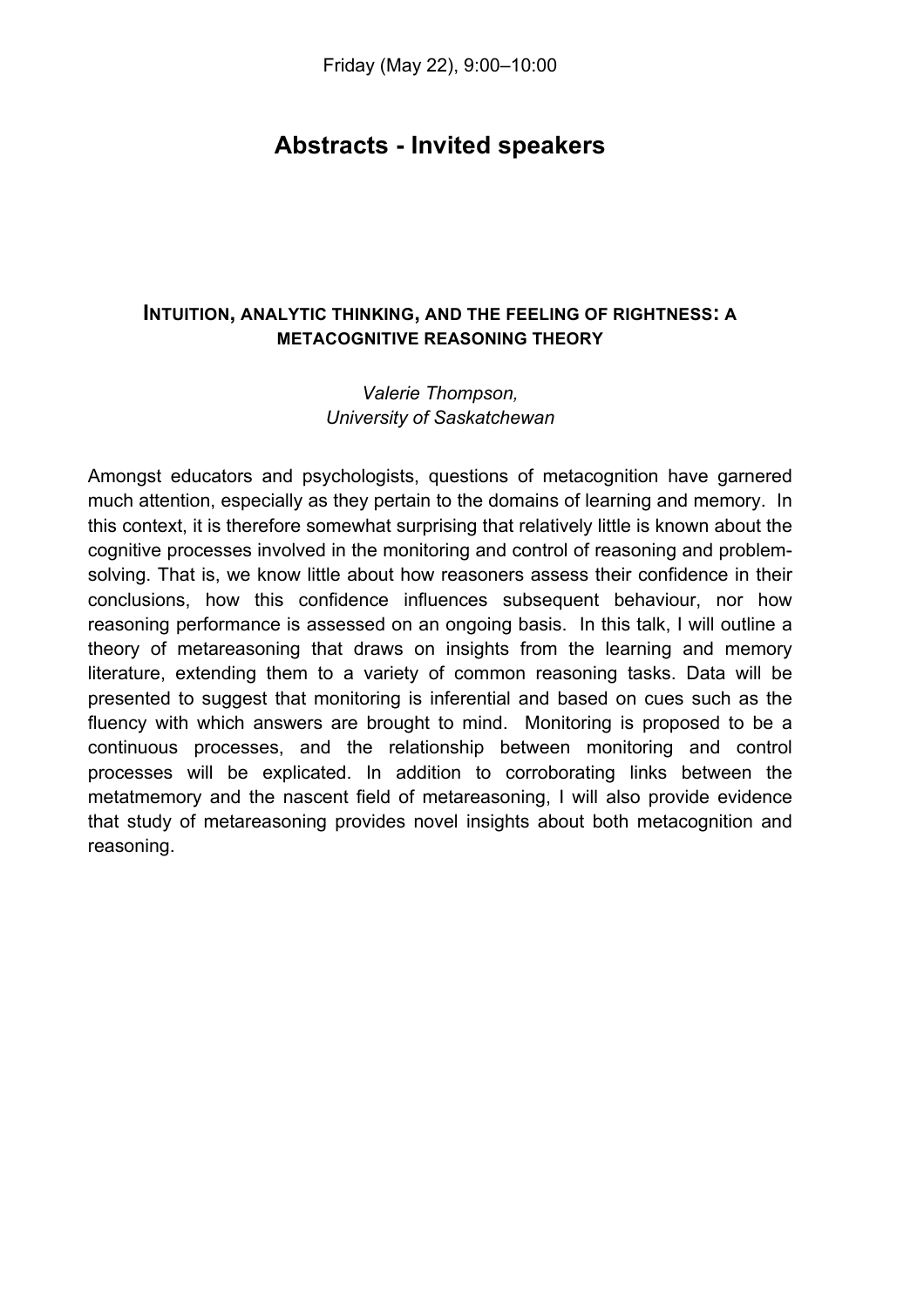#### **METACOGNITIVE MYOPIA - A MAJOR IMPEDIMENT OF RATIONAL BEHAVIOR**

#### *Klaus Fiedler Ruprecht-Karls-Universität Heidelberg*

What I have come to call "meta-cognitive myopia" (MM), using a term once suggested by Robyn Dawes, is the phenomenon that people are pretty accurate in utilizing even large amounts of stimulus information. However, they are uncritical and naïve regarding the history and validity of the given information samples. This uncritical reliance on the information given is most conspicuous when the task context makes it crystal-clear that the stimulus data should not be trusted. I locate MM within a broader framework of meta-cognition research and illustrate the phenomenon with examples from various research paradigms. MM offers an alternative account of many biases in judgment and decision making, which have been traditionally explained in terms of capacity constraints, limited reasoning ability, motivational forces, or severely biased environmental input. The explanatory power of the MM construct, and its theoretical potential to predict new findings, is demonstrated with reference to five paradigms: inability to discard irrelevant information; utilization of selectively sampled information; conditional inference biases; sample-size neglect; and myopia for the impact of aggregation levels. The final discussion is concerned with the learning origins of MM and the question of why evolution did not equip homo sapiens with more effective meta-cognitive tools. An analysis of the costs and benefits will reveal that MM may serve important adaptive functions, and that eliminating MM may have maladaptive effects. Nevertheless, in the context of many real decision problems, the costs and irrational consequences of MM cannot be denied. The final discussion therefore focuses on possible ways to avoid and alleviate MM and its irrational consequences.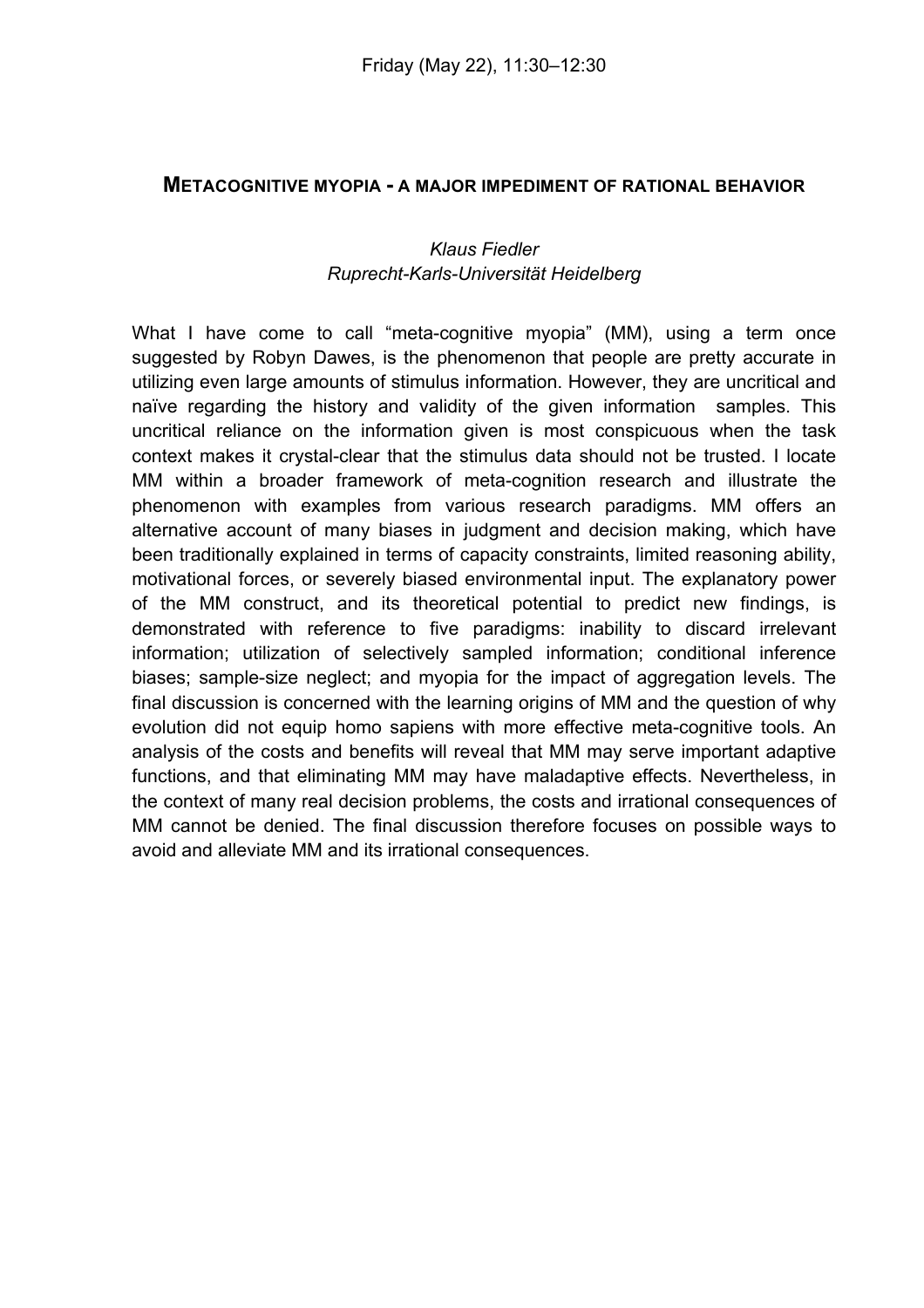#### **METACOGNITION OF CONCEPTS**

#### *Nicholas Shea King's College London*

Concepts are the constituents of thought and underpin much personal level reasoning. They also allow us to 'project' properties we have learnt about one object to new objects. For example, I might interact with something I have classified under my CAT concept and learn that it purrs when stroked. When subsequently encountering another object that is classified under CAT I can form the expectation that it will purr if stroked. Reasoning and 'projection' are two core uses of concepts.

Some concepts are more dependable than others for these purposes. This paper will suggest that thinkers often make use of a sense of how dependable their concepts are. Such 'feelings of dependability' are not explicit higher order beliefs about a concept, but a form of what has been called 'procedural metacognition' (Proust 2013 The Philosophy of Metacognition). Metacognition has been studied in relation to many cognitive processes, prominently memory and decision making, but it is littlestudied in relation to concepts. This paper makes a prima facie case that there metacognition of concepts, in the form of a non-conceptual representation or feeling of dependability that is associated with the use of many concepts. It goes on to explore some philosophical applications of the idea that there is metacognition of concepts.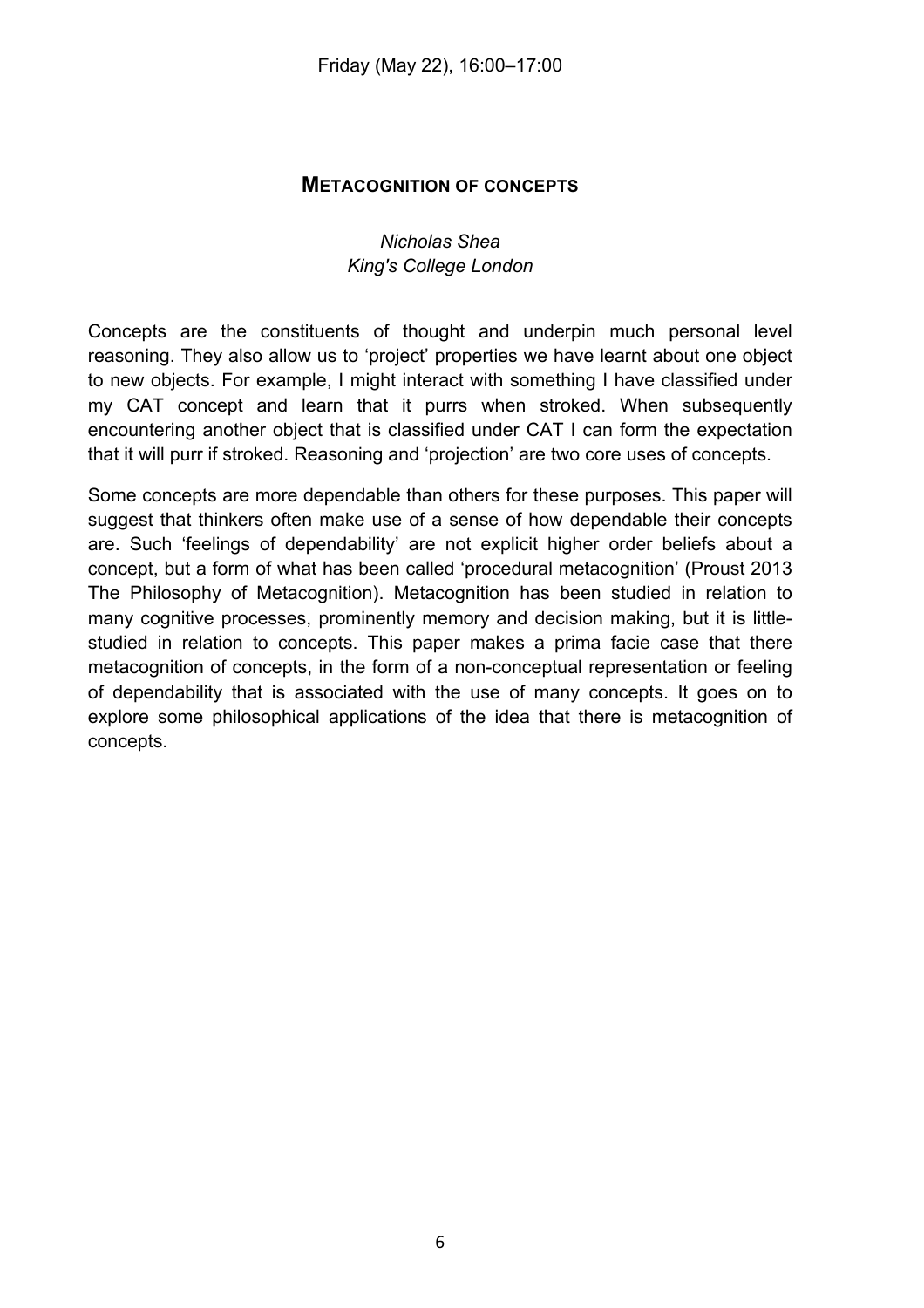#### **THE DEVELOPMENT OF RATIONAL THINKING AND DECISION MAKING IN CHILDREN AND YOUTH**

#### *Maggie Toplak York University*

Many cognitive abilities show a steady increase throughout childhood and adolescence, but this is not necessarily accompanied by better rational thinking performance on several heuristics and biases tasks. Previous research has found that some rational thinking skills show improvement with age, but others do not (Davidson, 1995; Jacobs & Potenza, 1991; Klaczynski, 2005; Morsanyi & Handley, 2008; Reyna & Farley, 2006; Reyna et al., 2006). Likewise, our research group has found that some measures of rational thinking performance are associated with cognitive ability in adults, and some are not (Stanovich & West, 2008). We have used a taxonomy of rational thinking tasks that predicts which rational thinking tasks will associate with development and cognitive ability (Stanovich, West, & Toplak, 2011). Our taxonomy predicts that only tasks necessitating cognitive decoupling and analytic override will be significantly associated with cognitive ability and development. We have examined performance on several rational thinking tasks (probabilistic choice, belief bias syllogisms, resistance to framing, baserate sensitivity, and otherside thinking) and measures of cognitive ability (intellectual abilities and executive functions) in a sample of children (N=204) aged 8-14 years of age (Toplak, West, & Stanovich, 2014). Developmental differences were found on our rational thinking tasks and associations with cognitive ability were consistent with these developmental patterns. These findings suggest that rational thinking tasks which require analytic override show significant correlations with cognitive abilities as well as developmental trends. This research contributes to clarifying previous developmental results on heuristics and biases tasks that appeared to suggest inconsistent developmental trends.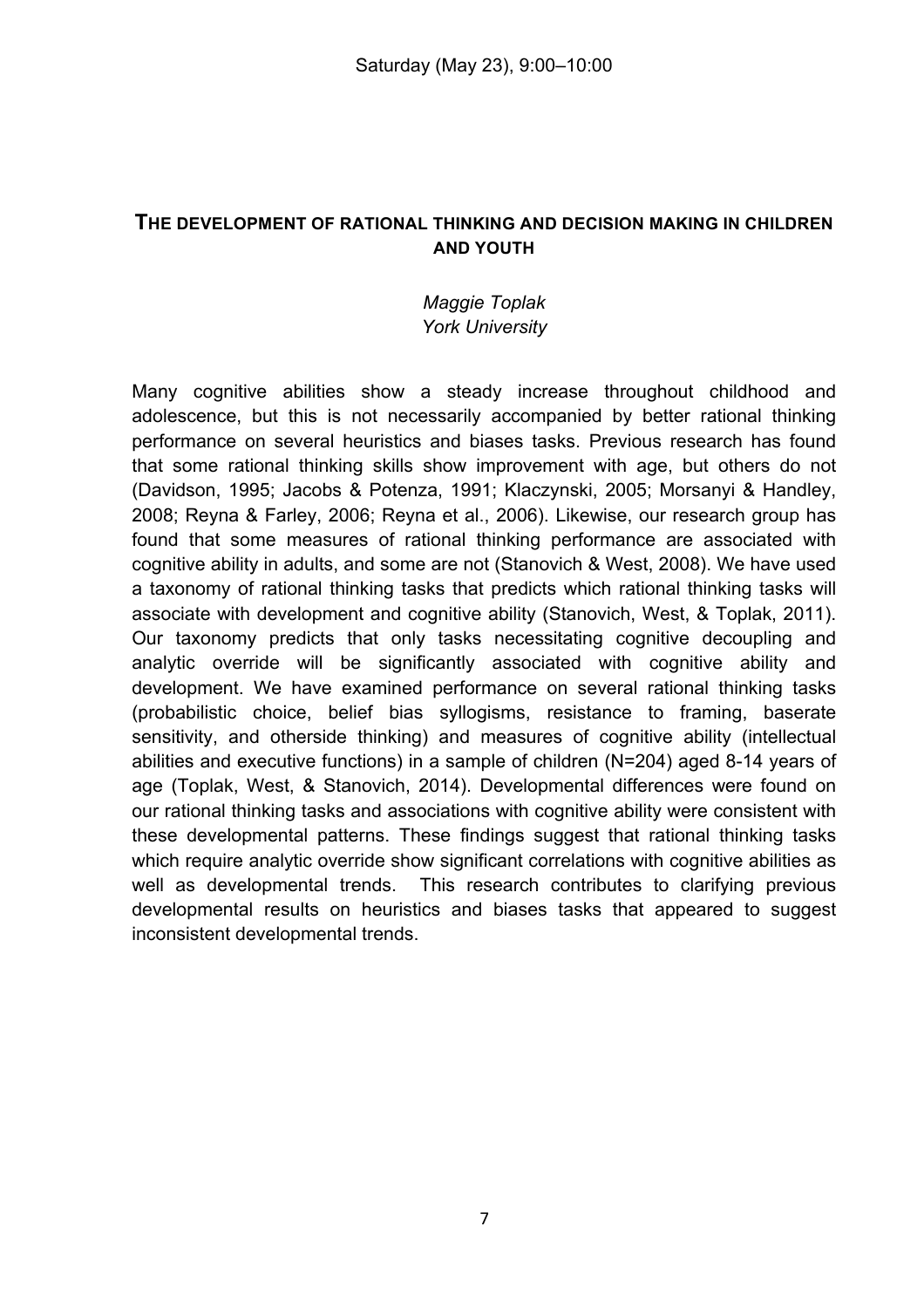#### **THE DEVELOPMENT OF RATIONAL THINKING AND DECISION MAKING IN CHILDREN AND YOUTH**

#### *Joëlle Proust Jean Nicod Institute, CNRS, Paris*

There is ample evidence favoring a dual-processing conception of metacognition, which contrasts Type 1 processes –activity-dependent, implicit, fast, automatic, and inflexible -, with Type 2 processes - activity-independent, explicit, slow, controlled, and flexible. This contrast, however descriptively adequate, calls for an explanatory account. The evolutionary pattern of metacognition, the prominent role, in humans, of epistemic decision at various time scales and resource levels, and the contrast between associative and inferential cognition point to the engagement of two different representational systems in human metacognition. While System 1 is based on relational, subjective, evaluative non-propositional attitudes, System 2 consists in referential, objective, propositional attitudes, taylored to meet the needs of linguistic communication. As a consequence of this representational difference, System 1 can be sensitive to the fluency or effort involved in a cognitive task and predict its likely correction on this basis. It is not equipped, however, to identify what makes any specific content true or false. System 2, which can reflectively deal with reasons, cannot swiftly evaluate or predict correctness of its outputs. To be fully functional, metacognition must, then, be able to use both systems jointly, in a context-sensitive way. How is this cooperation at all possible? We will attempt to articulate a tentative solution to this question, based on a threetiered theory of cognitive action, consonant with Rolf Reber's recent proposal, in which noetic habits, strategically trained and monitored, become able to trigger System 1 evaluations.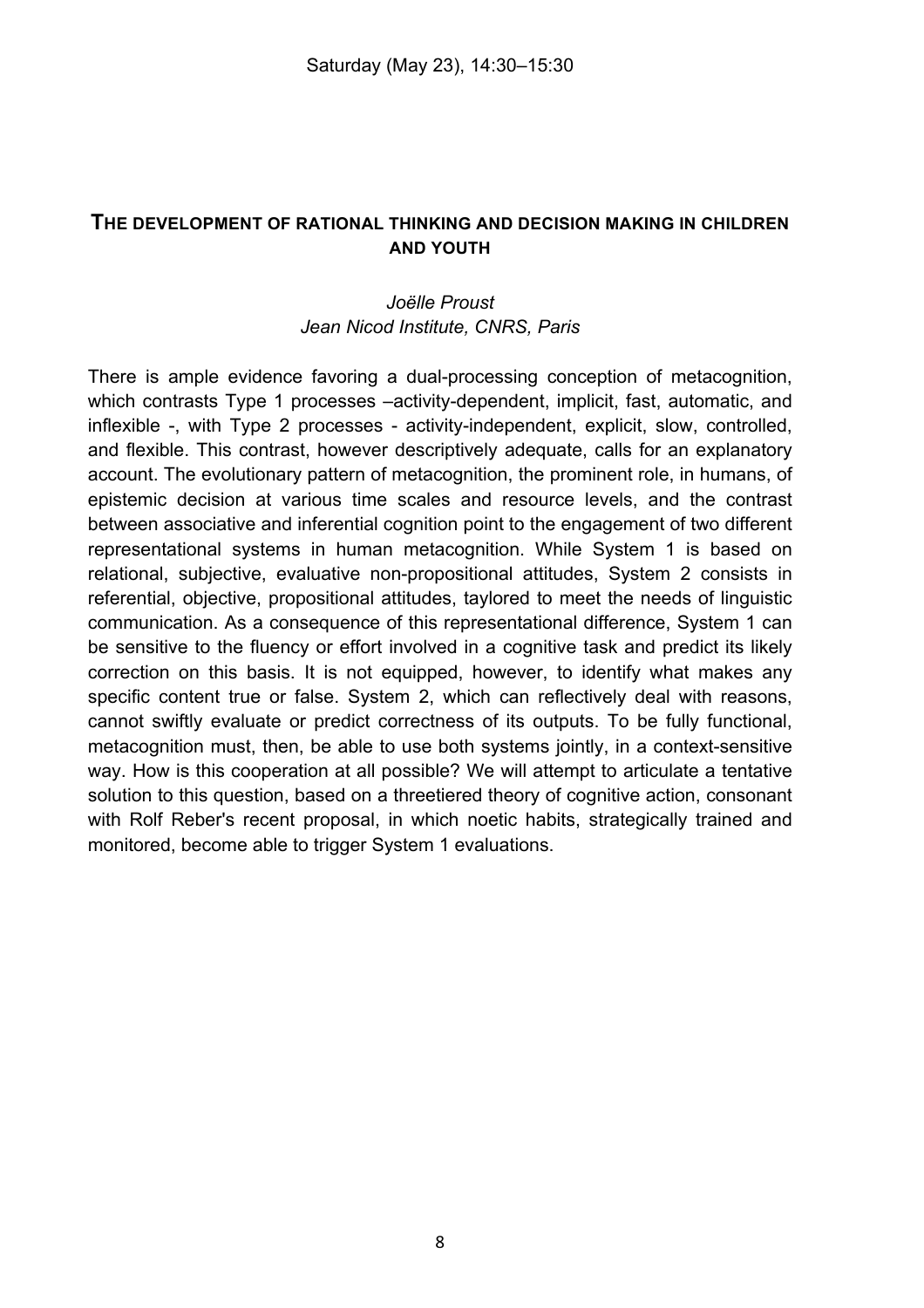# **HOW DO WE MONITOR THE CORRECTNESS OF OUR KNOWLEDGE AND JUDGMENTS? THE BASES AND ACCURACY OF SUBJECTIVE CONFIDENCE**

#### *Asher Koriat University of Haifa*

People take the validity of their confidence judgments for granted and use these judgments to guide their behavior. But how valid are subjective convictions, and what are the reasons for their validity? A Self-Consistency Model (SCM) will be presented for the basis of confidence judgments and their accuracy. SCM assumes that the process underlying subjective confidence has much in common with that underlying statistical inference about the outside world. Participants behave like intuitive statisticians who attempt to reach a conclusion about a population on the basis of a small sample of observations. When asked to decide between two answers, they retrieve a small sample of clues and considerations from memory, and their confidence in their decision represents an assessment of reproducibility -- the likelihood that a new sample of clues will yield the same decision. The results indicate that metacognitive accuracy is a by-product of cognitive accuracy: The confidence/accuracy correlation is positive only because this correlation has been studied under conditions in which people' cognitive performance is largely correct, but is negative when people are largely in error. Results consistent with the model were obtained across many domains, and the theory has proved yielded novel predictions for several areas such as the effects of social influence, individual vs. group decisions, and the wisdom-of-crowd phenomenon.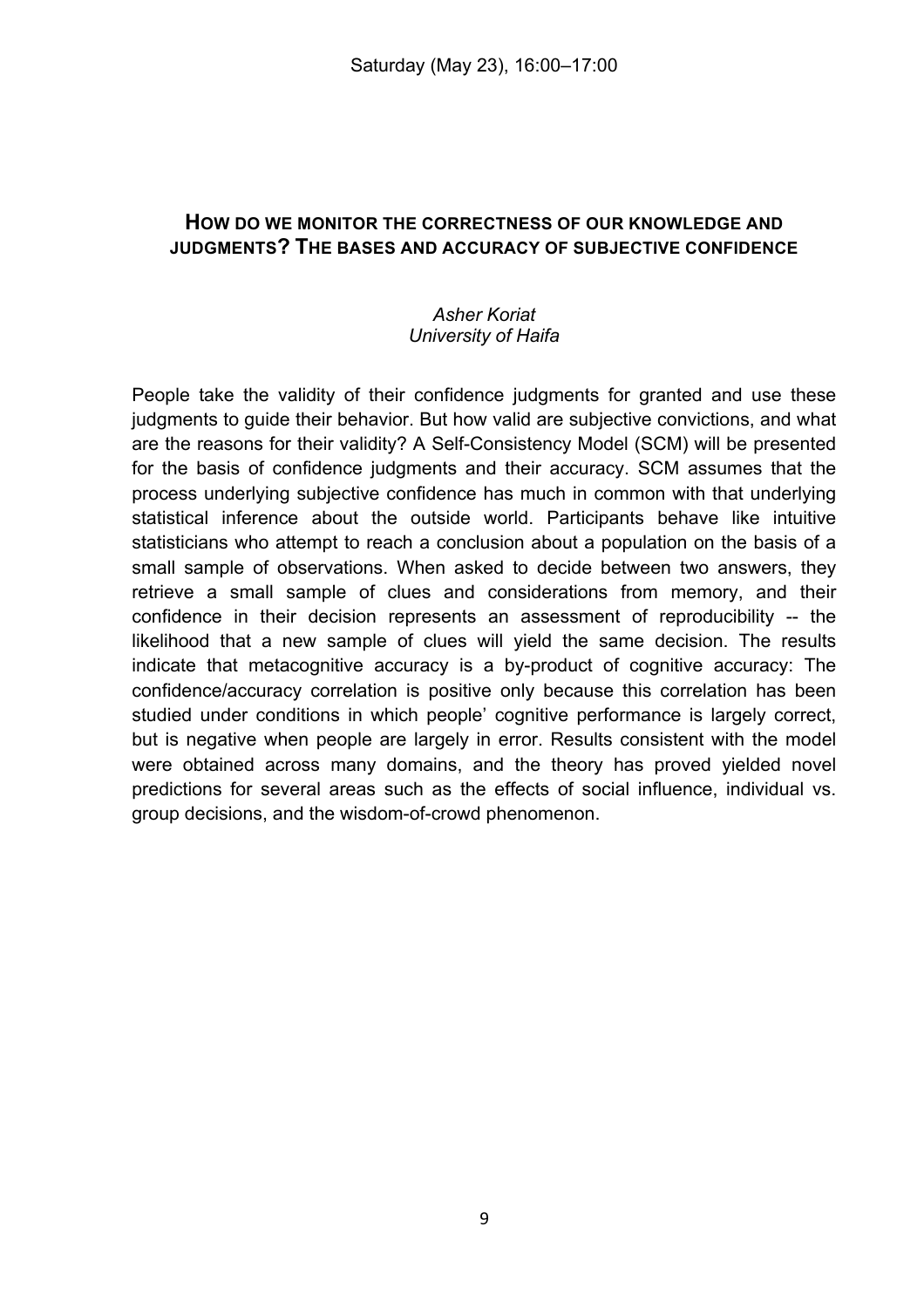# **Abstracts – Paper session**

# **INDIVIDUAL DIFFERENCES IN STATE-DEPENDENT DECISION MAKING DEPEND ON COGNITION, AND METACOGNITIVE MONITORING AND CONTROL**

*Simon A Jackson, University of Sydney, Australia Sabina Kleitman, University of Sydney, Australia*

We carry out or withhold from actions whose utility depends on our judgements being accurate. Cognitive models suggest that such decisions are carried out when metacognitive confidence in the presumed state exceeds a decision control criteria. Little work has been done, however, to determine whether robust individual differences in decision behaviour can be explained by individual differences in metacognitive monitoring and control. Undergraduate students (N=364) completed nine tests assessing fluid and crystallized cognitive abilities, indicated confidence levels in their answers, and made state-dependent decisions on each answer (e.g., submit for marking or not). The nature and quality of individuals' decisions were described with novel Decision Pattern Analysis metrics: competence, optimality, recklessness, hesitancy and decisiveness. In line with cognitive theories, the relative standing of individuals' decision optimality was predicted and manipulated by changes in the cognitive requirements of the task, while individuals' standings on the other decision metrics were predicted and manipulated by changes to the nature of the decision, which influenced individuals' metacognitive variables. Personality variables made no contribution to the results. The results demonstrate how individual differences in state-dependent decision making can be explained by differences in cognition, monitoring and control.

e-mail: simon.jackson@sydney.edu.au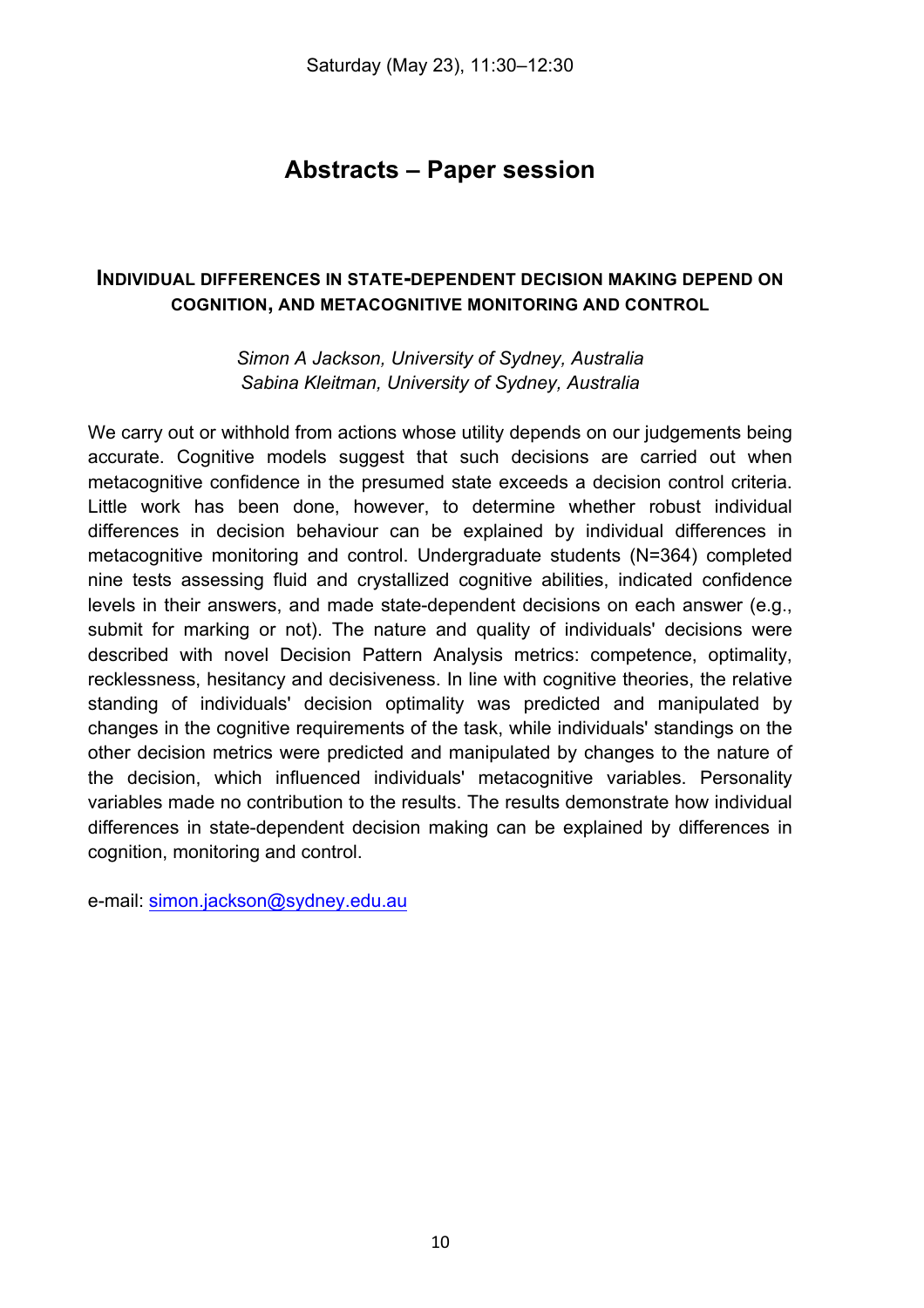#### **THE ACCURACY OF METACOGNITIVE JUDGMENTS IN SYLLOGISTIC REASONING**

*Igor Bajšanski, University of Rijeka, Croatia; Maja Močibob, University of Rijeka, Croatia; Pavle Valerjev, University of Zadar, Croatia*

We carry out or withhold from actions whose utility depends on our judgements being accurate. Cognitive models suggest that such decisions are carried out when metacognitive confidence in the presumed state exceeds a decision control criteria. Little work has been done, however, to determine whether robust individual differences in decision behaviour can be explained by individual differences in metacognitive monitoring and control. Undergraduate students (N=364) completed nine tests assessing fluid and crystallized cognitive abilities, indicated confidence levels in their answers, and made state-dependent decisions on each answer (e.g., submit for marking or not). The nature and quality of individuals' decisions were described with novel Decision Pattern Analysis metrics: competence, optimality, recklessness, hesitancy and decisiveness. In line with cognitive theories, the relative standing of individuals' decision optimality was predicted and manipulated by changes in the cognitive requirements of the task, while individuals' standings on the other decision metrics were predicted and manipulated by changes to the nature of the decision, which influenced individuals' metacognitive variables. Personality variables made no contribution to the results. The results demonstrate how individual differences in state-dependent decision making can be explained by differences in cognition, monitoring and control.

Key words: metacognition, syllogistic reasoning, judgment accuracy, answer consensuality

Author contact e-mail address: sibajsan@ffri.hr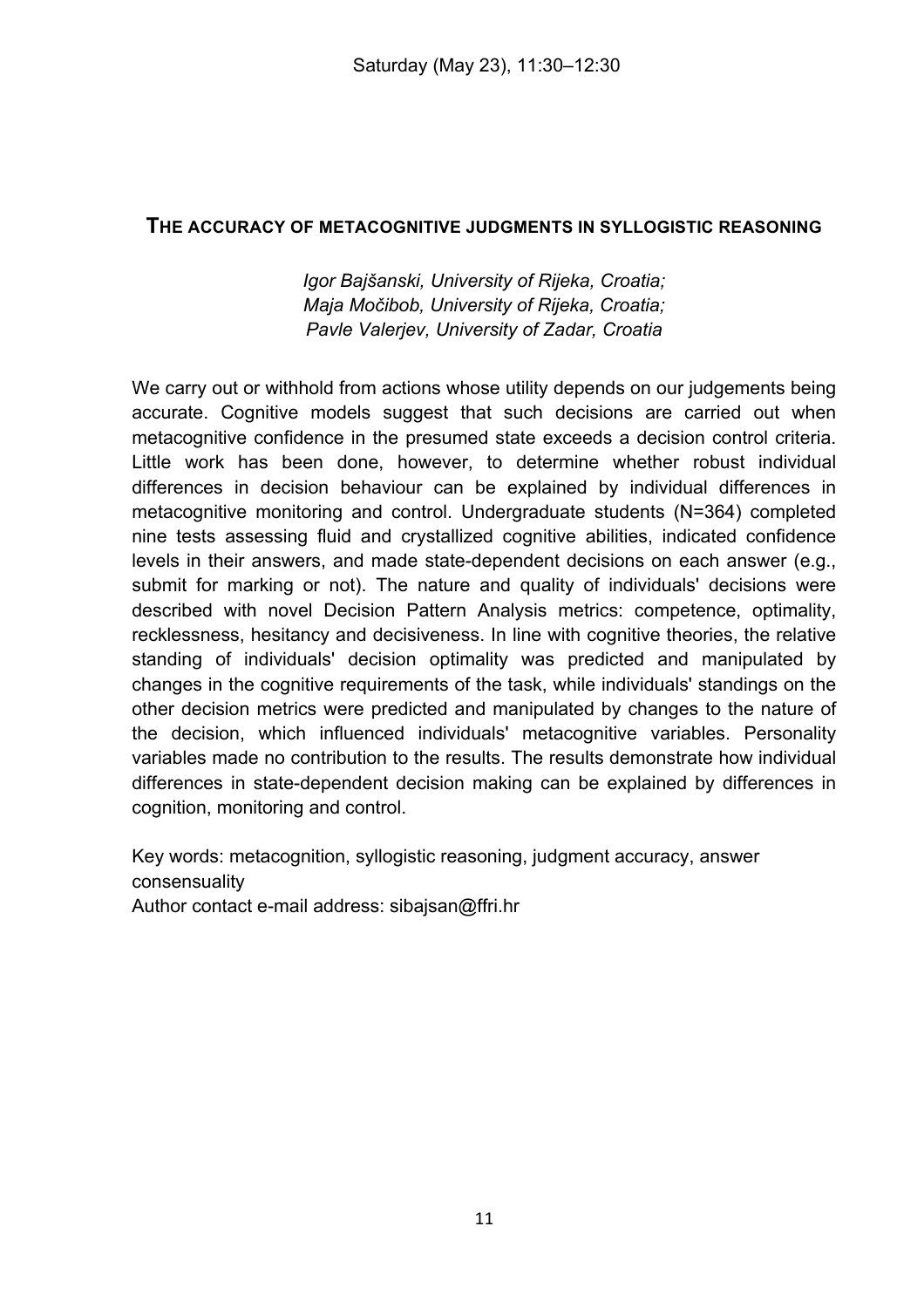#### **DETERMINANTS OF CONFIDENCE IN THE BAT AND BALL PROBLEM**

*Aba Szollosi, Eotvos Lorand University; Barnabas Szaszi, Eotvos Lorand University; Balazs Aczel, Eotvos Lorand University*

Decision-confidence differences between conflict and non-conflict versions of several reasoning tasks gave rise to the claim of an intuitive logical process that proposes people implicitly detects conflict between the correct and their heuristic answers. Interestingly, the effect also appeared on the popular Bat and Ball Problem. In two empirical studies we tested whether implicit conflict detection has any effect on decision confidence in the Bat and Ball Problem. Verbal measures did not reveal significant effect of implicit processes between the conflict and non-conflict versions of the task. A hierarchical regression analysis revealed that the verification of the operation and the perceived verifiability of the task significantly predicted confidence, however, the significant predicting power of accuracy raises questions about the validity of the paradigm.

Key words: metacognition, decision-confidence, CRT, bat and ball problem, conflict detection

Author contact e-mail address: aba.szollosi@gmail.com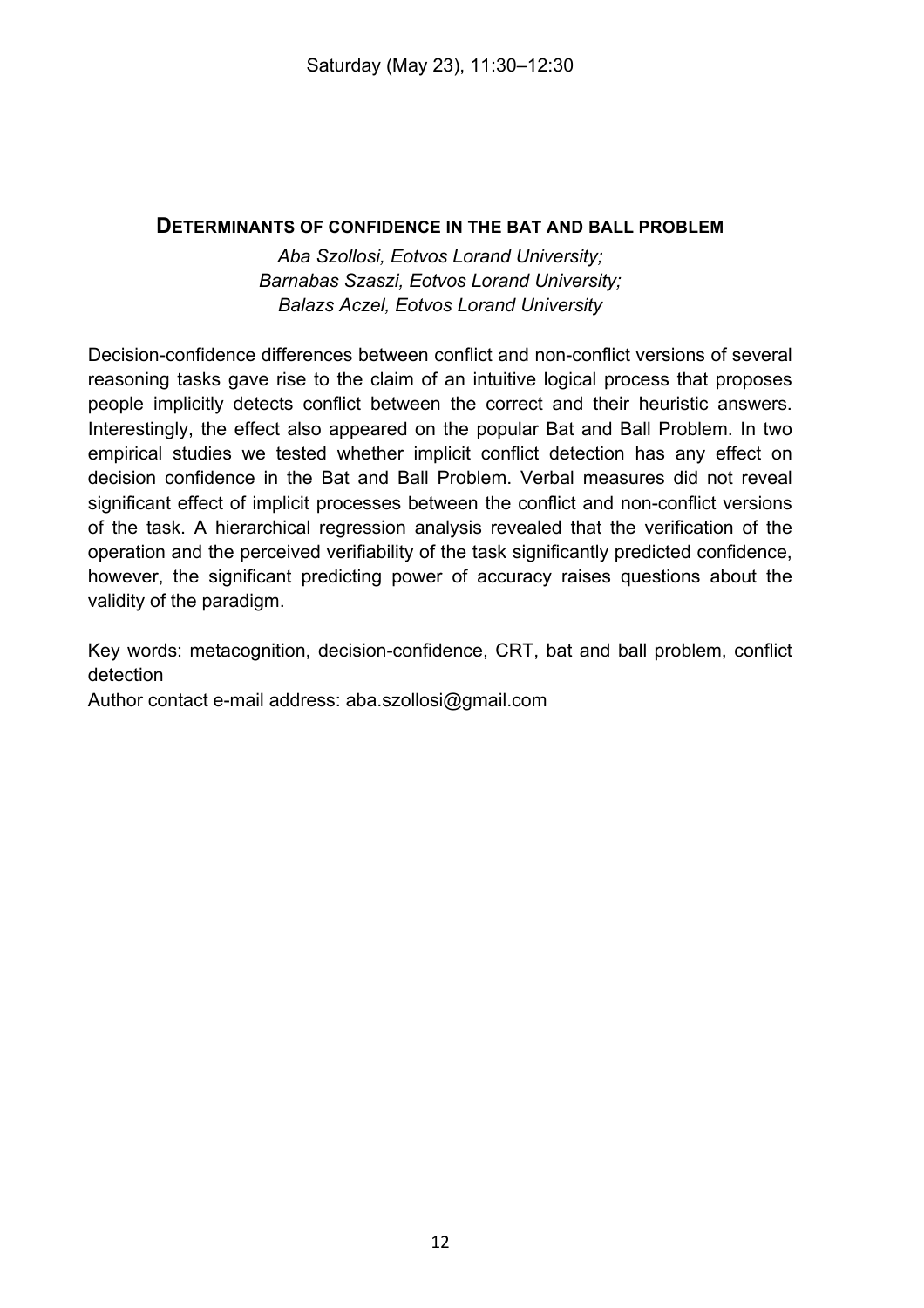# **Poster sessions**

# **Poster Session 1.: Friday, May 22, 10:30–11:30**

# **Meditative Choice is a Good Choice: Connecting Mindfulness, Decision Making, and Emotions**

*Christopher Anderson, Steven Jay Lynn*

**Better memory improvement after a JOL than after relearning: an effect of retrieval attempt when monitoring knowledge?** *Elisabeth Bacon, Marie Izaute, Elisabeth Bacon*

**Great apes understand others' beliefs in an interactive task** *Frances Buttelmann, Malinda Carpenter, Josep Call, Michael Tomasello*

**What is the best measure of unpredictability for morphological segmentation?** *Daniel Czégel, Csaba Pléh*

**Measuring mindfulness with behavioral assessments** *Denke Diana, Monika Albu, Mate Szondy*

**Interaction between Numbers and Their Quantities for Small Magnitudes** *Dražen Domijan, Mia Šetić*

**The unsmart infant: language comprehension depends on contextual and situational cues in 9-moth-old infants**

*Bálint Forgács, Eugenio Parise, Gergely Csibra*

**The impact of social cues on metacognitive judgments across cultures** *Amelie Jacquot, Julie Grézes, Terry Eskenazi, Edith Sales-Vuillemin, Mika Ueno, Shoji Itakura, Joëlle Proust, Laurence Conty*

**Metacognitive skill-development in Medical Education: A Pilot Study Considering Philosophical Tools of Thinking** *Basak Kocaoglu, Cetin Balanuye, Yesim Senol*

**Tracking social agents' mental states modulates action preparedness in adults** *Ágnes Kovács, Ernő Téglás*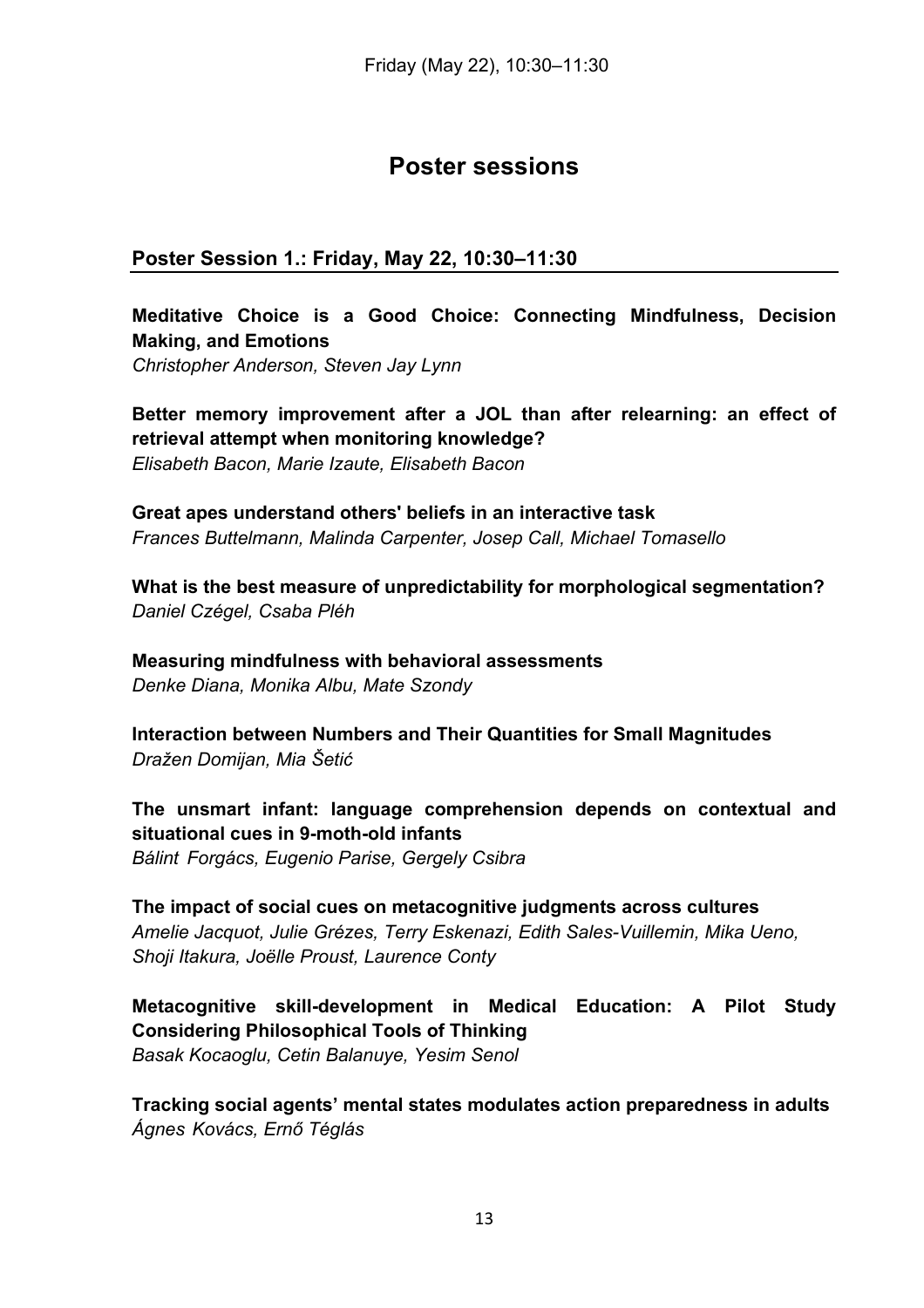Friday (May 22), 10:30–11:30

**Self-reported preferred thinking style and cognitive reflection** *Eva Ballová Mikušková, Vladimíra Čavojová, Róbert Hanák*

**Congruency sequence effect in the ratio bias paradigm** *Bence Pálfi, Zoltan Kekecs, Balazs Aczel*

**Ostensive-Referential Communication Fosters the Interpretation of Pictures of Objects as Symbols of their own Kind in 9-Month-Old Infants** *Eugenio Parise, Gergely Csibra*

**The effects of script based schemes on retrieval of novel events** *Anett Ragó, Dávid Szabolcsi, Bence Szekeres-Gaál*

**The effects of valence and images on the source monitoring** *Frédérique Robin*

**How likely is it that Snakes are not Reptiles? A 'new paradigm' approach to Belief Bias.** *Edward Stupple*

**Enhancing neural excitability of the right vs. left prefrontal cortex differentially affects consolidation of implicit statistical learning**

*Csenge Török, Kata Horváth, Karolina Janacsek, Andrea Antal, Dezso Nemeth*

**Moral reasoning among adolescents and elderly– a group study** *Andrea Turner, Judit Páli*

**In which box does this number go? Breaking down the number categorization task.**

*Arnaud Viarouge, Véronique Izard*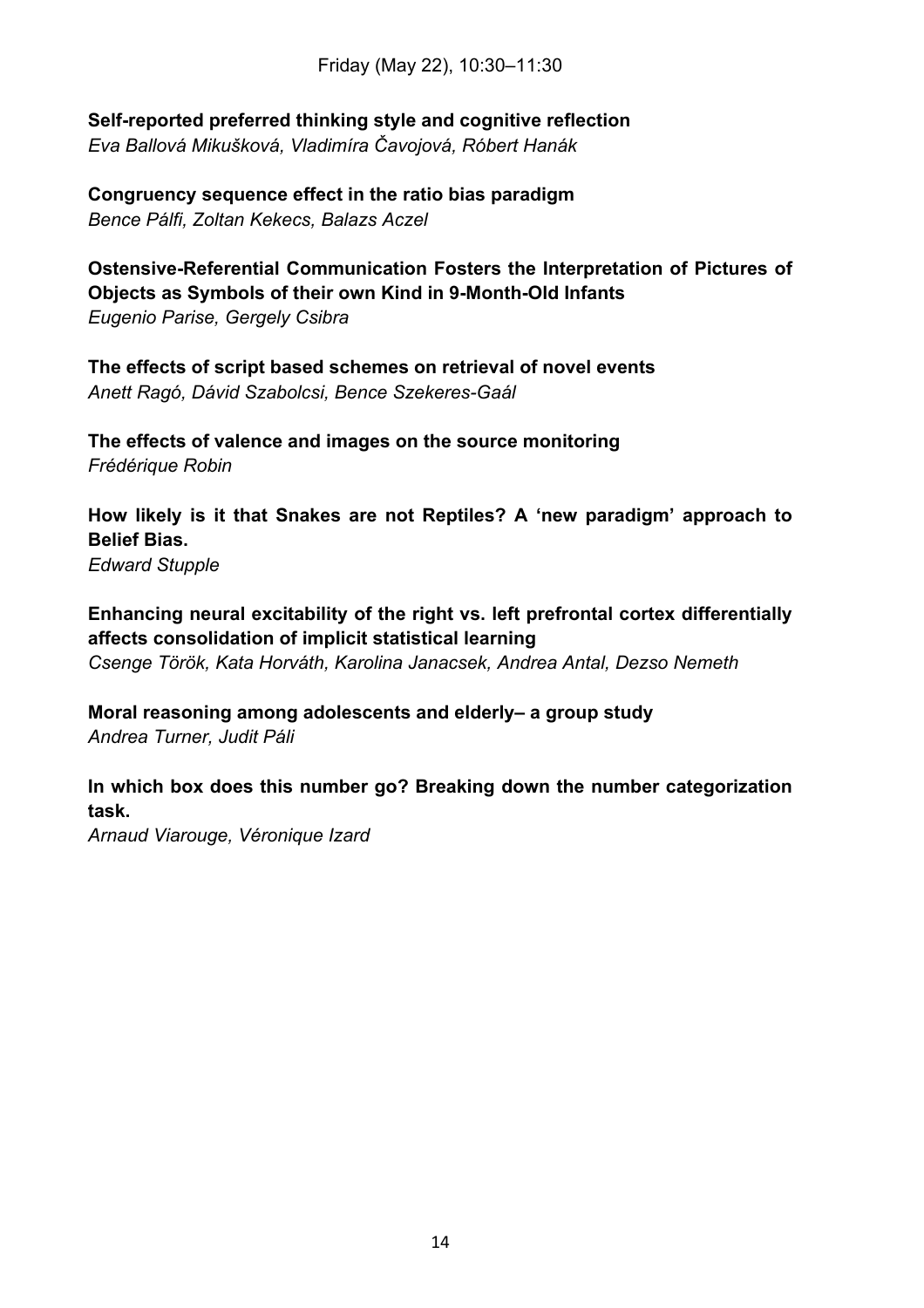#### **Poster Session 2.: Friday, May 22, 14:30–15:30**

**An integrative metacognitive model of mindfulness** *Mónika Albu, Szondy Máté, Diana Denke*

**Interference and priming in spontaneous belief computation** *Gábor Bródy, Ildikó Király, Ágnes Kovács*

**Machine Learning for the Estimation of UPDRS score** *Krisztina Búza*

**A Holistic Theory on the Development of Cognitive Biases in Real-Life Decisions** *Marcus Domeier, Pierre Sachse*

**Psycholinguistic analysis of conjunction in Croatian** *Margarita Draganić, Marijan Palmović*

**Evidence for spontaneous level-2 perspective taking in adults** *Fruzsina Elekes, Máté Varga, Ildikó Király*

**Conscious monitoring of emotion perception: evidence from attentional blink** *Kamil Fulawka, Remigiusz Szczepanowski*

**Impact of semantic encoding effects on arithmetic problems in sorting and solving tasks** *Hippolyte Gros, Emmanuel Sander, Jean-Pierre Thibaut*

**Coordinated Reasoning** *Justin Jacot*

**Is belief re-computation by retrieval available for young children?** *Ildikó Király, Kata Oláh, Ágnes Melinda Kovács, Gergely Csibra*

**The domain-generality of working memory: A matter of ability** *Kristof Kovacs, Dylan Molenaar, Andrew Conway*

**"But I was there!" - episodic memory as a mechanism for justification** *Johannes Mahr, Reka Peto, Gergely Csibra*

**Oxytocin modulates social categorization processes** *Katalin Oláh, József Topál*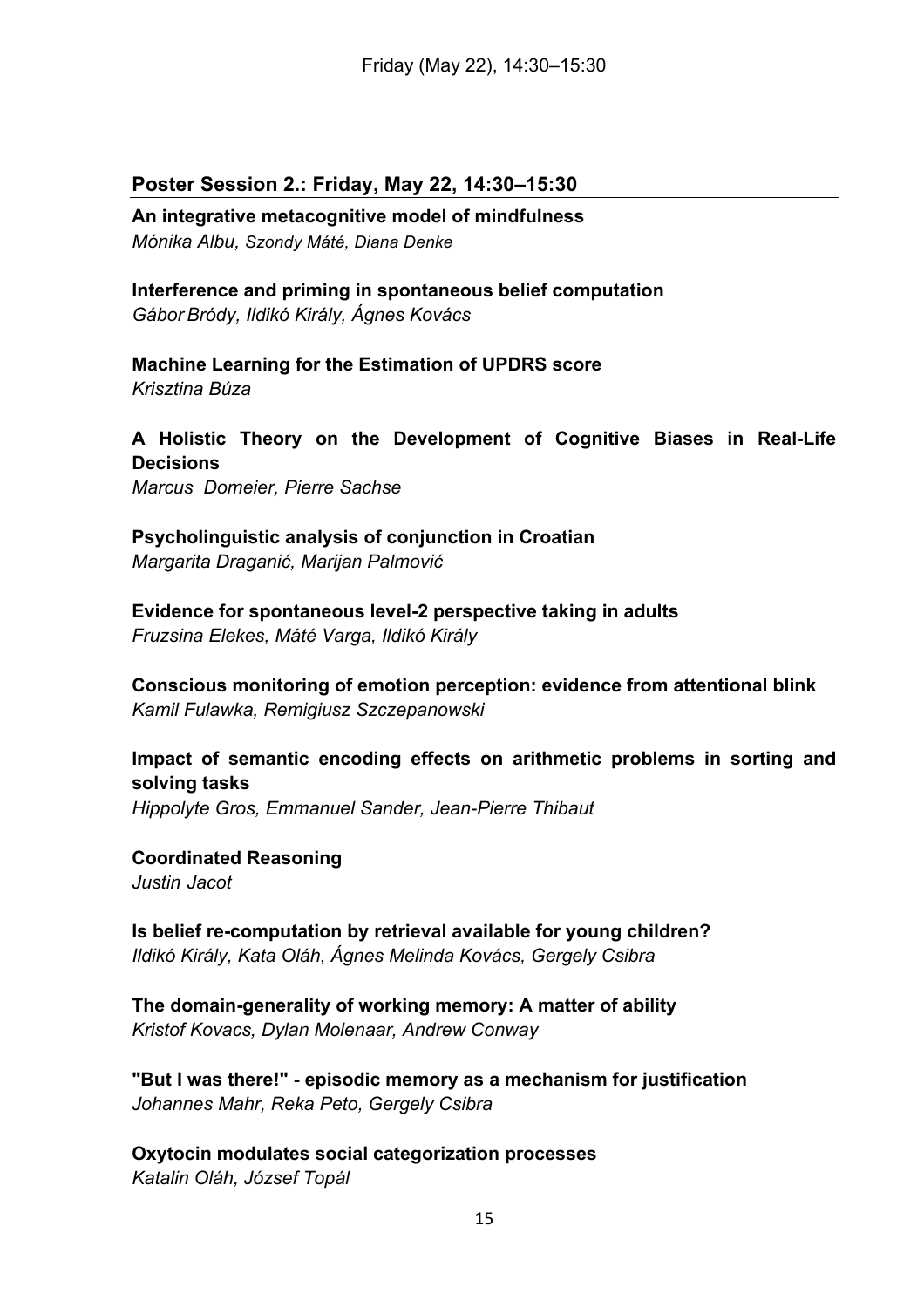#### **Pragmatic aspects of reasoning in real life situations**

*Marina Olujić, Gordana Hržica, Marijan Palmović, Marina Olujić, Nevena Padovan*

**Behavioral task as tool for short-term verbal memory and cognitive vulnerability to depression assessment in mesial temporal lobe epilepsy** *Lidija Preglej, Dražen Domijan, Daniel Crnković, Ksenija Marinković, Hrvoje Hećimović*

**Metamemory in educational psychology** *Marta Riess*

**The role of executive functions in patients with aphasia** *Izabella Szöllősi, Ágnes Lukács*

**A comparison of possession comprehension in children with typical language development and children with specific language impairments using E-prime** *Ivona Radić Tatar, Paulina Mataija, Martina Vuković Ogrizek, Rafaela Martić, Marina Paprika*

**Deductive problem solving and learning logic** *Mariusz Urbański, Katarzyna Paluszkiewicz, Joanna Urbańska*

**Clinical Gut: The role of inferential direction on psychotherapist's metacognitive confidence and need for more information** *Jacinto Sofia, Ferreira Mário, Braga João*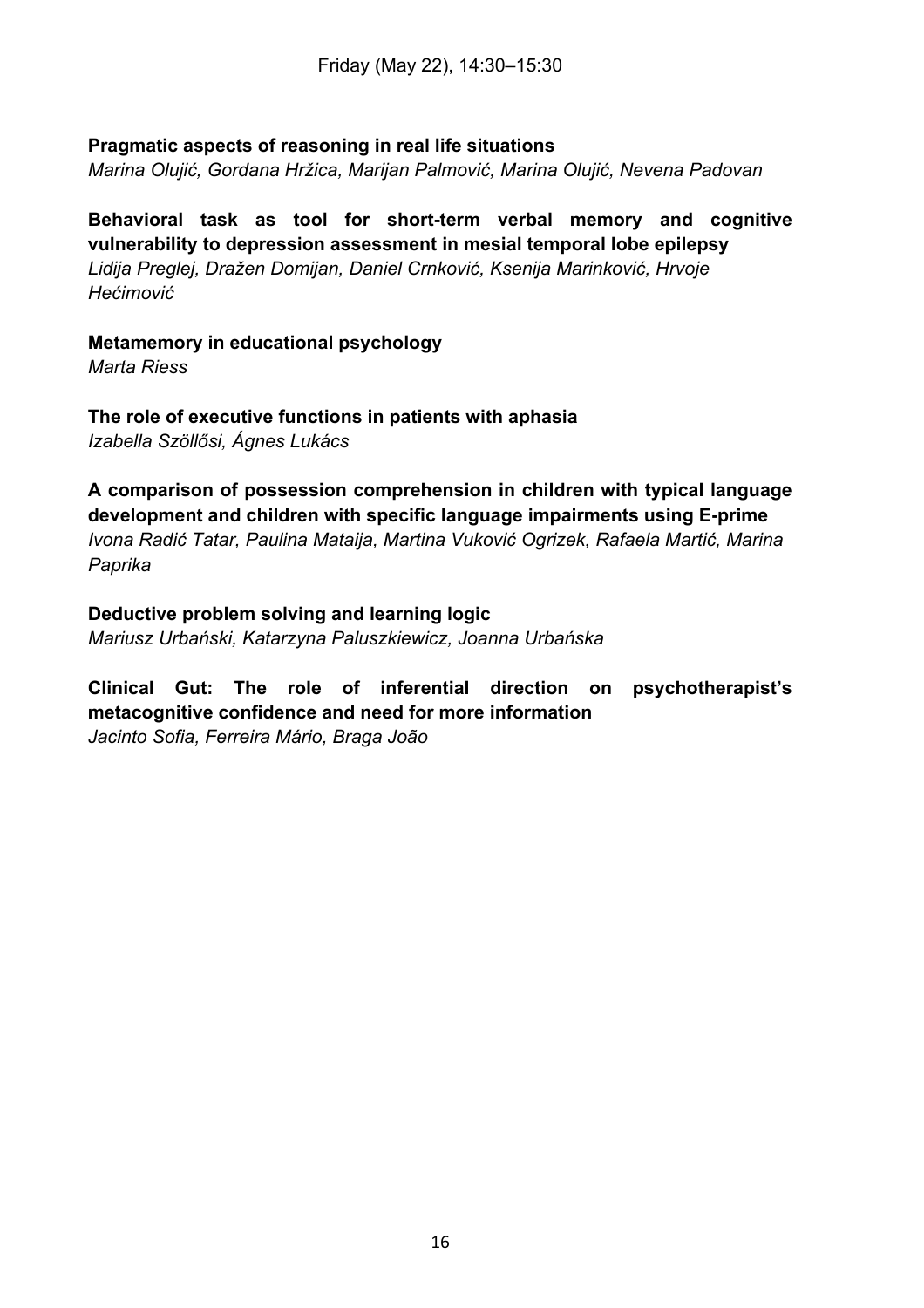#### **Poster Session 3.: Saturday, May 23, 10:30–11:30**

**Solvable or Not Solvable? Heuristic Cues that Underlie the Judgment of Solvability** *Rakefet Ackerman, Yael Beller*

**Assessment of Non-Native Speakers' Metacognitive Abilities and Reasoning Stem from Rational Thinking to Adopt a New Template of Language Grammatical Aspects: Evidence from MEG and fMRI** *Sadeq Ali Saad Al Yaari*

**Overcoming intuitive interference in geometry: from brain studies to an educational intervention** *Reuven Babai, Enav Shalev, Ruth Stavy*

**Contaminated mindware and reflective mind** *Vladimira Čavojová, Róbert Hanák, Eva Ballová Mikušková*

**The impact of social context on children's executive functioning and it's relationship to creativity** *Paula Fischer, Nicolas Chevalier, Mark A. Runco*

**Representing others' beliefs about object identity in 14 month-old infants** *Dora Kampis, Ágnes Melinda Kovács*

**Metacognition and performance rating in spatial manipulation tasks** *Roland Kasek, Szabolcs Takács, Mónika Albu*

**Negative numbers in elementary school** *Orsolya Kiss, Krajcsi Attila*

**Low cognitive load and reduced arousal impede practice effects on executive functioning, metacognitive confidence and decision making** *Sabina Kleitman, Simon A Jackson, Eugene Aidman*

**The Source of the Distance Effect in an Artificial Number Sequence** *Petia Kojouharova, Attila Krajcsi*

**The Trusting Twos: The epistemic weight attributed to communication increases during toddlerhood.**

*Olivier Mascaro, Ágnes Melinda Kovács*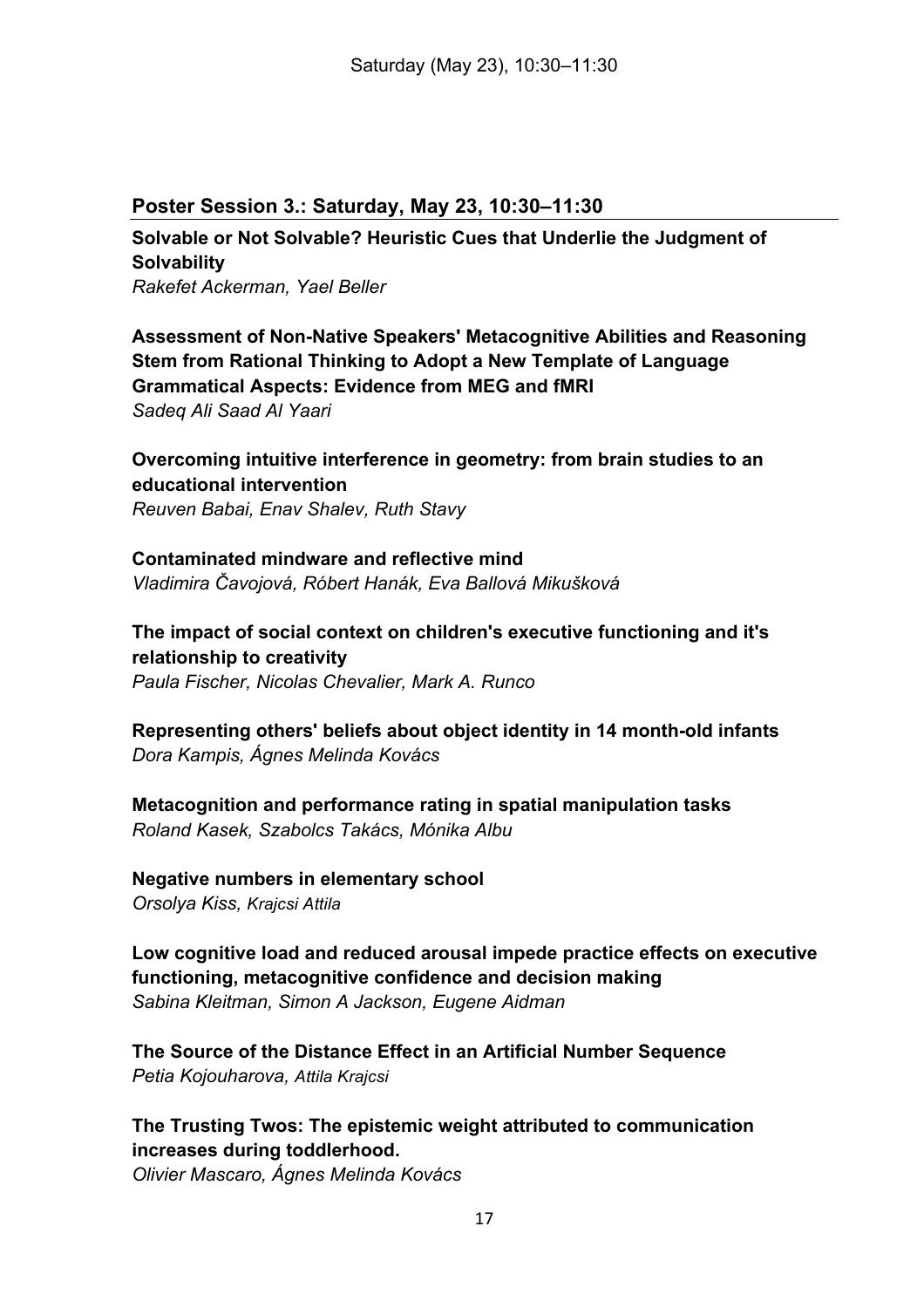#### **Is writing metarepresentational?**

*Olivier Morin*

**Affect and Metacognition: Confidence (in)Sensitivity When Feeling Happy** *Yael Sidi, Rakefet Ackerman, Amir Erez*

**The Roles of Intention and Belief on Mood** *Sabina Skubic, Alexander Batthyany*

#### **Metacognition at a collective level**

*Tobias Störzinger*

**On the cognitive biases as cognitive territories outside positive manifold continent** *Predrag Teovanović, Lazar Stankov*

**The development of metacognitive monitoring-control processes in adolescence** *Nike Tsalas, Markus Paulus, Beate Sodian*

**When problem solving meets metacognition: thinking about writing before doing it.**

*Rosa Volpe, Lucile Chanquoy*

**The Effect of Explicit and Implicit Category Learning on Classification Accuracy and Confidence** *Valnea Žauhar, Igor Bajšanski, Dražen Domijan*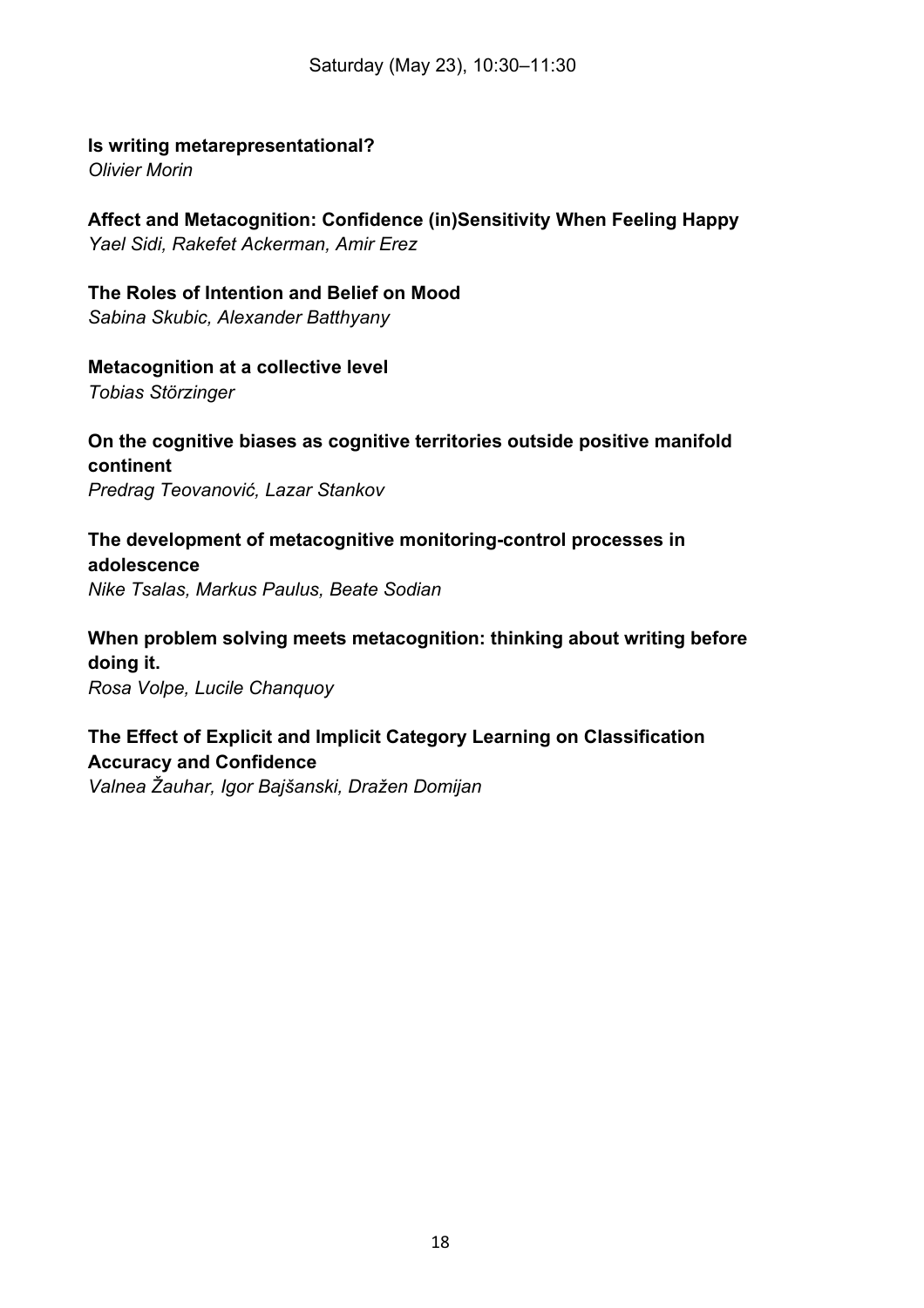# **Abstracts – Posters**

# *Session 1*

# **Meditative Choice is a Good Choice: Connecting Mindfulness, Decision Making, and Emotions**

*Christopher J. Anderson, Union College, USA Steven Jay Lynn, Binghamton University, SUNY, USA*

Mindfulness has recently shown much promise as an approach to improving physical and mental health, but little research has examined its role in decision making. We postulated that dispositional mindfulness and acceptance would be related to both decisiveness and positive emotions associated with decision making.

Using validated instruments, we tested 68 participants on a battery of relevant measures: Decisiveness, Regret, the Mindful Attention Awareness Scale, Subjective Well Being, Honest Responding (BIDR), the Behavioral Symptom Inventory, and an average Valence of cued autobiographical memories. The data were analyzed by multiple regression techniques to account for shared variance explained.

Statistically significant connections with strong effect sizes were found in the predicted domains as well as on some unexpected variables (e.g., people high in acceptance were very likely to respond honestly, but mindfulness had no relationship to honesty). The evidence suggests that research into training mindfulness and acceptance may reveal a effective, strong, and relatively inexpensive route for improving individual decision making.

Author contact e-mail address: andersc2@union.edu

# **Better memory improvement after a JOL than after relearning: an effect of retrieval attempt when monitoring knowledge?**

*Elçin Akdogan1,2; Marie Izaute 3,4; Elisabeth Bacon 1,2,5,6. 1: Unistra (university of Strasbourg, France); 2: INSERM U-1114, Strasbourg; 3: Clermont-Ferrand Blaise Pascal University, France; 4: CNRS, UMR 6024, LAPSCO, Clermont Ferrand, France; 5: University Hospital of Strasbourg; 6: Fédération de médecine translationnelle, Strasbourg.*

The most common learning method focuses on learning repetition, but is not very effective for long-term retention. More recently, the testing effect shows testing to be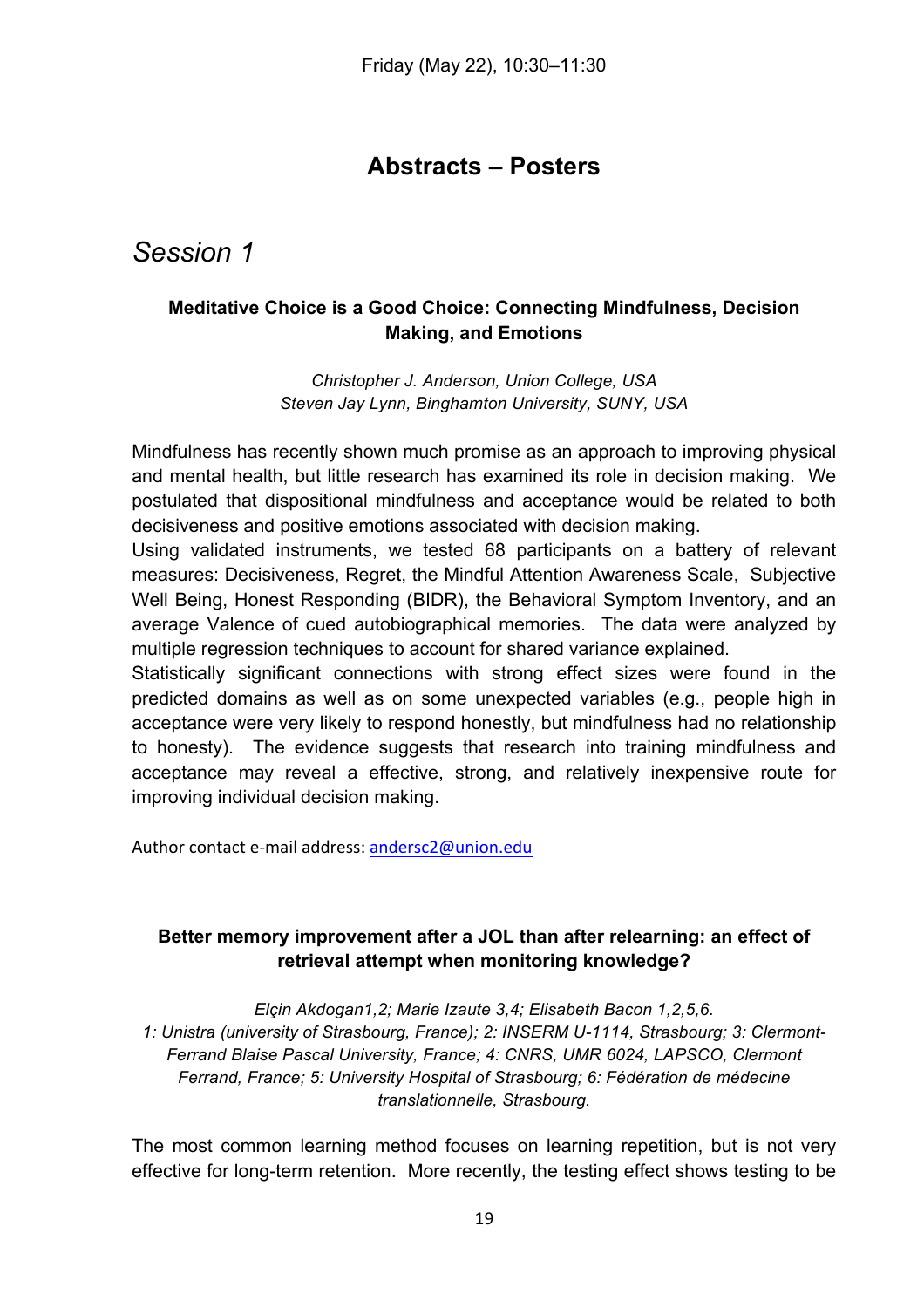more efficient than re-learning. On the other hand, when making a Judgment Of learning (JOL), people make a covert attempt to retrieve the answer, which can be regarded as a self-testing. Studies having explored the potential mnemonic benefit of repeated JOL have yielded ambiguous results. The aim of this study was to compare JOL with both testing and re-study conditions in a very plain experimental paradigm. After a single word-pair encoding phase, participants took part in a single session devoted to re-study, self-monitoring, or testing. The final cued recall test occurred 48 hours later. The strength of the cue-target association was manipulated. The results show no differences in performances for the easy word pairs. However, with the difficult material, the monitoring procedure produced comparable memory performance to testing procedure, and both yielded better levels of performance than re-study. Retrieval practice seems to underlie both strategies. JOL could be an alternative to the testing which could have more chance to be adopted.

Author contact e-mail address: elisabeth.bacon@unistra.fr

# **Great apes understand others; beliefs in an interactive task**

*Frances Buttelmann, Central European University, Hungary / University of Erfurt, Germany. David Buttelmann, University of Erfurt, Germany Malinda Carpenter, Max Planck Institute for Evolutionary Anthropology, Germany / University of St Andrews, United Kingdom Josep Call, Max Planck Institute for Evolutionary Anthropology, Germany / University of St Andrews, United Kingdom*

*Michael Tomasello, Max Planck Institute for Evolutionary Anthropology, Germany*

Thirty-four great apes "theory-of-mind" was investigated using an interactive helping task. An experimenter put an object at location A. An assistant transferred the object to location B, either in the experimenter's absence (false-belief) or presence (truebelief condition). Afterwards the experimenter unsuccessfully tried to open box A. Subjects were then given the chance to help the experimenter open a box. To help appropriately, they had to infer the experimenter's goal based on his beliefs: In the false-belief condition, he believed box A to contain his object, thus, he probably wanted his object. In the true-belief condition, in contrast, the experimenter knew that box A was empty. Thus, he was less likely to want his object when trying to open the empty box. Subjects correctly unlocked the box containing the object (box B) significantly more often in the false-belief than in the true-belief condition. In Study 2, the same subjects were tested

in a replication of the false-belief and in a new ignorance condition. Again, subjects unlocked the box containing the object significantly more often in the false-belief than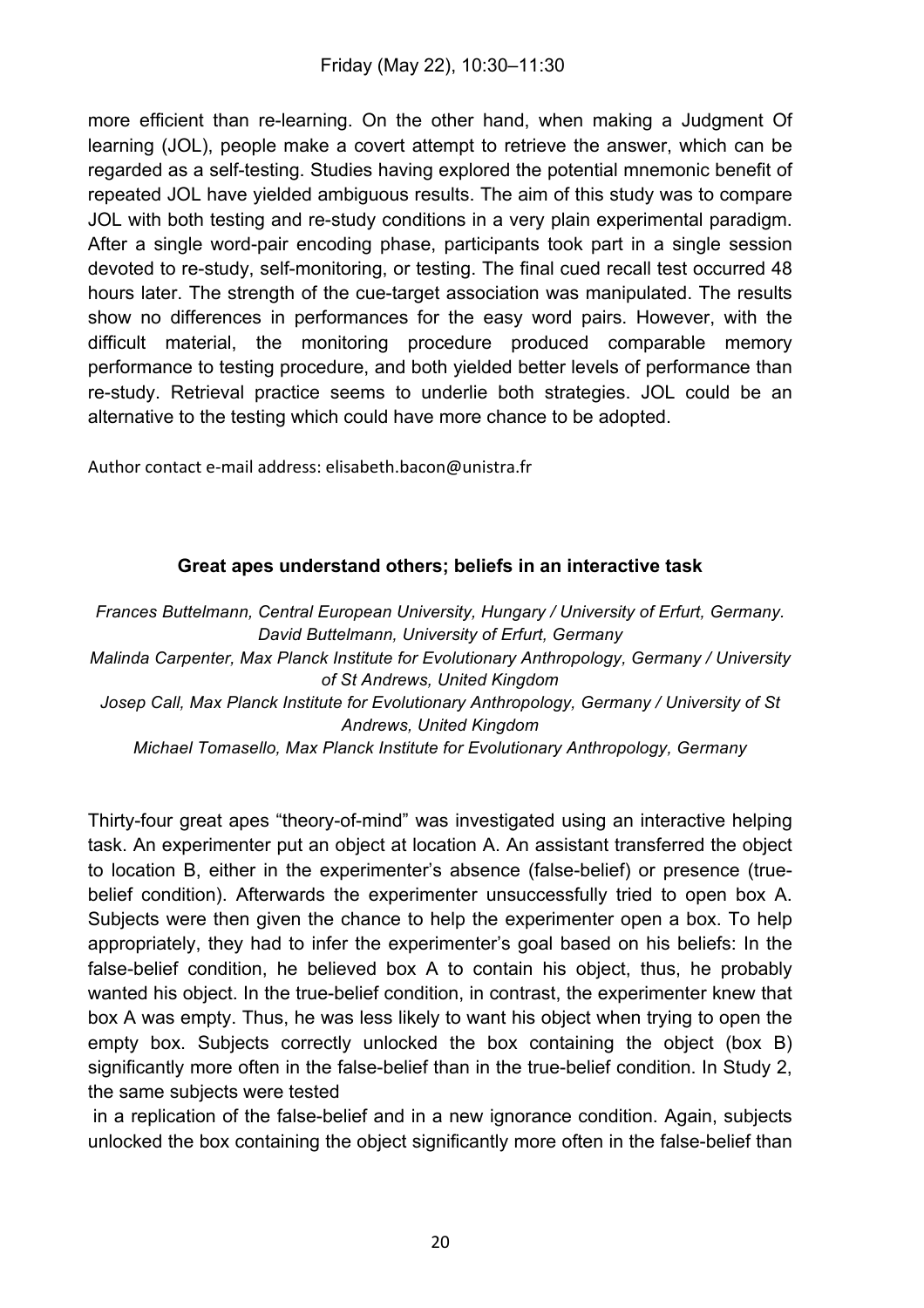in the ignorance condition. These studies provide first evidence that great apes understand others' false beliefs, challenging humans' uniqueness in this respect.

Author contact e-mail address: visbuttelmann@ceu.hu

# **What is the best measure of unpredictability for morphological segmentation?**

*Dániel Czégel, Budapest University of Technology and Economics, Hungary Csaba Pléh, Central European University, Hungary*

Morphological segmentation is a crucial part of language processing. It has been raised intuitively several times that the morpheme boundaries may correspond to a relative entropy increase in word forms.

A usual approach is to somehow quantify the unpredictability of the next or previous letter (or phoneme) in the text. An important point here is how to choose this unpredictability measure. In the literature, three main methods have been proposed: letter successor/predecessor variety (LSV/LPV), Shannon entropy (LSE/LPE), and max-drop (LSM/LPM).

In our work, all these three measures are generalized by using a one-parameter entropy measure called Rényi-entropy S(q). Based on S(q), morpheme boundaries are inferred in an unsupervised manner from the text. In order to investigate what unpredictibility measure, parametrized by q, is the most applicable for this task, we evaluate our results by comparing it with grammatically segmented data from the Hungarian National Corpus containing about 200 million words.

Author contact e-mail address: czegel\_d@yahoo.com

# **Measuring mindfulness with behavioral assessments**

*Diana Denke, KRE - Psychological Institue, Budapest, Hungary Monika Albu, KRE - Psychological Institue, Budapest, Hungary Mate Szondy KRE - Psychological Institue, Budapest, Hungary*

Mindfulness techniques and related research have become more and more widespread in recent years. Most studies use self-report questionnaires to assess dispositional capacities of mindfulness and examine the efficiency of mindfulnessbased trainings in the light of correlating psychological factors (mental health, emotional difficulties, and stress reactions). However validated behavioral assessments that would objectively measure mindfulness capabilities are rare to found. In our study two behavioral tests were developed for the above purpose.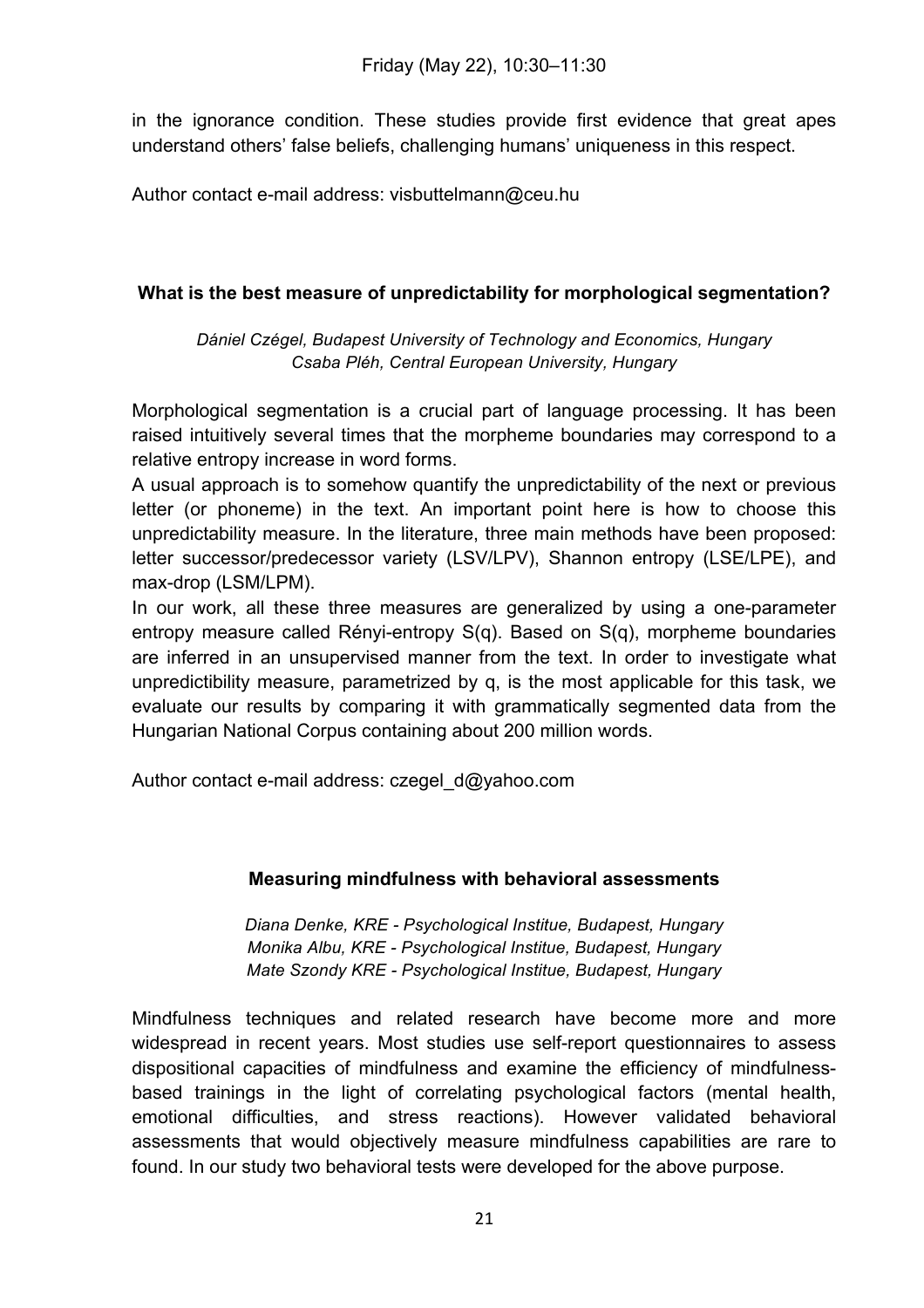First, results from a breath counting exercise have been found correlating with dispositional mindfulness (FFMQ, Baer et al. 2006) and separate from various indicators of working memory. Second, an exercise based on the Necker cube illusion was used as a behavioral assessment to measures cognitive flexibility and conscious presence. Various conditions of the Necker cube exercise have been found correlating with FFMQ variables and partly with indicators of working memory and executive functions.

Results of the study indicate that breath counting and Necker cube exercises could serve as behavioral tests to objectively measure mindfulness capacities.

Key words: Mindfulness, behavioral assessments, FFMQ Author contact e-mail address: diana.denke@gmail.com

#### **Interaction between Numbers and Their Quantities for Small Magnitudes**

#### *Dražen Domijan, University of Rijeka, Croatia Mia Šetić, Catholic University of Croatia, Croatia*

In two experiments, we examined whether irrelevant numerical information can influence the speed of sentence-picture verification. Participants were asked to verify whether the concept mentioned in a sentence matched the shape of the object presented in a subsequent picture (concept-object match). Concurrently, the number attached to the concept in the sentence and the quantity of objects presented in the picture was manipulated (number-quantity match). The number of objects varied from one to four. In experiment 1, sixty-four statements were created: 32 statements which matched in shape and 32 did not match in shape with the subsequent picture presentation. Within each set, half of the statements also matched number with quantity and the other half did not, creating a 2 x 2 factorial design with conceptobject match (yes vs. no) and number-quantity match (yes vs. no) as repeated measures factors. In experiment 2, the stimuli were full sentences. In both experiments, the verification times for concept-object match were faster when there was also a number-quantity match compared to mismatch. On the other hand, there was no difference between number-quantity match and mismatch when concept and object mismatched.

Key words: grounded cognition, numerical cognition, sentence-picture verification, Stroop interference Author contact e-mail address: ddomijan@ffri.hr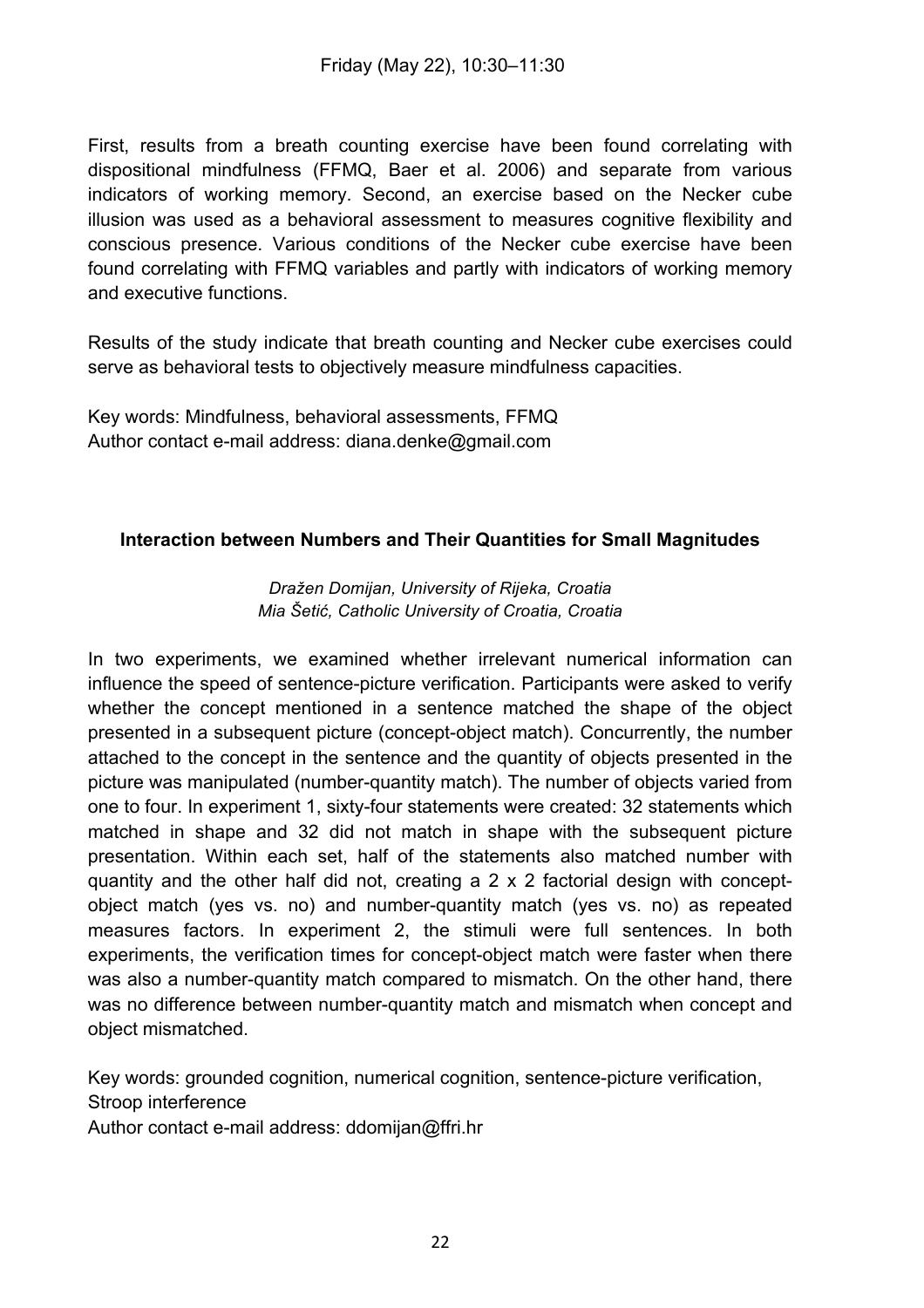# **The unsmart infant: language comprehension depends on contextual and situational cues in 9-moth -old infants**

*Bálint Forgács, Université Paris Descartes Eugenio Parise, Lancaster University Gergely Csibra, Central European University*

A number of electrophysiological studies have reported that infants as young as 9 months of age exhibit the neural correlate of semantic comprehension, the N400 ERP component. These results seem to confirm the long-standing assumption that language comprehension is in place prior to language production. However, infants in this age seem to detect semantic incongruity only under specific conditions, for example, if words are produced by their mother (and not by an experimenter), or if they are engaged in an ostensive-referential live interaction. Such results suggest that 9-month-olds might understand words only if they hear them from a familiar voice, or if they are highly engaged. In an EEG experiment using a puppet theater presentation we aimed to explore whether infants understand words if they do not hear them from their mother, but merely if they are highly engaged. Our results brought no N400 effects, which indicates that 9-month-old infants might not treat language independent of situational and contextual aspects, and the identity of the speaker, or that phonological facilitation (the mother's voice) might be decisive in their comprehension capacities.

Key words: word acquisiton, N400, infant development, language comprehension Author contact e-mail address: balint.forgacs@parisdescartes.fr

#### **The impact of social cues on metacognitive judgments across cultures**

*Amelie Jacquot, LPN, University of Paris 8, France Julie Grézes, LNC, ENS Paris, France Terry Eskenazi, LNC, ENS Paris, France Edith Sales-Vuillemin, SPMS, University of Dijon, France Mika Ueno, University of Kyoto, Japan Shoji Itakura, University of Kyoto, Japan Joëlle Proust, IJN, ENS Paris, France Laurence Conty, LPN, University of Paris 8, France*

Metacognitive judgments refer to processes by which people assess their own cognitive operations. We showed that these judgments are susceptible to unreliable non-verbal social signals. Here, we tested whether such susceptibility varies as a function of individual's culture. Indeed, eastern cultures are usually considered as more collectivist than western cultures. Moreover, it has been robustly reported that people are more sensitive to information provided by ingroup members. Thus, we addressed whether people are more sensitive to information provided by their own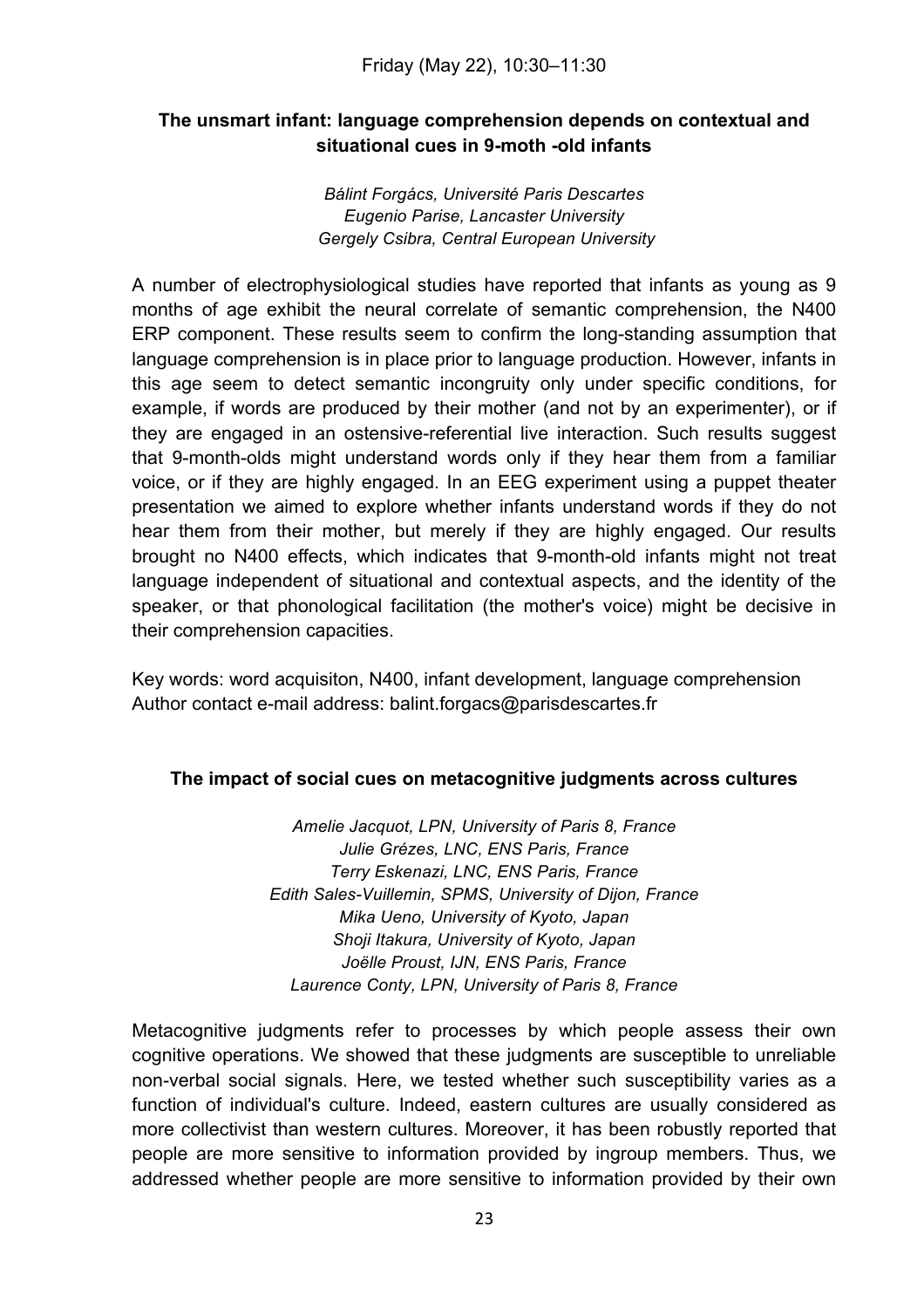ethnic group and whether eastern participants are more sensitive to information shared by several sources. We realized a cross-cultural study (France/Japan) where participants were confronted with social information after having performed a first order task. Social information consisted in faces that turned their attention toward the participant's response (congruent trials) or toward the opposite re

sponse (incongruent trials). At each trial, the participants were asked to rate their confidence in their response. We manipulate the number of social sources and the group membership. Preliminary results indicated that the participants' confidence raised for congruent as compared to incongruent trials. Moreover, this effect increased with the number of social sources. Ongoing analyses will reveal whether culture and group membership impact these effects.

Key words: metacognition, social influence, cross-cultural Author contact e-mail address: amelijacquot@gmail.com

# **Metacognitive skill-development in Medical Education: A Pilot Study Considering Philosophical Tools of Thinking**

*Basak Kocaoglu, Akdeniz University, Turkey Cetin Balanuye, Akdeniz University, Turkey Yesim Senol, Akdeniz University, Turkey*

Philosophical reasoning is a slightly distinct way of thinking. It has specific features such as examination of thought systems by thought itself, and manipulation of thought processes. However, metacognition is a term that refers to awareness of one's thought processes and ability to control them. We hypothesized that the nexus between philosophical strategies of thinking (PST) and metacognitive skills (MS) is essential for decision making in critical situations, especially in medicine. In fact, both studying and practicing medicine have many difficulties such as retrieving of particular data from medical data stack in a particular case and inferring the adequate consequences.

The aim of our research is, basically, considering these strategies, whether improvement is possible or possible to what extent in MS. We designed pilotcurriculum to a group of second-term medical students (n=10). This scheme is composed with basic PST, for instance, hypothetico-deductive method, exposing causality with necessary and sufficient reasons. These strategies which interwoven into second-term medical education, taught in a selective course (2 hours per week).

This study is an ongoing project that due date is May 7th, 2015. Students hitherto have been assigned two tasks. No significant relationship was found between gender and MAI scores (p>0.05).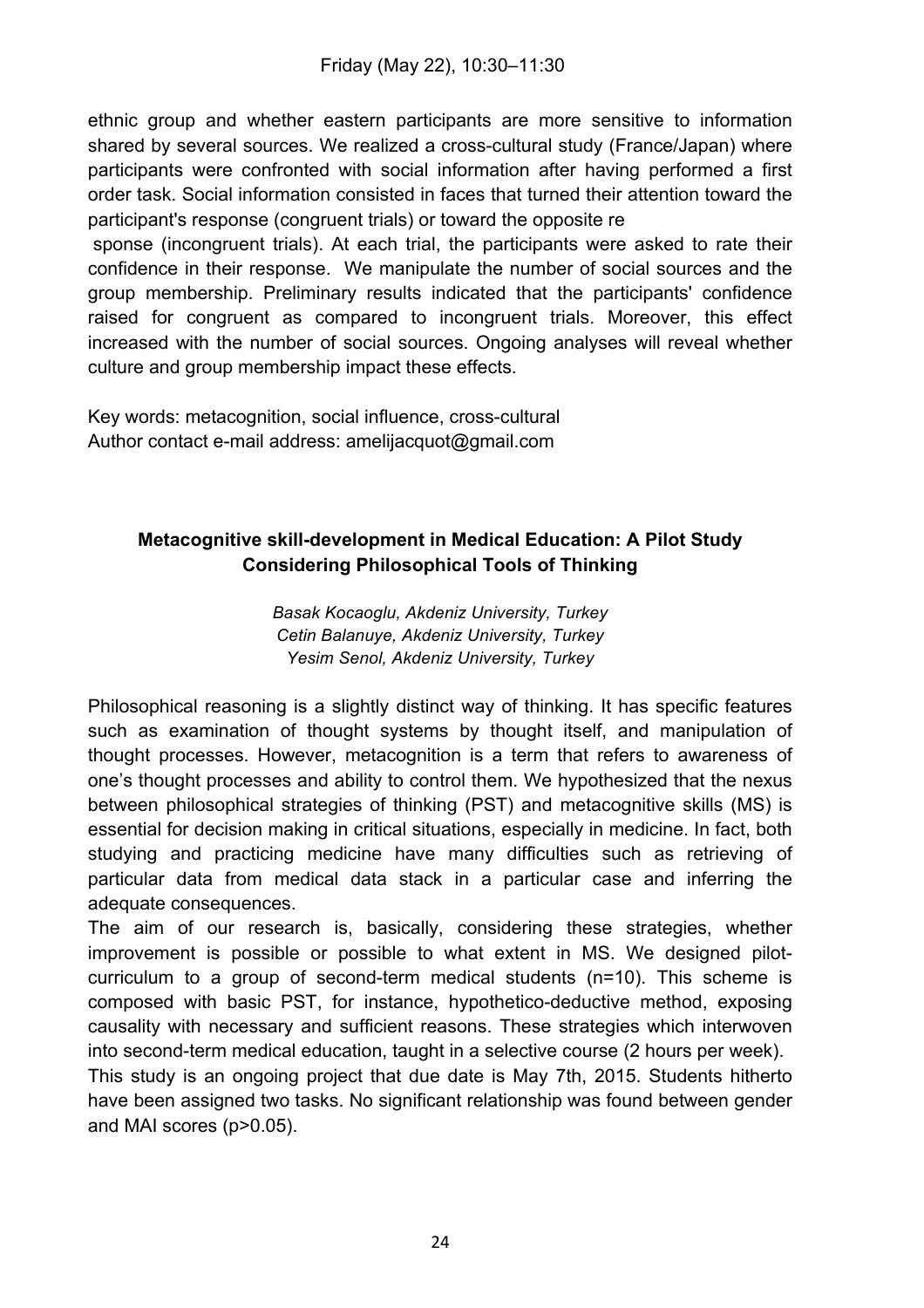# **Tracking social agents' mental states modulates action preparedness in adults**

*Ágnes Melinda Kovács, Central European University, Hungary Ernő Téglás, Central European University, Hungary*

Successful social interactions require understanding that representations about the world reflect a subjective point of view. However, the knowledge a person brings into the interaction may be inaccurate and sometimes even incorrect. Consequently, these expectations are sometimes driven by false beliefs. Recent studies suggest that 18-month-olds not only track a protagonist's belief, but show active helping (Buttelman et al., 2009) or attempts to correct the possibly erroneous actions (Knudsen & Liszkowski, 2012) if they expect that others' behavior will be driven by false beliefs. In the present study we investigated whether processing others' mental states will elicit spontaneous preparedness for action also in adults. Participants (N=25) watched movies involving a central character that placed a ball in a pipesystem with opaque segments. In the false belief condition the ball moves to a new location while the character is turned away. In the true belief condition the character sees this transfer. Participants were asked to continuously press a button till a specific cue was presented, and then point to the actual location of the ball on a touchscreen. Our data show that participants released the button faster in the false than in the true belief condition, suggesting that tracking other agents' false beliefs results in a greater preparedness for action in adults.

Author contact e-mail address: teglase@ceu.edu

#### **Self-reported preferred thinking style and cognitive reflection**

*Eva Ballová Mikušková, Vladimíra Čavojová, Róbert Hanák, Institute of Experimental Psychology, Slovak Academy of Sciences, Slovakia*

The aim of the study was examination of relationship between self-reported preferred thinking style and cognitive reflection.

Total sample of 275 participants (225 women) completed the Cognitive reflection test (CRT, Frederick, 2005) - 7 items version measuring ability to override intuitive response and find a correct answer and the Type of intuition scale (TIntS, Pretz et al., 2014) measuring self-reported preference for four intuitive thinking style: holisticabstract intuition, holistic-big picture intuition, inferential intuition and affective intuition. 98 of participants (78 women) completed also the Rational-experiential inventory (REI, Pacini & Epstein, 1999) measuring self-reported preference for rational and experiential information processing.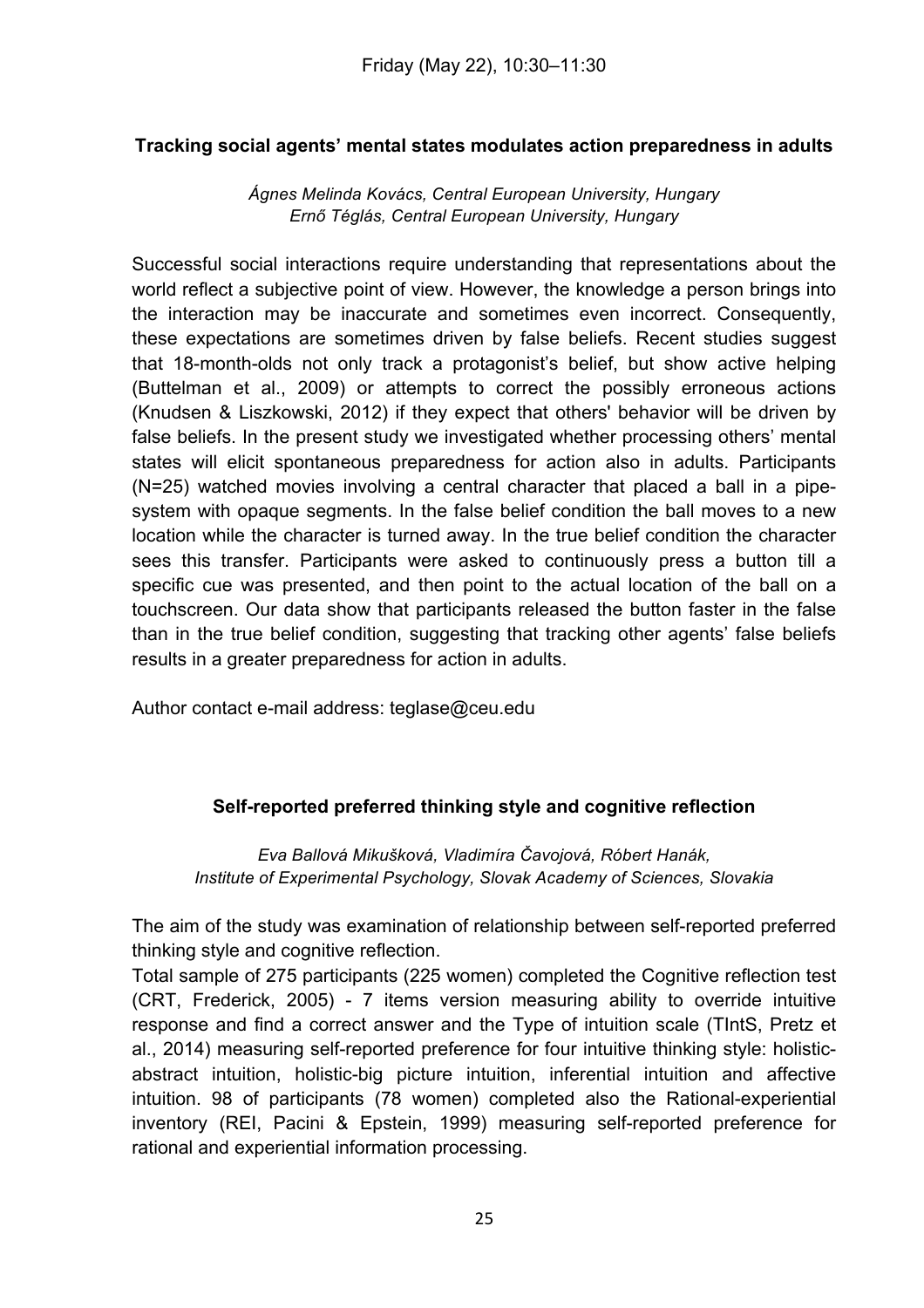Correct answers in CRT correlated positively, but weak, with rational thinking style  $(r=.301,p=.003)$  and inferential intuition  $(r=.132, p=.029)$ ; and intuitive answers in CRT positively correlated with experiential thinking style (r=.262, p=.009) and affective intuition (r=.151,p=.012). On the other hand, positive correlations were found between self-reported scales REI and TIntS (for REI-R – TIntS-I r=.264,p=.009; REI-E – TIntS-A r=.602,p<.000; REI-E – TIntS-HA r=.397,p<.000, REI-E – TIntS-I r=.288,p=.004). Weak and moderate correlations between selfreported preference for intuitive and rational thinking style, but only weak relationships of self-reported preferences with performance in CRT point out that people were consistent in self-assessment, but the performance did not meet selfimage.

This work is part of research project Centre of Excellence SAS 'Centre for Strategic Analyses "(CESTA) III / 2 /, 2011.

Key words: inuition, cognitive reflecton, thinking styles, rationality Author contact e-mail address: expsebal@savba.sk

# **Congruency sequence effect in the ratio bias paradigm**

*Bence Palfi, Eotvos Lorand University, Budapest, Hungary Zoltan Kekecs, Baylor University, Department of Psychology and Neuroscience, USA Balazs Aczel, Eotvos Lorand University, Budapest, Hungary*

The ratio bias is a well-known task in the reasoning paradigm where people tend to experience conflict between the heuristic and analytic answers (Denes-Raj & Epstein, 1994) or between two possible choices (Bonner & Newell, 2010). The intervention of top-down processes are crucial in resolving this conflict. However, the recruitment the cognitive control is still an open question. The conflict monitoring hypothesis (Botvinick, Braver, Barch, Carter & Cohen, 2001) suggests that the experience of conflict plays a crucial role in the activation of the top-down processes. In this research, we tested the conflict monitoring hypothesis in the ratio bias paradigm. After controlling for possible feature repetitions effects, our analysis revealed that the experience of the conflict results in a better subsequent conflict resolution. Limitations and future directions are discussed.

Key words: Reasoning, ratio bias, congruency sequence effect, conflict adaptation, cognitive control Author contact e-mail address: palfibence@gmail.com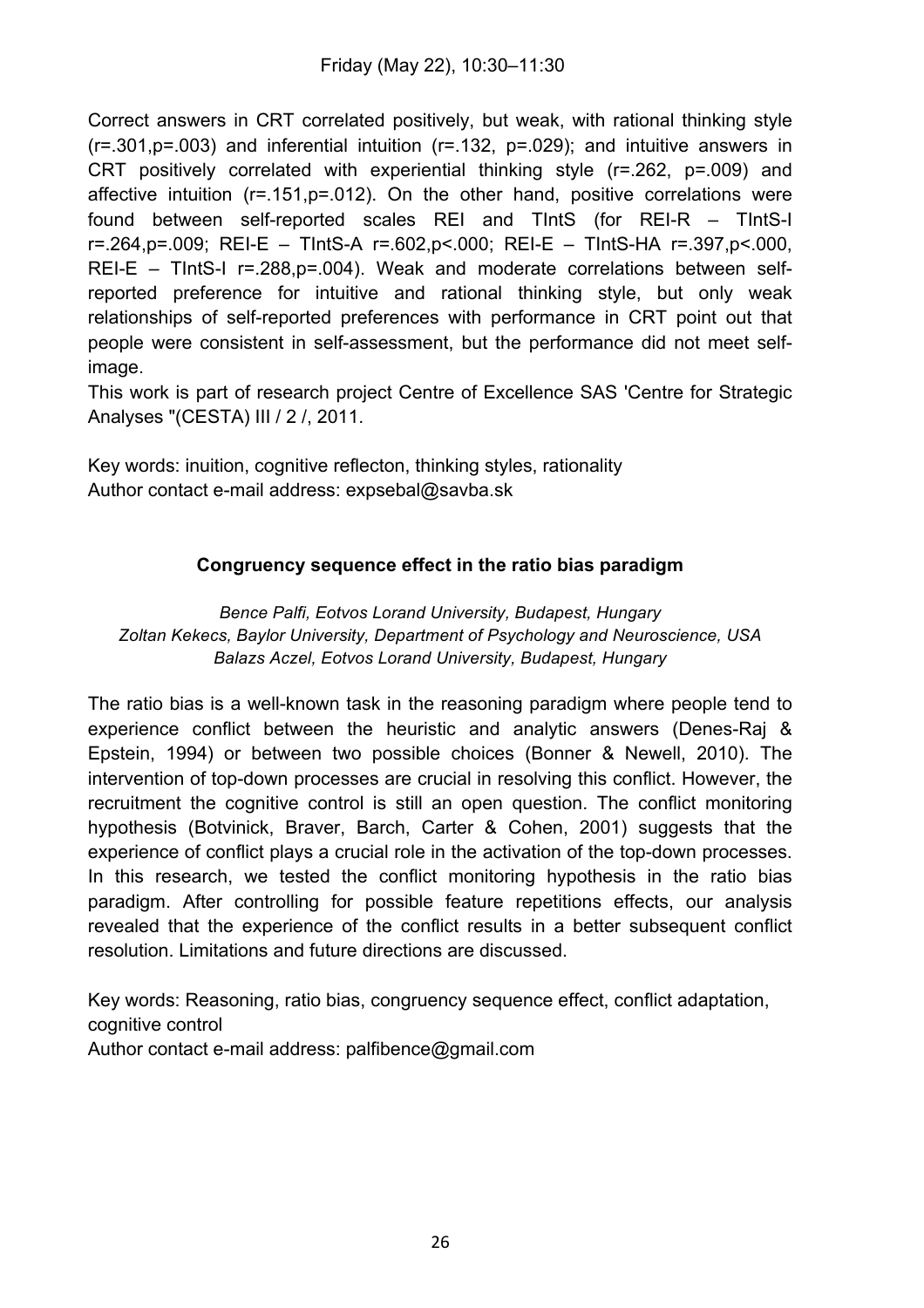# **Ostensive-Referential Communication Fosters the Interpretation of Pictures of Objects as Symbols of their own Kind in 9-Month-Old Infants**

*Eugenio Parise, Lancaster University, UK Gergely Csibra, Central European University, Hungary*

We addressed the question whether ostensive-referential communication could make infants take familiar objects as exemplars of their own kind. We measured the P300 ERP component and desynchronisation of alpha-band EEG oscillations in a category oddball paradigm.

Experiment 1: 9-month-old infants were presented with exemplars of mugs and spoons in an oddball fashion. Participants responded to the infrequent stimuli with larger P300 component over posterior region, but no attenuation of alpha oscillation was found. This suggests the infants perceived the oddball objects, but did not identify them as belonging to a different kind.

Experiment 2: 9-month-old infants were exposed to the same events as in Experiment 1, but each trial was preceded by an ostensive utterance and a pointing hand. A larger P300, as well as stronger alpha attenuation were found in response to the oddball category suggesting that ostensive-referential communication fosters the interpretation of objects as exemplars of their own kind.

Infant-directed ostensive communication could designate an object as a symbol for its own kind, which may support the learning of generic object properties.

Author contact e-mail address: eugenioparise@tiscali.it

# **The effects of script based schemes on retrieval of novel events**

*Anett Ragó , University of Eötvös Lorand, Budapest Dávid Szabolcsi, University of Eötvös Lorand, Budapest Bence Szekeres-Gaál , University of Eötvös Lorand, Budapest*

Our study of semantic memory organization examined schemes' effect to retrieval. Based on Schank's dynamic memory theory we tried to activate participants' TOPs, and therefore influence the retrieval of their event memories.

By reediting different movie trailers we created novel events that were incoherent (with incomprehensible storyline). We also manipulated the mode of schema activation by either naming the trailer's genre (labeling) or presenting priming stimulus beforehand. In the control condition no schema was activated.

We hypothesized that viewers will selectively retrieve some part of the trailer according to their own expectations when they meet an incomprehensible storyline. However, if we actively manipulate scheme activation either with explicitly labeling in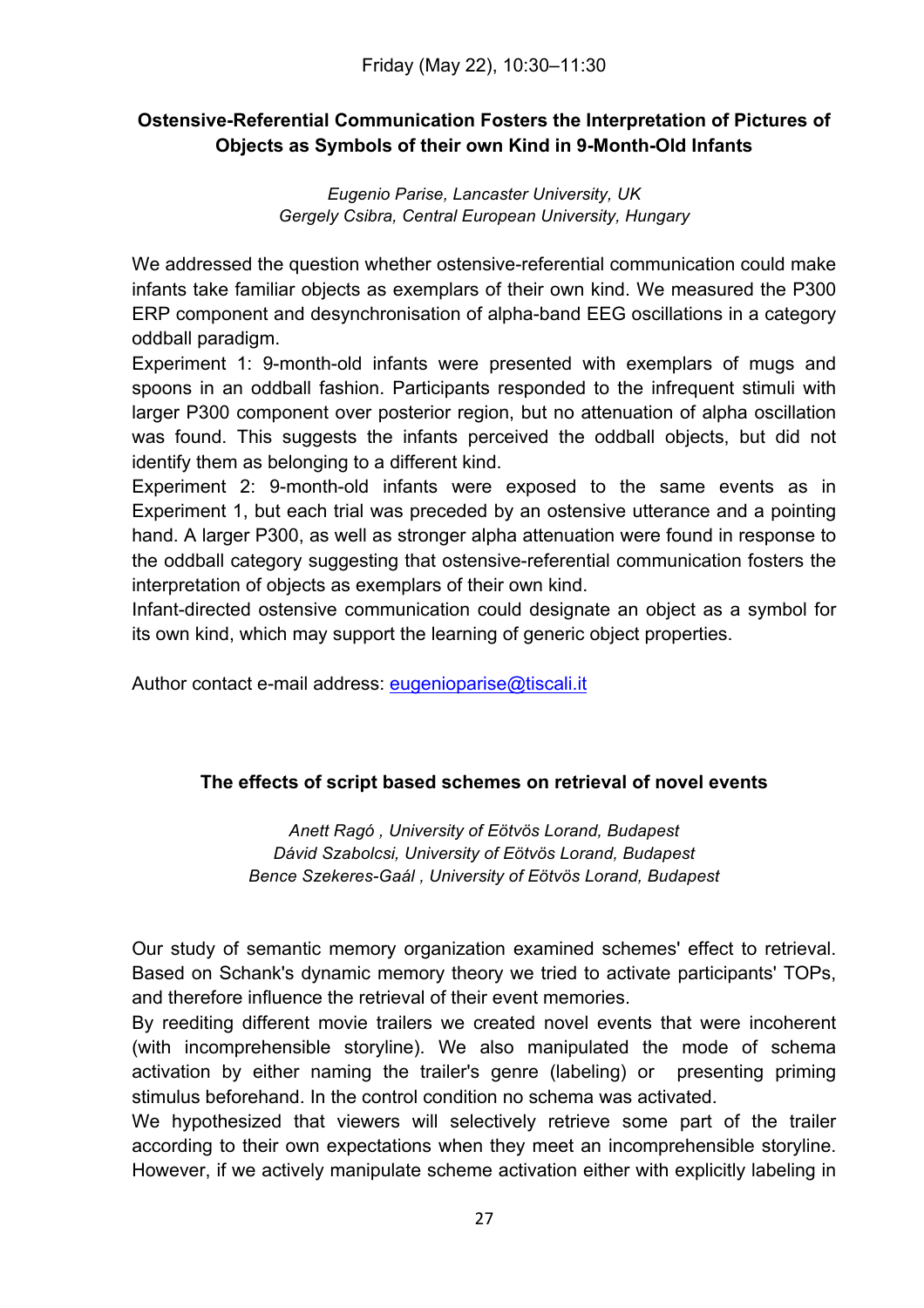advance, or implicitly (priming) can influence retrieval. The more coherent the narrative, the more accurate is remembering.

We measured retrieval by rating the coherence of narratives given by the praticipants. Results show the priming group's stories were significantly less coherent than those of both the label and the control groups. Also the label group performed significantly better than the other two groups in recollection of the presented stimuli. We assume that retrieval of novel events is fairly accurate by itself but can be spoiled by using an inadequate scheme.

Key words: semantic memory, script theory, coherence, retrieval Author contact e-mail address: carterroulier@gmail.com

# **The effects of valence and images on the source monitoring**

*Frédérique Robin, University of Nantes, France.*

The pictures recognition depends on the recovery of perceptual and semantic clues via a recollection processes. The words recognition will instead be based on a familiarity process, the phonemic and the lexical clues. However, with an imaging instruction, the representation of the word then contains a quasi sensory-perceptual attribute which increases likelihood that recognition will be based on the recollection. But, in this case, it should be more difficult to decide whether the studied item was a word or a picture. Nevertheless, the emotional valence of the items could reinforce the distinction between words and pictures. A corpus of words and photos (positive valence, negative and neutral) was established for the study. One week after seeing photos with words or words alone, participants have to clarify whether the word has been seen with a photo or has been imagined. Results show that words are better recognized when they are presented with photos. In contrast, the fal

se recognitions rates are higher when words have been imagined. Lastly, the recollection based on details is more frequent when items are positive and when they have been perceived. Take into account the emotional valence of the information and its format are important factors which allow us to move forward on processes involved in false memories creation, for example in the eyewitness testimony.

Key words: emotion, imagination, false memory, source monitoring Author contact e-mail address: frederique.robin@univ-nantes.fr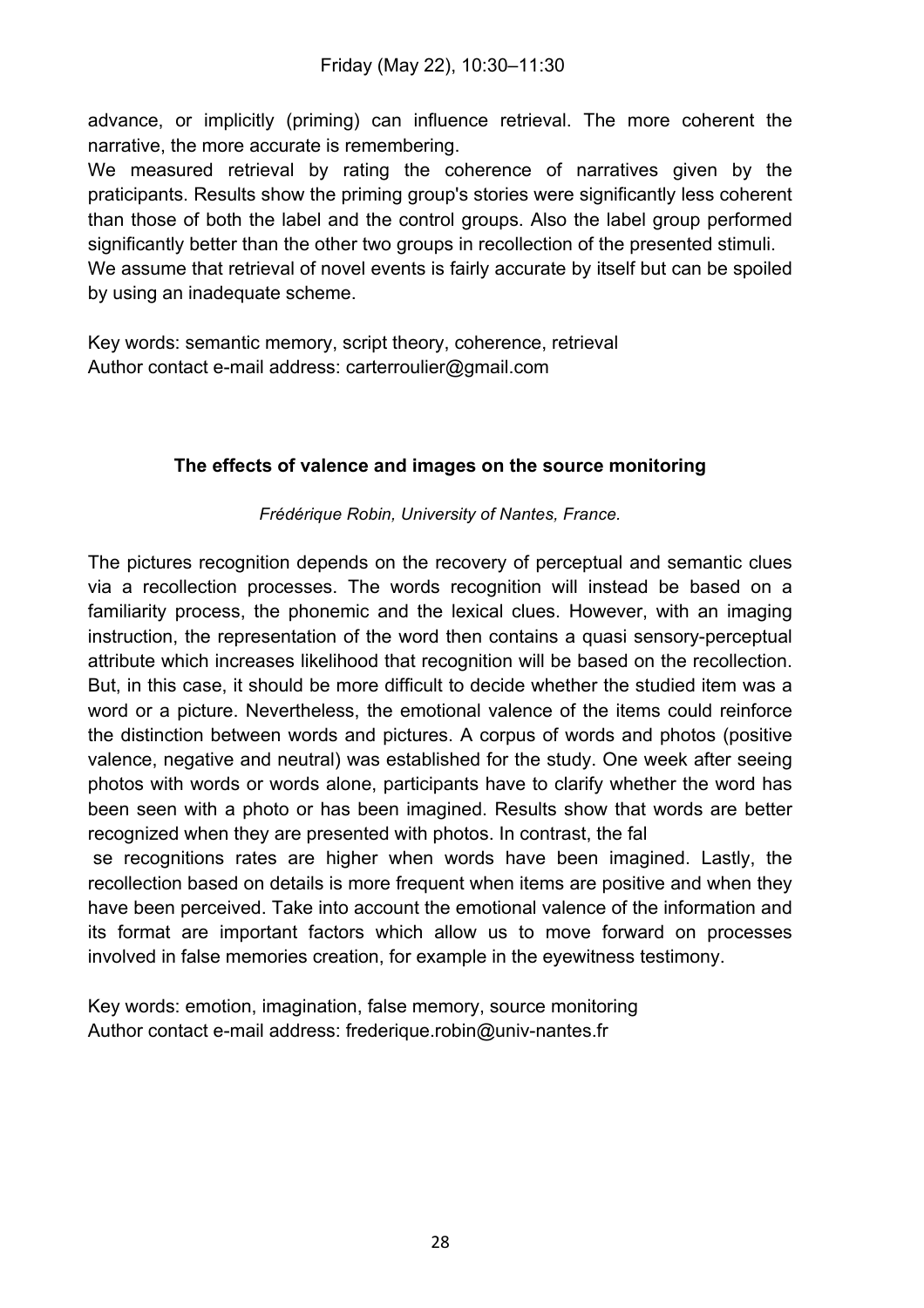# **How likely is it that Snakes are not Reptiles? A 'new paradigm' approach to Belief Bias.**

#### *Edward J. N. Stupple, Amy Benbow-Hebbert University of Derby*

The new paradigm in reasoning research emphasises a shift away from dichotomous true/false statements and instead embraces the probabilistic nature of the real world. In belief-bias studies, belief and logic are manipulated to induce heuristic-analytic biases, and participants are asked if conclusions necessarily follow from premises. The present study replicated previous belief bias experiments but instead asked 'how likely' conclusions were to follow, hypothesising that response patterns and response times would replicate the dichotomous response studies. In an online experiment 44 participants (13 male participants and 31 female) responded on a sliding scale whereby 10 = necessarily true,  $5 =$  possibly true and  $0 =$  impossible. Standard effects of belief-bias were replicated, with main effects of Validity (p<.001) and Belief  $(p< .001)$  and an interaction between the two  $(p=.036)$ . Moreover, response time effects replicated previously demonstrated patterns, with main effects of validity (p<.001) demonstrating increased response times for invalid conclusions and with significant interaction (p<.001) whereby invalid-believable problems exhibited the longest response times. These data indicate that current theories of belief bias are robust to a shift toward a probabilistic variation of the belief bias paradigm and may be adapted to incorporate probabilistic variations of the task.

Key words: Belief-bias, Dual Process theory, Reasoning Author contact e-mail address: e.j.n.stupple@derby.ac.uk

# **Enhancing neural excitability of the right vs. left prefrontal cortex differentially affects consolidation of implicit statistical learning**

*Csenge Török, Institute of Psychology, Eötvös Loránd University, Budapest, Hungary Kata Horváth, Institute of Psychology, Eötvös Loránd University, Budapest, Hungary Karolina Janacsek, Institute of Psychology, Eötvös Loránd University, Budapest, Hungary Andrea Antal, Institute of Medical Psychology and Medical Sociology, University Medical Center, Georg-August University, Göttingen, Germany Dezso Nemeth, Institute of Psychology, Eötvös Loránd University, Budapest, Hungary*

Picking up statistical regularities of patterns from the environment is essential for predictive and adaptive behavior, decision making and reasoning. One of the most important challenges is to understand how statistical learning occurs and how the acquired information consolidates and stabilizes in the brain. Evidence suggests that the prefrontal cortex (PFC) has a critical role in these processes; the division of labor between hemispheres, however, is less characterized. The aim of the present study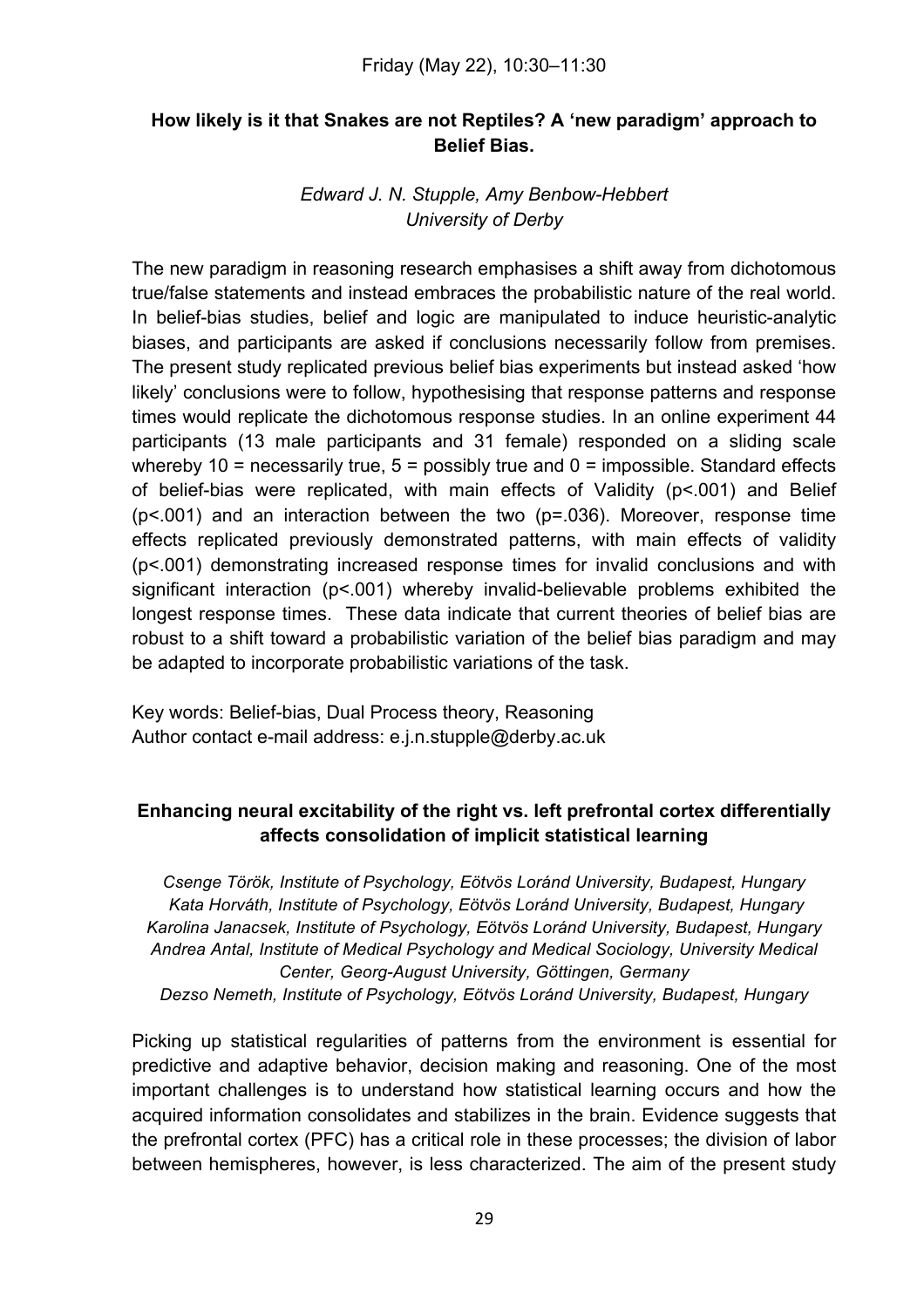was to directly investigate the causal role of the right and left PFC in implicit/incidental statistical learning and its consolidation. Transcranial direct current stimulation (tDCS) over the right or left dorsolateral PFC (DLPFC) was applied during implicit statistical learning in order to modify learning-related cortical plasticity in the targeted brain regions by increasing neural excitability. Performance was tested during stimulation and 12-hour later. In order to investigate how brain stimulation during learning affects sleep-dependent memory consolidation, we compared experimental groups who did or did not have sleep in the 12-hour consolidation period (AM-PM vs. PM-AM design). Here we show no sleep effect on consolidation of implicit sequence memories in sham condition, however, the interaction between sleep/no sleep condition and tDCS on right vs. left DLPFC was significant. Our results can lead to a deeper understanding of the relationship between sleep and memory consolidation.

Key words: implicit learning, transcranial direct current stimulation (tDCS), sleep, statistical learning and consolidation, prefrontal cortex Author contact e-mail address: csenge.torok@gmail.com

# **Moral reasoning among adolescents and elderly- a group study**

*Andrea TURNER - Károli Gáspár University of the Reformed Church, Budapest, Hungary Judit Páli PhD - Károli Gáspár University of the Reformed Church, Budapest, Hungary*

OBJECTIVES: Kohlberg defined moral reasoning as a thinking process with the objective of determining whether an idea is right or wrong. His theory specifies six stages of moral development, arranged in three levels where individuals can only progress through stages one stage at a time and can neither skip stages nor return to any previous stage. The objective of this study was to examine the development of moral reasoning in two age groups.

METHOD: A group study was designed by interviewing subjects about particular hypothetical dilemmas asking for solutions and a justification for that solution in two age groups of similar socio-economical status: adolescents (15 girls, 14 boys, mean age: 17,45 yrs, SD: 0,68) and elderly (15 men, 17 women, mean age: 72 yrs, SD: 4,83).

RESULTS: Significant difference was found between groups with respect to the principled morality index and also the co-existence of more than two moral stages could be observed within each group.

CONCLUSIONS: Our findings support the theory of the Neo-kohlbergian complex model of moral development where a subject is not assigned one for one to a stage over development but stages overlap and mix in a complicated way.

Key words: Kohlberg, moral reasoning, Neo-kohlbergian model, principled morality Author contact e-mail address: aturner@t-online.hu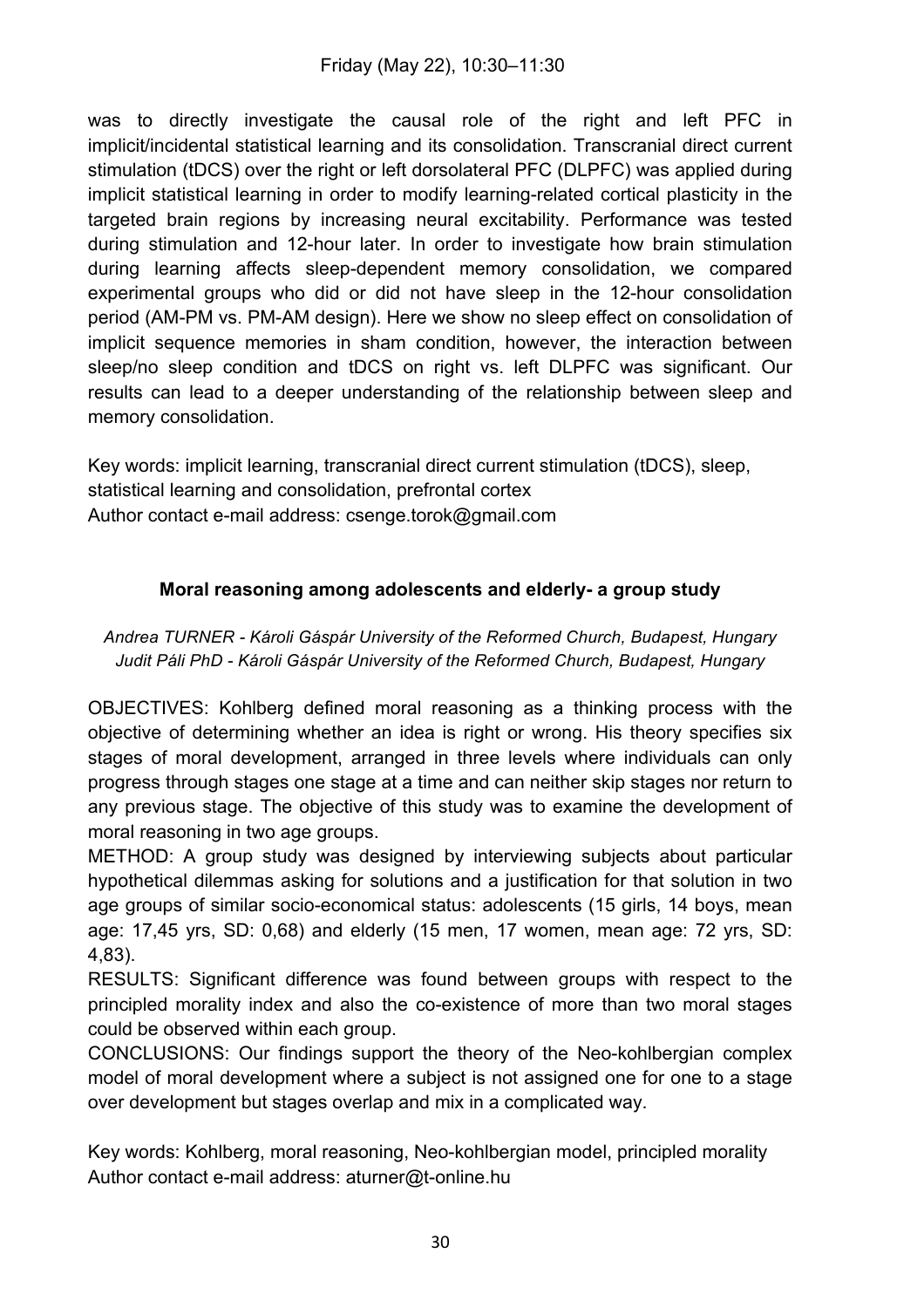#### **In which box does this number go? Breaking down the number categorization task.**

#### *Arnaud Viarouge, CNRS / Université Paris Descartes, Paris, France Véronique Izard, CNRS / Université Paris Descartes, Paris, France*

During early school years, children develop an ability to represent the constant distance separating consecutive integers. To assess this, the most commonly used task consists in asking children to indicate the location of a number on a physical line representing a given numerical interval. An alternative, more intuitive task consists in asking the participants to categorize numbers according to their size. Both paradigms have shown a shift in children's responding with age, going from a compressed (logarithmic-like) pattern, where more numbers are placed on the side of "large" numbers, to a linear pattern, where numbers are evenly placed on the line or across the categories. We tested a group of 362 participants between 1st and 3rd Grade on a number categorization task using three categories ("small", "medium", "large") to divide the 0-100 interval. While we replicate the developmental trajectory described above, detailed regression analyses showed ambiguous response patterns in many participants, some of them even producing apparent inverse-log scales. Our results question the validity of the numerical categorization task as a tool to assess children's scale of representation of numbers, as the specific strategies used by children in this paradigm may preclude access to their mental scale for number.

Key words: numerical cognition, categorization, development, number representation Author contact e-mail address: arnaud.viarouge@parisdescartes.fr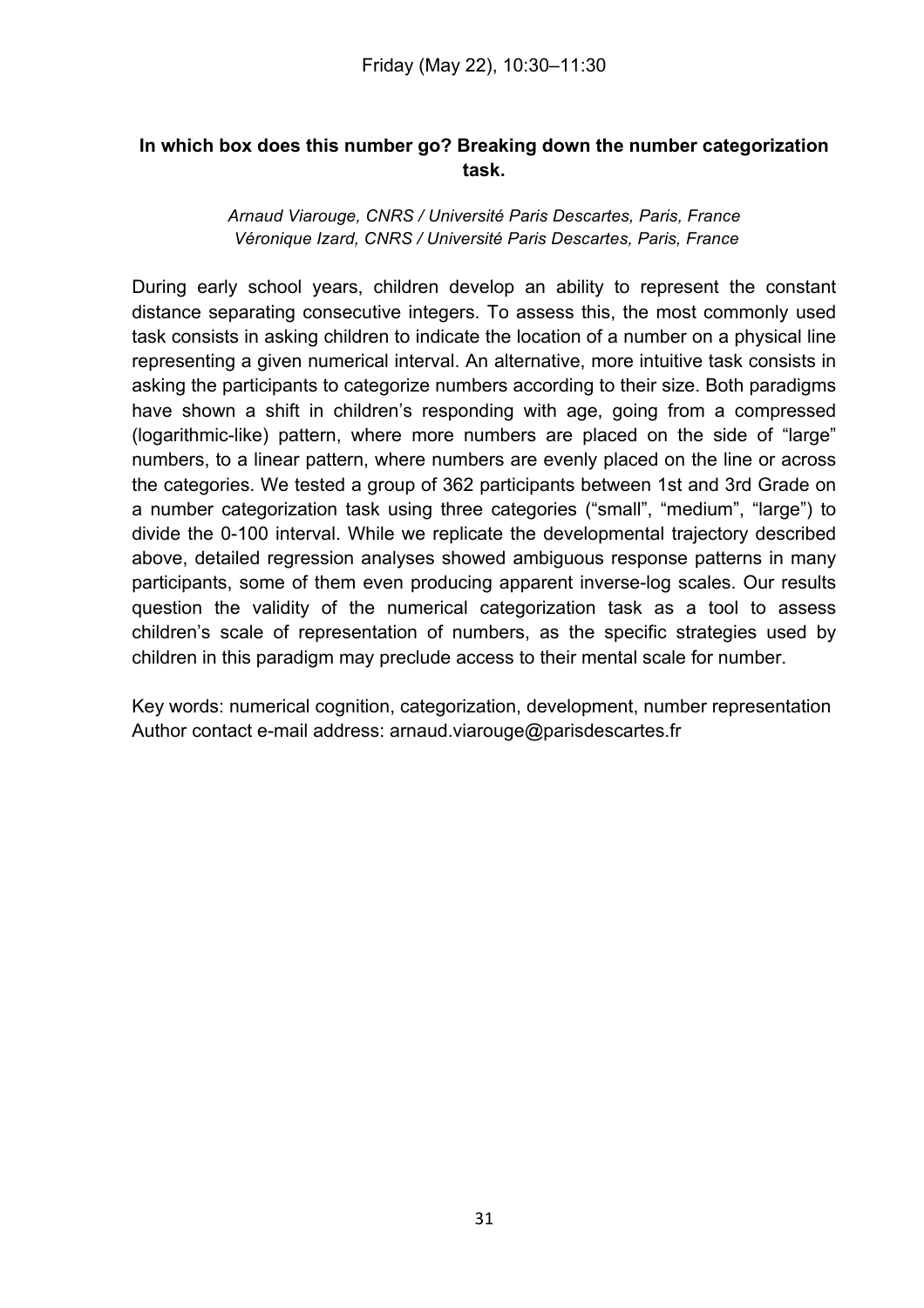# *Session 2*

#### **An integrative metacognitive model of mindfulness**

*Mónika Albu, KRE - Psychological Institute, Budapest Szondy Máté, KRE - Psychological Institute, Budapest Diana Denke, KRE - Psychological Institute, Budapest*

Mindfulness is often defined as a mental state achieved by focusing one's awareness on the present moment and acknowledging one's feelings, thoughts and bodily sensations. Kabat-Zinn (1990) describes mindfulness as bringing attention to moment-to-moment experience.

Here we provide a theoretical framework and systems-based multi-level metacognitive model of mindfulness that focuses on integration of top-down and bottom-up forms of self-regulation. We postulate and discuss following hypothesis: (1) mindfulness is related to the highest level of metacognition; (2) mindfulness depends on dynamic cooperation of three main components of the metacognition (metacognitive knowledge, metacognitive experiences and metacognitive skills); (4) intentionally practiced mindfulness decreases dissociations between awareness and meta-awareness; (5) components of mindful meta-level develop and change during continuous practice. The model is discussed in the light of other theoretical approaches to mindfulness concept and empirical data provided by studies examining the relations between mindfulness, hot and cold executive functions and metacognitive abilities.

We believe that presented model provides some helpful guidelines for future basic and clinical research, specifically targeting areas of development in the treatment of stress-mediated psychological disorders.

Key words: metacognition, mindfulness, meta-awareness, compassion Author contact e-mail address: albumoni@gmail.com

#### **Interference and priming in spontaneous belief computation**

*Gábor Bródy, Central European University, Hungary Ildikó Király, Eötvös Loránd University, Hungary Ágnes Kovács, Central European University, Hungary*

Humans encode other agents' mental states and these attributed mental contents affect participants' behavior. Kovács et al. (2010) found that the attributed belief about an object being behind the occluder primed the participants' response in a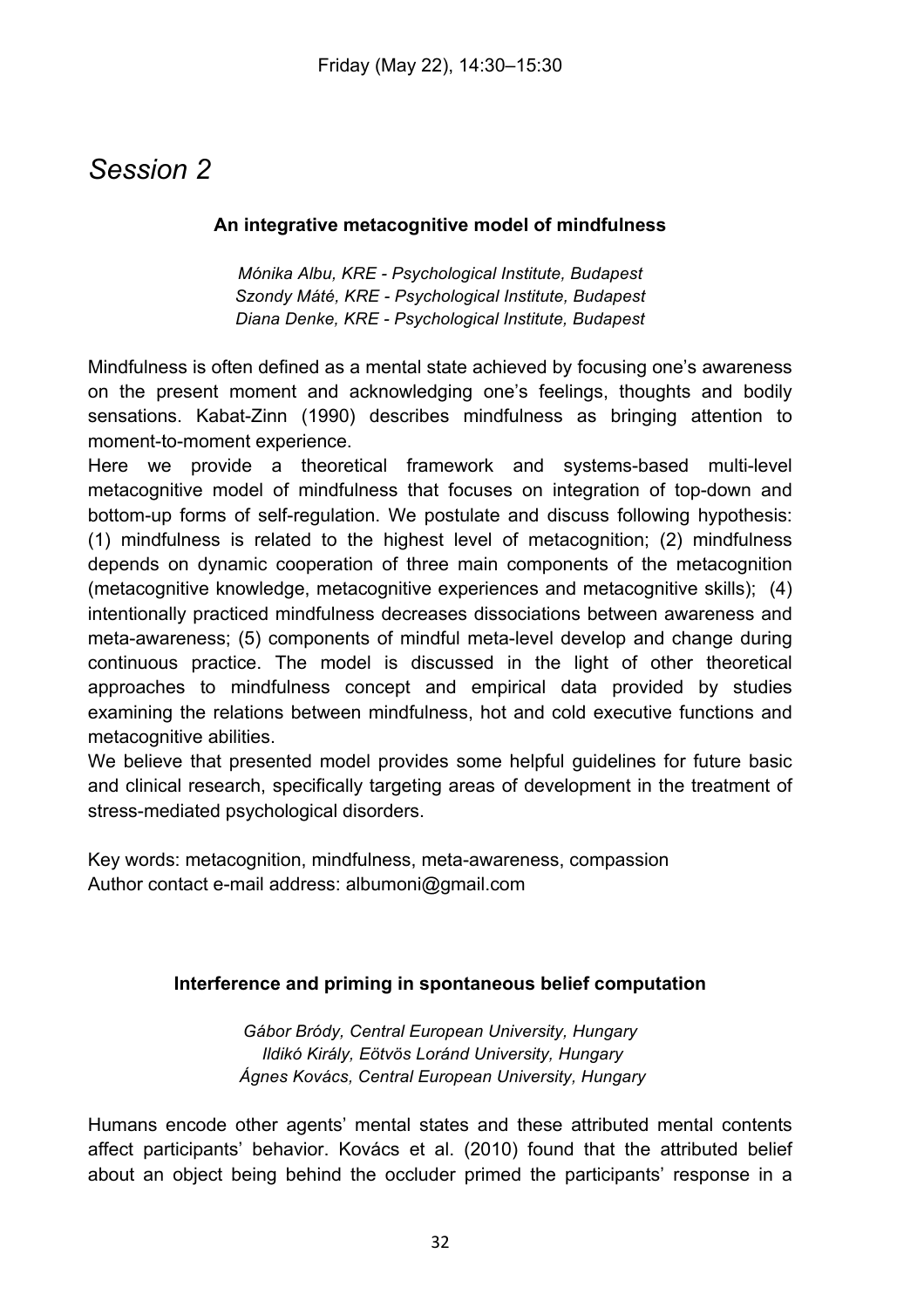visual detection paradigm resulting in faster detection of unexpected objects. Will the avatars' belief interfere with the subjects' resulting in slower object detection if there are different beliefs about what object is behind the occluder? In the current study, with the avatar being present one of the objects moved behind the occluder. Then this object is switched for the other; this switch is either witnessed by the avatar or not, depending on the condition (True/False belief). Then the occluder is raised, and one of three outcomes are presented for the participant: one of the two or both objects; participants reaction time being measured in detecting the outcome. For the one object outcomes we found that the participants (N=22) had faster RT for objects they expected (effect of own expectation (p=.02)). Crucially we also found that they were slower when the avatar had a different belief (effect of belief condition(p=.03)). This result shows that attributed beliefs can interfere with participants' own beliefs.

Author contact e-mail address: gaborbrody@gmail.com

# **Machine Learning for the Estimation of UPDRS score**

#### *Krisztian Buza, BioIntelligence Lab, Institute of Genomic Medicine and Rare Disorders, Semmelweis University, Hungary*

Parkinson's disease is one of the most remarkable neurodegenerative disorders affecting motor and cognitive abilities of elder people. One of the key components of successful treatment is regular monitoring of the patient's status. Usually, UPDRS score is used for regular monitoring which is often time consuming and it is highly affected by examinator subjectivity. In order to continuously measure the patient's UPDRS score, telemonitoring was proposed. The basic idea is to estimate UPDRS score based on biomedical voice recordings that can be captured while the patient makes telephone calls or Skype calls using his/her smartphone or tablet.

In our work, we aim to estimate UPDRS score based on biomedical voice recordings using regression methods. We compare various regression techniques including linear regression, regression trees, neural networks and nearest neighbor regression. Our results show that the best regression technique is able to achieve mean absolute error of 3.08 on predicting the motor UPDRS scores in the publicly avilable Parkinsons Telemonitoring dataset from the UCI repository if the initial UPDRS score of the patient is taken into account. This evaluation protocol simulates the scenario when the UPDRS score is initially measured by a clinician and subsequently the UPDRS score is estimated in a telemonitoring setting.

Author contact e-mail address: buza@biointelligence.hu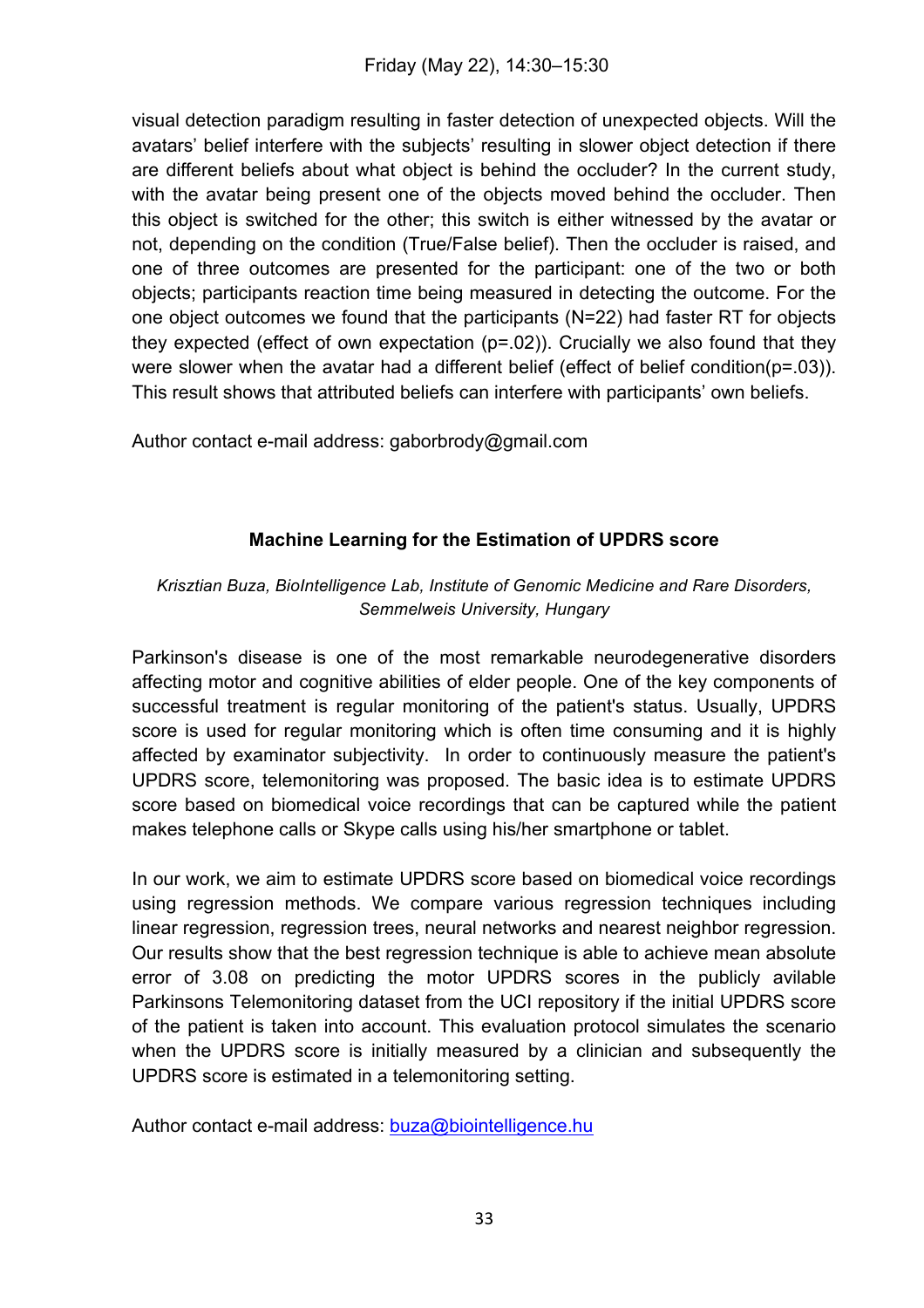# **A Holistic Theory on the Development of Cognitive Biases in Real-Life Decisions**

*Markus Domeier, University of Innsbruck, Austria Pierre Sachse, University of Innsbruck, Austria*

Real-life decisions, contrary to decisions in the laboratory, mostly take place in complex situations. Thus, it ' shard to find the exact reasons, which lead to sub-optimal decisions. Therefore, this paper analyses the interaction between the characteristics of complex situations (Schroda, 2000), the computational architecture of psychological processes (PSI theory, Dörner, 2013) and the occurrence of cognitive biases (Carter, Kaufmann, Michel, 2007).

The developed model delivers a) an approach to identify the situation's characteristics (complexity, dynamics, time pressure, uncertainty, etc.) which trigger motivational, emotional and cognitive influences on the decision-making process and b) an explanation which combination of these influences lead to which kind of cognitive bias.

In a first step, decision experts rated the influence between the components of the PSI theory and the different cognitive biases with a cross-impact-matrix (Vester, 1994). The second step aims at verifying the findings in the field by analyzing erroneous decisions of entrepreneurs. According to Shepherd, Williams and Patzelt (2015), they are more biased in decision-making than non-entrepreneurs.

The holistic approach provides a deeper insight into the network of cause and effect of the development of cognitive biases. It therefore serves as a good starting point for a focused debiasing intervention.

Key words: Cognitive Bias, Decision-Making, Complexity, PSI theory, Cognitive **Architecture** 

Author contact e-mail address: markus.domeier@gmail.com

# **Psycholinguistic analysis of conjunction in Croatian**

*Margarita Draganić, University of Zagreb, Croatia Marijan Palmović, University of Zagreb, Croatia*

Agreement patterns vary significantly across languages and constitute a challenge for linguistic theories. The obligatory nature of agreement in Slavic languages makes them felicitous for studying the factors that contribute to the computation of agreement patterns. In this study the preferences for agreement are studied with eye-tracking (regressions and fixations within AOI) in sentences in which the Subject NP is a conjunction of words of different gender and the Predicate is a Participle.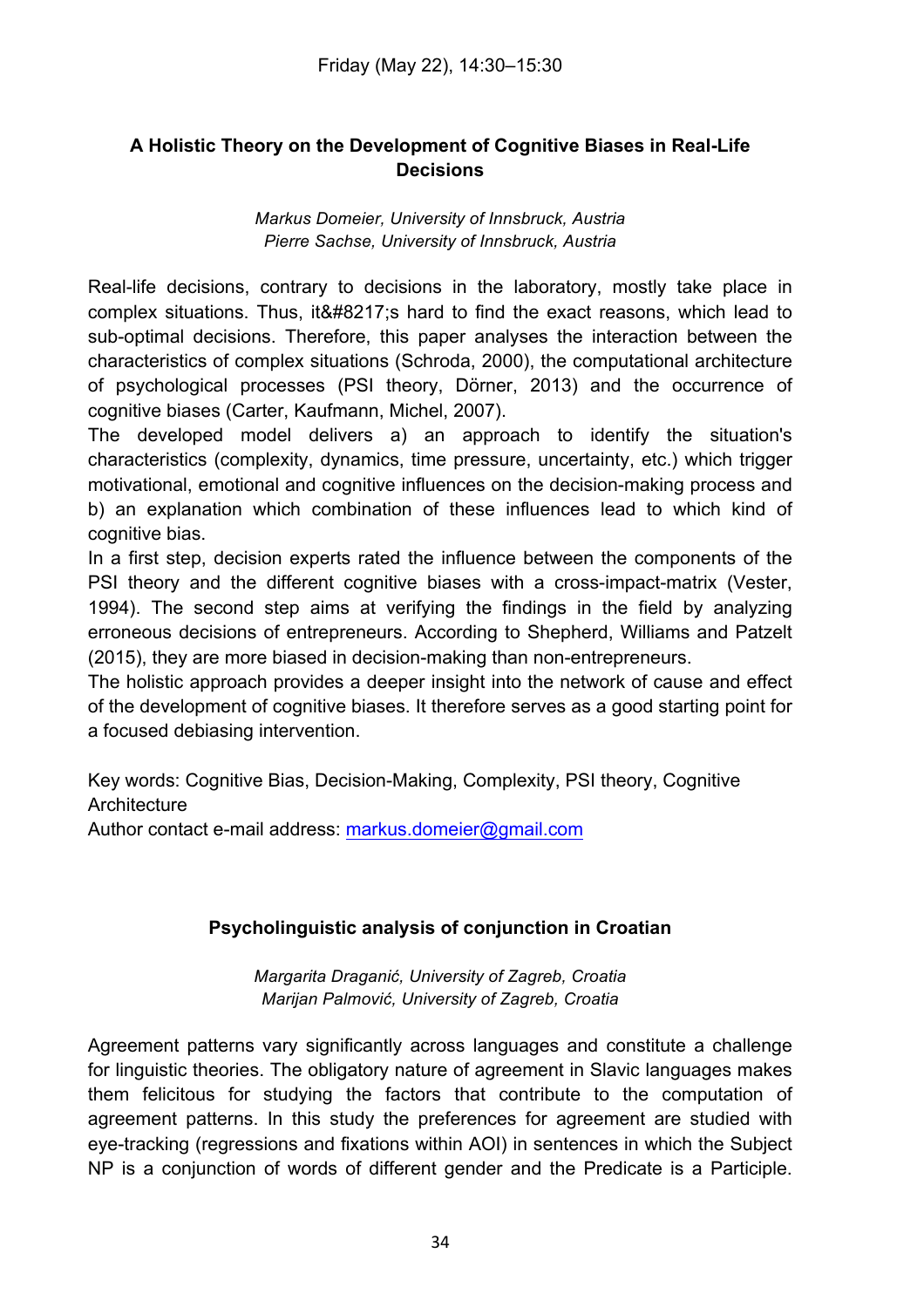Croatian speakers prefer default to linear agreement, i.e. in sentences in which the Subject is a conjunction of feminine and neuter nouns the preference for the Predicate will be the Participle in masculine. Theoretical accounts of this findings will be given in terms of Boolean IP constituents.

Key words: agreement, conjunction, gender, number, Croatian Author contact e-mail address: mddraganic@gmail.com

# **Evidence for spontaneous level-2 perspective taking in adults**

*Fruzsina Elekes, Eötvös Loránd University, Budapest, Hungary; Central European University, Budapest, Hungary Máté Varga, Budapest University of Technology and Economics, Budapest, Hungary Ildikó Király, Eötvös Loránd University, Budapest, Hungary; Central European University, Budapest, Hungary*

Spontaneous, online perspective taking seems to be limited to tracking which objects others have visual access to (level-1). Representing how those objects appear to them (level-2) has not been found in indirect tests previously. We hypothesized that spontaneous level-2 perspective taking would occur given that the two participants had the same task on jointly attended stimuli. This creates a mutual "problem field", ensuring that participants had the same object feature in their focus of attention. Pairs of participants sat opposite each other and saw symmetric (0,8) and asymmetric (6,9) stimuli on a screen, laid between them. Participants either had the same task (number verification) or different tasks (number verification and n-back based on the color of the characters). They had both individual and joint trials. In the same task group, jointness worsened RT-s for the asymmetric numbers more than it affected RT-s for symmetric numbers. In the different tasks

group no such interaction was found. Our findings reveal that the phenomenon of on-line level-2 perspective taking exists. Results indicate that sharing a problem field triggers involuntary perspective taking, but being simultaneously engaged with the stimuli by performing different tasks is not sufficient to do so.

Author contact e-mail address: elekes.fr@gmail.com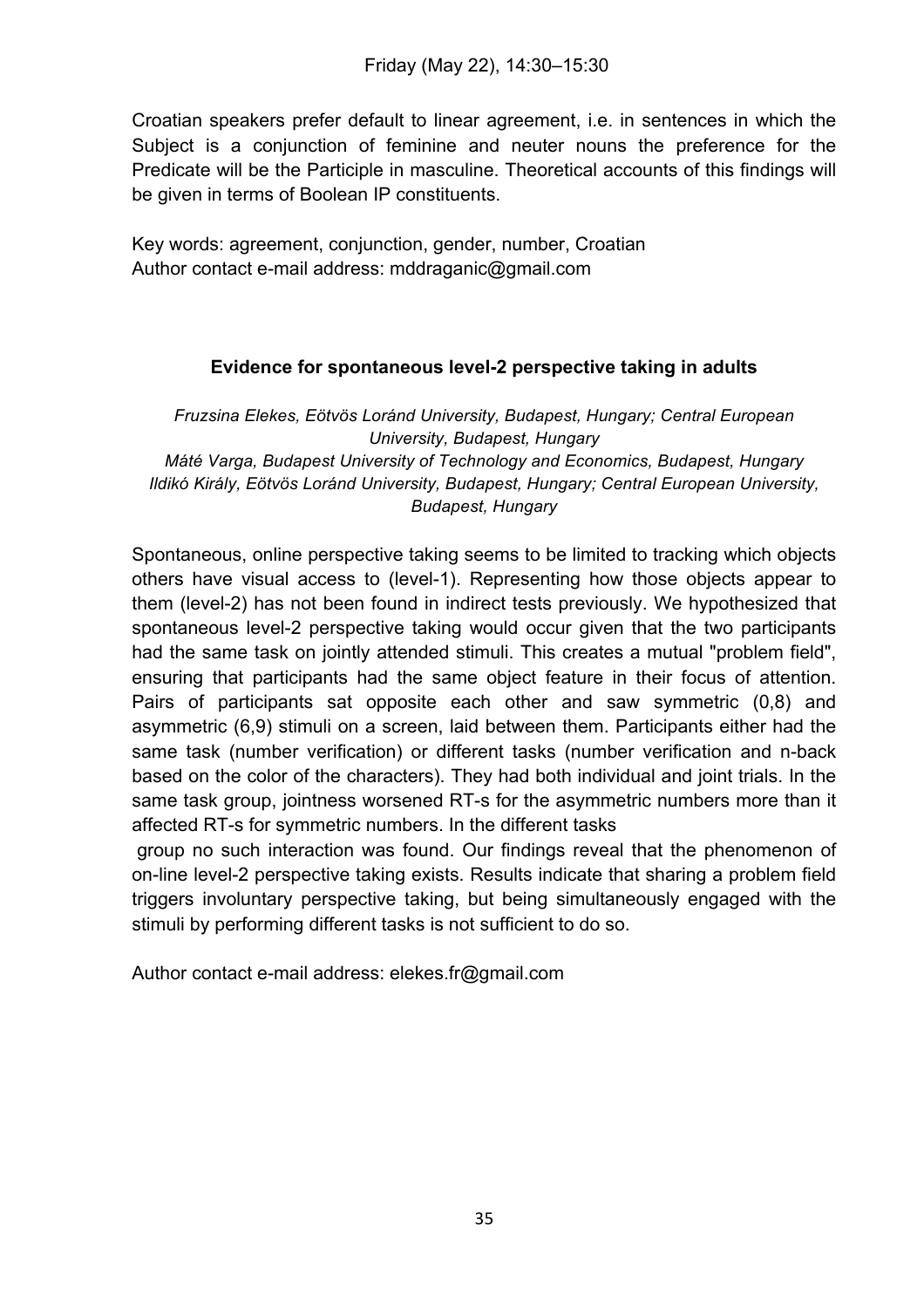# **Conscious monitoring of emotion perception: evidence from attentional blink**

*Kamil Fulawka, University of Social Sciences and Humanities Faculty in Wroclaw, Poland Zhao Fan, Central China Normal University, China Remigiusz Szczepanowski, University of Social Sciences and Humanities Faculty in Wroclaw, Poland*

According to a higher-order approach, metacognition is the underlying mechanism of conscious awareness. One of the important functions of metacognition is to monitor the state of first-order representations via a bottom-up fashion. In the present study, we investigated bottom-up monitoring of emotional responses by examining a hypothesis of the relationship between emotion discrimination and metacognitive content regarding the correctness of decisions under the attentional blink paradigm. Participants were presented with happy or fearful expressions within the stream of rapidly changing distractors (RSVP), and rated their metacognitive contents with confidence ratings regarding accuracy of perceptual discrimination. Similarly to other attentional blink studies on emotion perception our results showed above-chance perceptual discriminations for both emotional expressions, although stronger responses were shown for fearful items. We also observed that participants were aware of the correctness of first-order decisions, however metacognitive contents in higher extent reflected perceiving fearful targets. Our results have implications for higher-order theories of consciousness suggesting that information of greater biological relevance generate more vivid first-order representations resulting in stronger higher-order representations through bottom-up conscious monitoring. ACKNOWLEDGMENTS. This research has been supported by the National Science Center (Poland), and funded under the grant's decision DEC-2011/03/B/HS6/01799 to R.S.

Key words: Metacognition, Attentional Blink, Emotions, Facial Expressions Author contact e-mail address: kamilfulawka@gmail.com

# **Impact of semantic encoding effects on arithmetic problems in sorting and solving tasks.**

*Hippolyte Gros, University Paris 8, France Emmanuel Sander, University Paris 8, France Jean-Pierre Thibaut, University of Burgundy, France*

In the process of understanding a mathematical problem, representations are induced by the solver at an intermediate level of abstraction that neither coincides with a situation model nor with the abstract mathematical structure. In two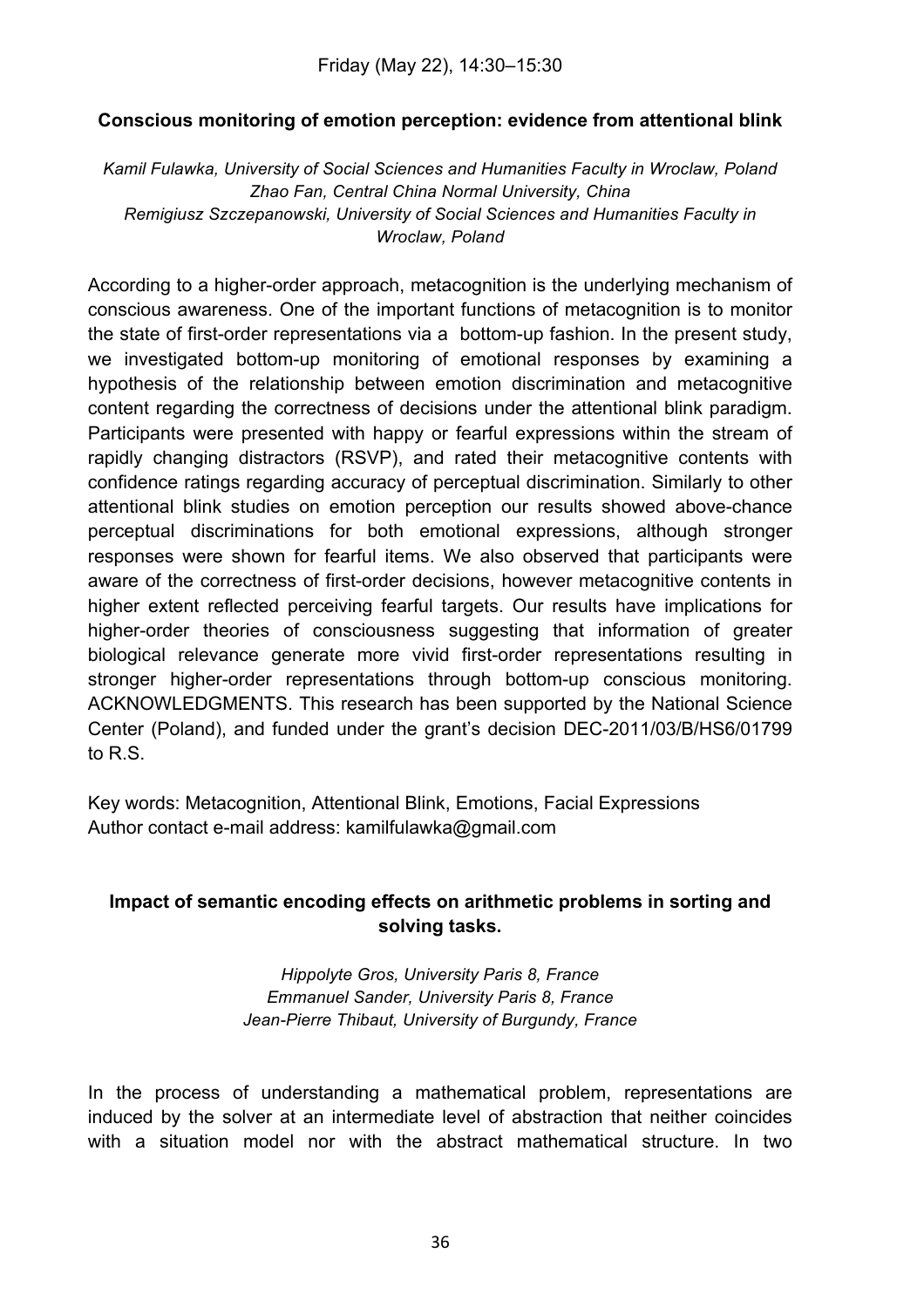experiments, we manipulated the nature of the quantities (e.g., time units, distance units, monetary units, etc.) that could mediate these representations.

We created simple arithmetic problems that could all be solved by two strategies (either a one-step strategy or a three-step strategy). We hypothesized that only one strategy would be available at a time, depending on the semantic representation induced.

In the first experiment, we asked 120 adults to sort problems depending on the strategies they would use to solve them. A multidimensional scaling analysis performed on the resulting categories showed that the main factor accounting for the spontaneous classifications was consistent with the variations introduced between the quantities.

In the second experiment, 60 participants were instructed to solve similar problems using a minimal number of steps. The results showed that the choice of one of the two possible solving strategies depended on the representations induced by the problems, even when the subjects were instructed to use the shortest strategy they could think of.

Key words: reasoning, problem solving, semantic structure, strategy choice Author contact e-mail address: hippolyte.gros@gmail.com

# **Coordinated Reasoning**

#### *Justine Jacot, University of Lund, Sweden*

When trying to explain how humans reason, it is common to look for applications of inference patterns, such as deductive laws of logic. Deductive reasoning tasks focus on testing the way lay people use some logical skills, taking for granted that the 'logic' used is classical logic. However, if one agrees that one must reason 'to' an interpretation before reasoning 'from' an interpretation, coordination on the meaning of instructions between experimenters and subjects is a precondition to drawing conclusions about reasoning. Moreover, the linguistic form of the instructions yield certain pragmatic constraints on the semantic content of the instructions, so that the relevant information is not automatically identified by subjects. Through the example of the Double Disjunction Task used in the Theory of Mental Models, I propose a new model for reasoning tasks, based on coordination between experimenters and subjects, not only on the syntactic form of the reasoning, or the semantic content of the instructions, but also on the pragmatic influences that constrain those instructions. This model can be represented as a double signaling game between the subject and the experimenter, where a solution exists when coordination is reached at several levels in each game and across games.

Key words: Psychology of reasoning, logical inference, pragmatics Author contact e-mail address: justine.jacot@fil.lu.se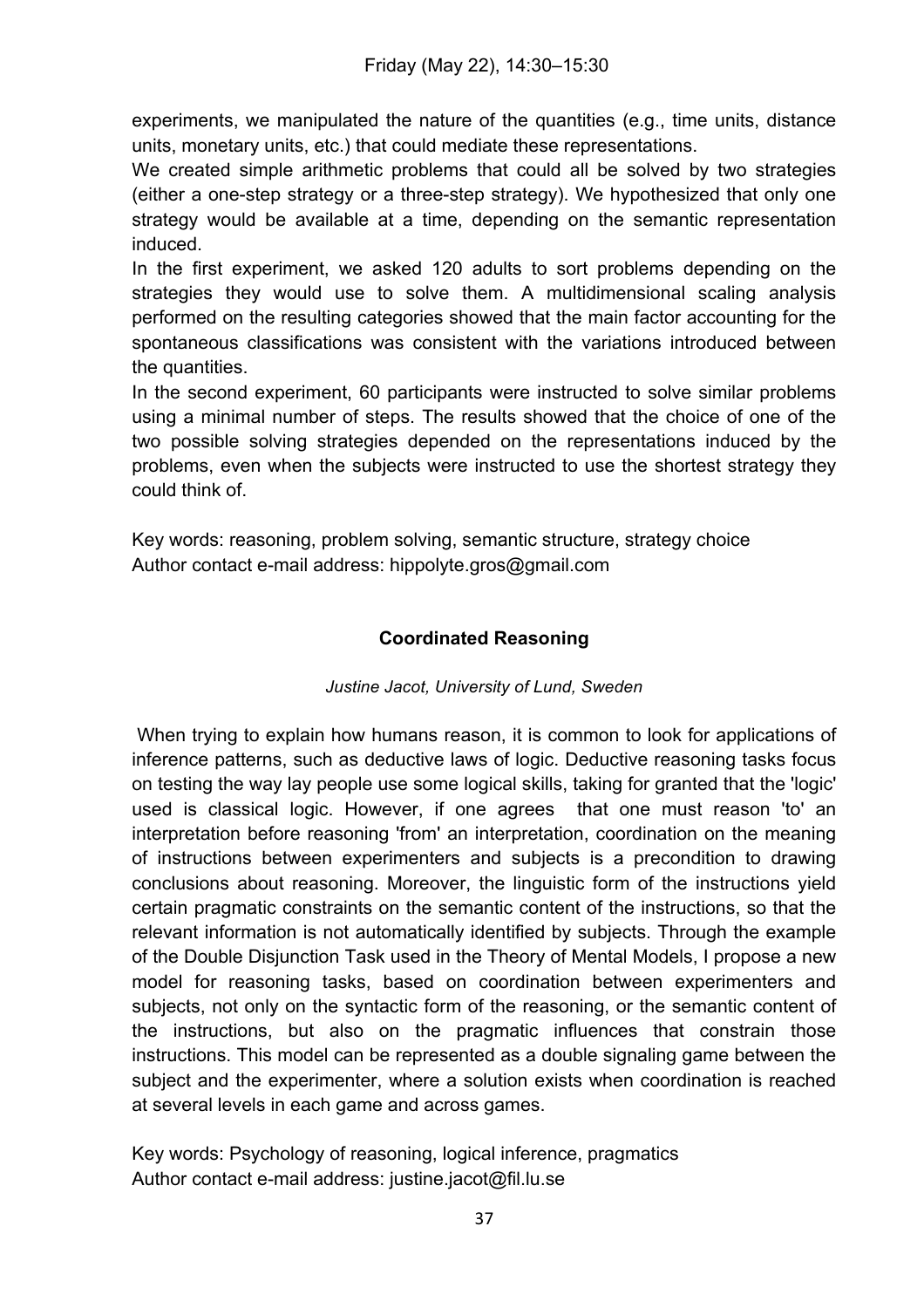# **Is belief re-computation by retrieval available for young children?**

*Ildikó Király, Eötvös Loránd University, Hungary Kata Oláh, Eötvös Loránd University, Hungary Ágnes Melinda Kovács, Central European University, Hungary Gergely Csibra, Central European University, Hungary*

A newly emerging question in Theory of Mind (TOM) research is when exactly the attributed belief is computed. Taking as example the standard location change task (SLCT), one can assume that belief is computed when (i) Sally puts her chocolate into box A, or (ii) when Sally comes back and is going to choose from the containers in order to find her chocolate. The second possibility (ii) also includes explicit belief updating situations that could occur when the task itself or other situational requirements induce a memory search process to find information related to the belief (as a potential cause to predict behavior) of a social partner. We tested 3-yearold children with a modified SLCT in which children were presented a 'true belief situation', in which the model was present during the location change and was wearing sunglasses. However, then children were allowed to explore her sunglasses, and it turned out that the sunglasses were opaque. Thus based on their novel knowledge on the situation children could infer that the model could not follow the situation despite her presence. If children can re-compute the belief content of the model, they should act as in a false belief situation. Preliminary results suggest that 3-year-olds can re-calculate the attributed belief based on their memories of earlier events.

Author contact e-mail address: kiraly.keszei.ildiko@gmail.com

#### **The domain-generality of working memory: A matter of ability**

*Kristof Kovacs, Eszterhazy Karoly College, Hungary Dylan Molenaar, University of Amsterdam, The Netherlands Andrew Conway, Princeton University, USA*

Working memory refers to the set of processes that enable one to hold goal-relevant information in mind in the face of concurrent processing and/or distraction. Individual differences in working memory are studied with complex span tasks, which belong to different domains. Latent variable analysis reveals a general factor of working memory, which is generally referred to as "working memory capacity" or WMC. Thus, whereas working memory as an intra-individual contruct is domainspecific, WMC appears to be largely domain-general. Yet this conclusion is controversial: there are latent variable studies that favor domain-specific models.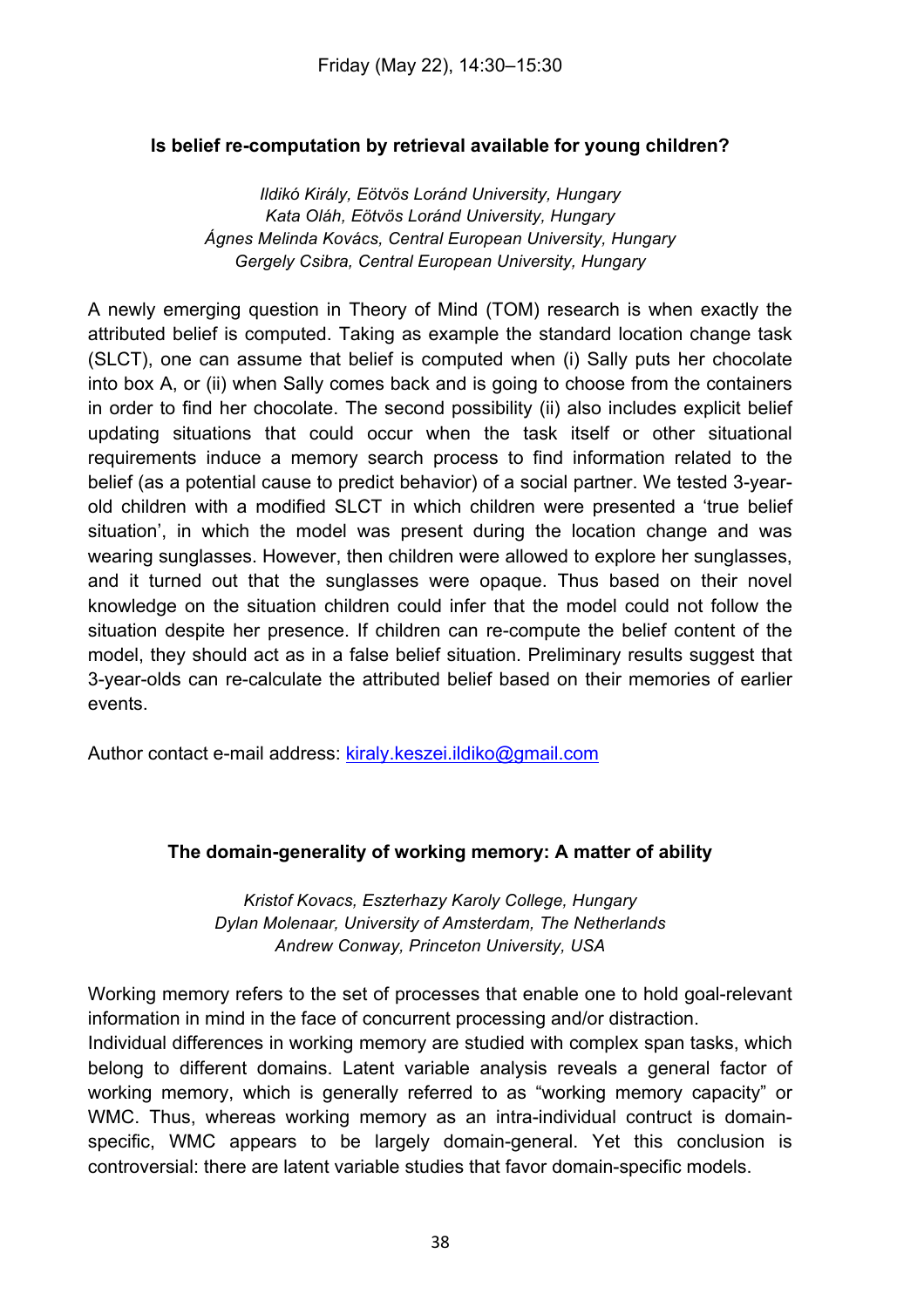Friday (May 22), 14:30–15:30

We explored differentiation in WMC in two studies, applying a novel statistical method, moderated factor analysis. Differentiation refers to the phenomenon that the magnitude of correlations between tasks that tap different domains are inversely related to ability. The first study (N= 5316) demonstrated the existence of differentiaton in three complex span tasks: as capacity itself increases in a population, WMC becomes domain-specific. The second study (N=249) demonstrated that differentiation also occurs in WMC as the function of ability level in fluid reasoning (Gf).

These results put the entire domain-generality of WMC debate in a new perspective, and highlight the importance of the capacity level of the samples studied.

Key words: working memory capacity, differentiation, moderated factor analysis, individual differences

Author contact e-mail address: kristof340@gmail.com

#### **"But I was there!" - episodic memory as a mechanism for justification**

*Johannes Mahr, Central European University, Budapest, Hungary Reka Peto, Eötvös Loránd University, Budapest, Hungary Gergely Csibra, Central European University, Budapest, Hungary*

It is arguably a defining feature of episodic remembering that it provides one with evidence that one had first-hand experience of a particular past event. So far there is no agreed upon account of what the function of a memory system with such in-built meta-representational features might be. We contend that a crucial function of episodic memory is to make available reasons to justify one's claims about the past through the use of source information. On this view, episodic memory is part of a larger array of systems serving productive communication by ensuring that assertions are justifiable. As such, episodic memory would ensure the veridicality of beliefs about the past only in so far as it would be important in communicative situations. Here, we present an experimental paradigm designed to test this hypothesis.

Key words: episodic memory, source memory, meta-representation, justification Author contact e-mail address: johannes.mahr@yahoo.de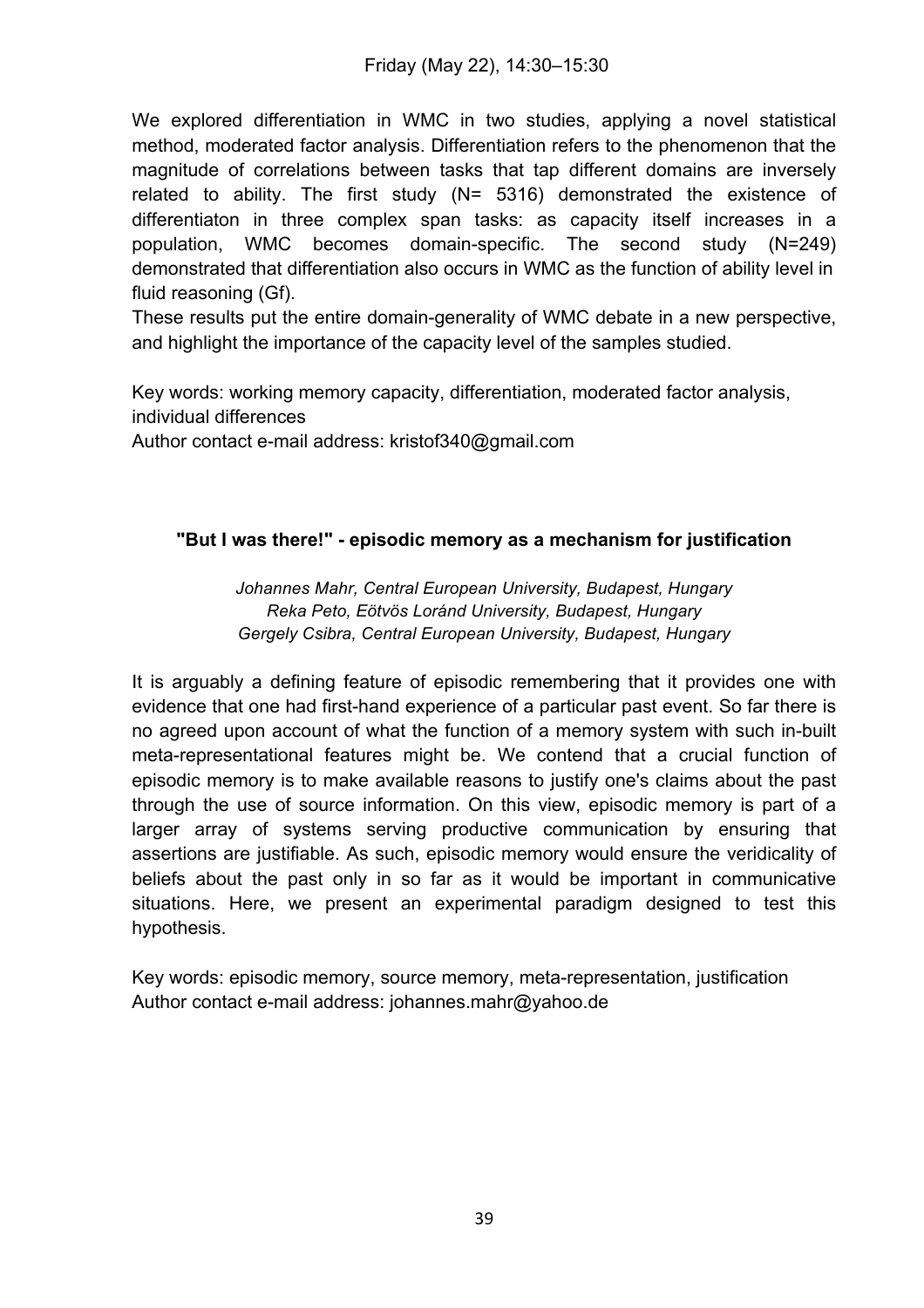Friday (May 22), 14:30–15:30

#### **Oxytocin modulates social categorization processes**

*Katalin Oláh, Eötvös Loránd University, Budapest, Hungary and Hungarian Academy of Sciences, Budapest, Hungary József Topál, Hungarian Academy of Sciences, Budapest, Hungary*

Research from the past years has pointed out the importance of the neuropeptide oxytocin in regulating various aspects of social interactions, such as inter-group behavior. This study explores the question whether such effects may also be present in social categorization processes. 24 adult males participated in the study with an age range of 18-35 years. In the first part of the experiment, half of the participants received intranasal oxytocin, while the other half was given placebo. After a 40 minute-long waiting period, participants' categorization processes were assessed with the memory confusion paradigm. Participants watched a presentation that showed pictures of six adult men - three belonging to the Caucasian and three to the African-American racial group. Each face was presented seven times and the photographs were always accompanied with an utterance. In the test phase, participants had to match the sentences to the faces from memory and the pattern of errors was analyzed. The classical results obtained with this paradigm show that people commit more within-group than between-group errors, which shows that people organize information based on social category membership. Our preliminary results indicate that this effect can be mitigated by the oxytocin administration.

Key words: oxytocin, social categorization, race, memory confusion paradigm Author contact e-mail address: olah.katalin@ppk.elte.hu

#### **Pragmatic aspects of reasoning in real life situations**

*Jelena Kuvač Kraljević, University of Zagreb, Croatia Gordana Hržica, University of Zagreb, Croatia Marijan Palmović, University of Zagreb, Croatia Marina Olujić, University of Zagreb, Croatia Nevena Padovan, University of Zagreb, Croatia*

It is a well established fact that people, when reasoning, do not follow the laws of logic but provide information that they consider relevant for the discourse situation. In fact, the inferences that are found in spoken language are often logically invalid. In this study we analyze the Croatian corpus of spontaneous spoken language to find patterns of reasoning and analyze them. In order to convey the intended meaning participants in the conversation rely on the discourse markers. We concentrate on 'If then', 'therefore', 'moreover' and 'although' discourse markers as the facilitators of logical or causal inferences.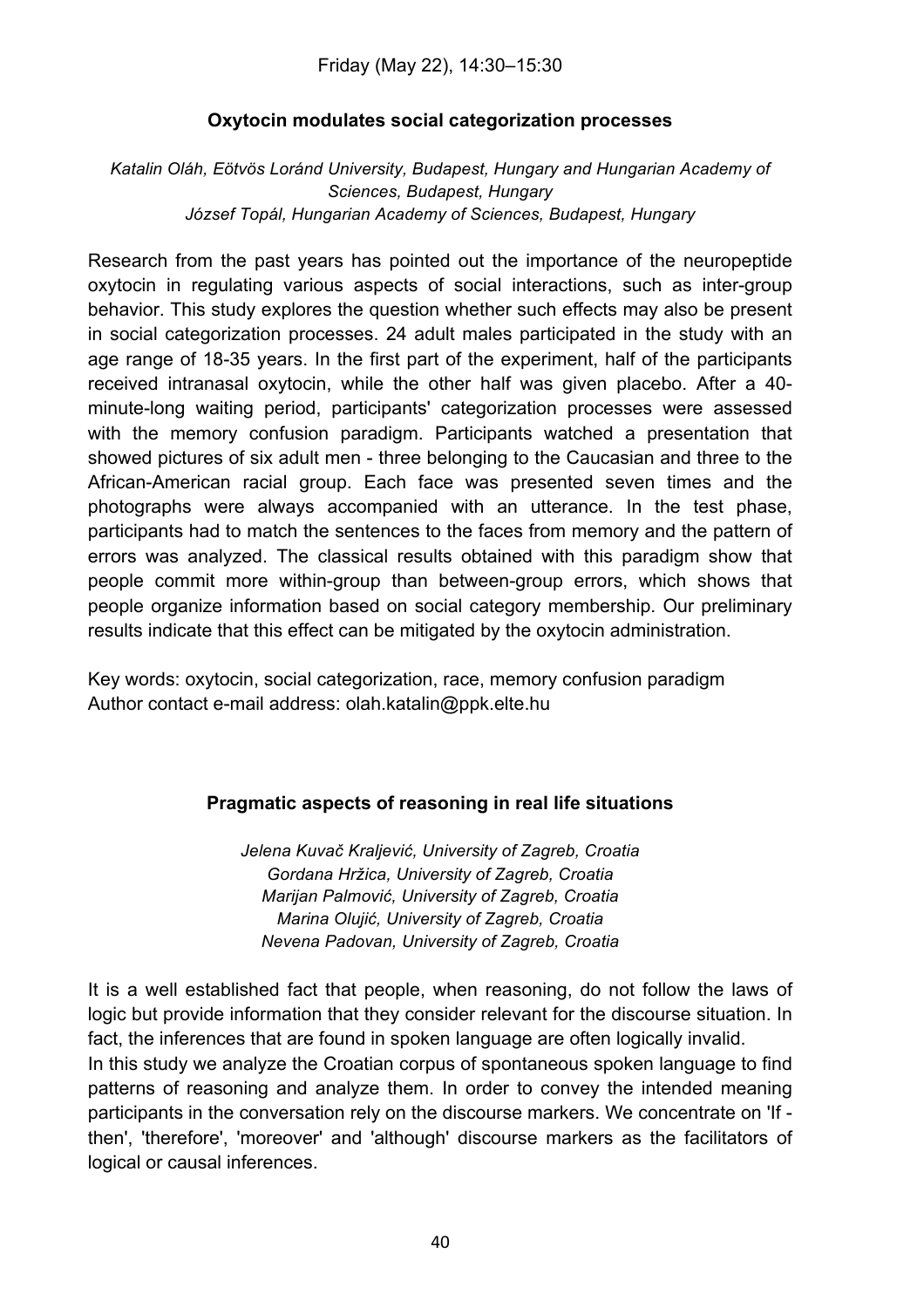The analysis will include two aspects of reasoning: logical form of the inferences found in spoken language and the quantity and the precision of the information that is exchanged in the discourse situation (e. g. how precise speakers are in telling time regarding the discourse situation).

The corpus consists of 51 transcripts of spontaneous conversations between Croatian adult speakers (20+) and is analyzed with CHAT/CLAN programme package.

The study is conducted within the project "Adult language processing" (UIP-11-2013) founded by Croatian Science Foundation.

Key words: reasoning, relevance theory, discourse, spoken language corpora Author contact e-mail address: marina.olujic@erf.hr

# **Behavioral task as tool for short-term verbal memory and cognitive vulnerability to depression assessment in mesial temporal lobe epilepsy**

*Lidija Preglej, Accredited Private Classical High School, Zagreb, Croatia Dražen Domijan, Department of Psychology, University of Rijeka, Rijeka, Croatia Daniel Crnković, Department of Psychiatry, University Hospital, Zagreb, Croatia Ksenija Marinković, Department of Psychology, San Diego State University, San Diego, USA Hrvoje Hećimović, Department of Neurology, University Hospital, Zagreb, Croatia*

Main generators of epileptic seizures in mesial temporal lobe epilepsy (MTLE) are the amygdala and hippocampus, which are also associated with memory and depression. We applied the free recall memory task in order to evaluate short-term verbal memory and to explore possible cognitive vulnerability to depression in MTLE. We also investigateíd the correlations between self-reported inventory scores and memory results in MTLE subjects. Inventory scores included the Quality of life in epilepsy inventory total score and its cognitive functioning domain score and BDI II. We hypothesised that short-term memory in MTLE is impaired and cognitive vulnerability to depression may be present. MTLE subjects (N=39) were paired with healthy controls according to age, sex and education.

Compared to controls, MTLE subjects have significant memory deficit, measured by number of correctly recalled words. Only in control subjects, memory for negative valence words is significantly reduced in comparison with neutral or positive. Within the MTLE group, memory is significantly reduced in its total score and for positive valence words if depressive symptoms are present. The memory results significantly correlate with each self-reported questionnaire score.

Key words: temporal lobe epilepsy, behavioural task, short-term verbal memory, cognitive vulnerability to depression, self-reported subjective inventory Author contact e-mail address: lidija preglej@yahoo.com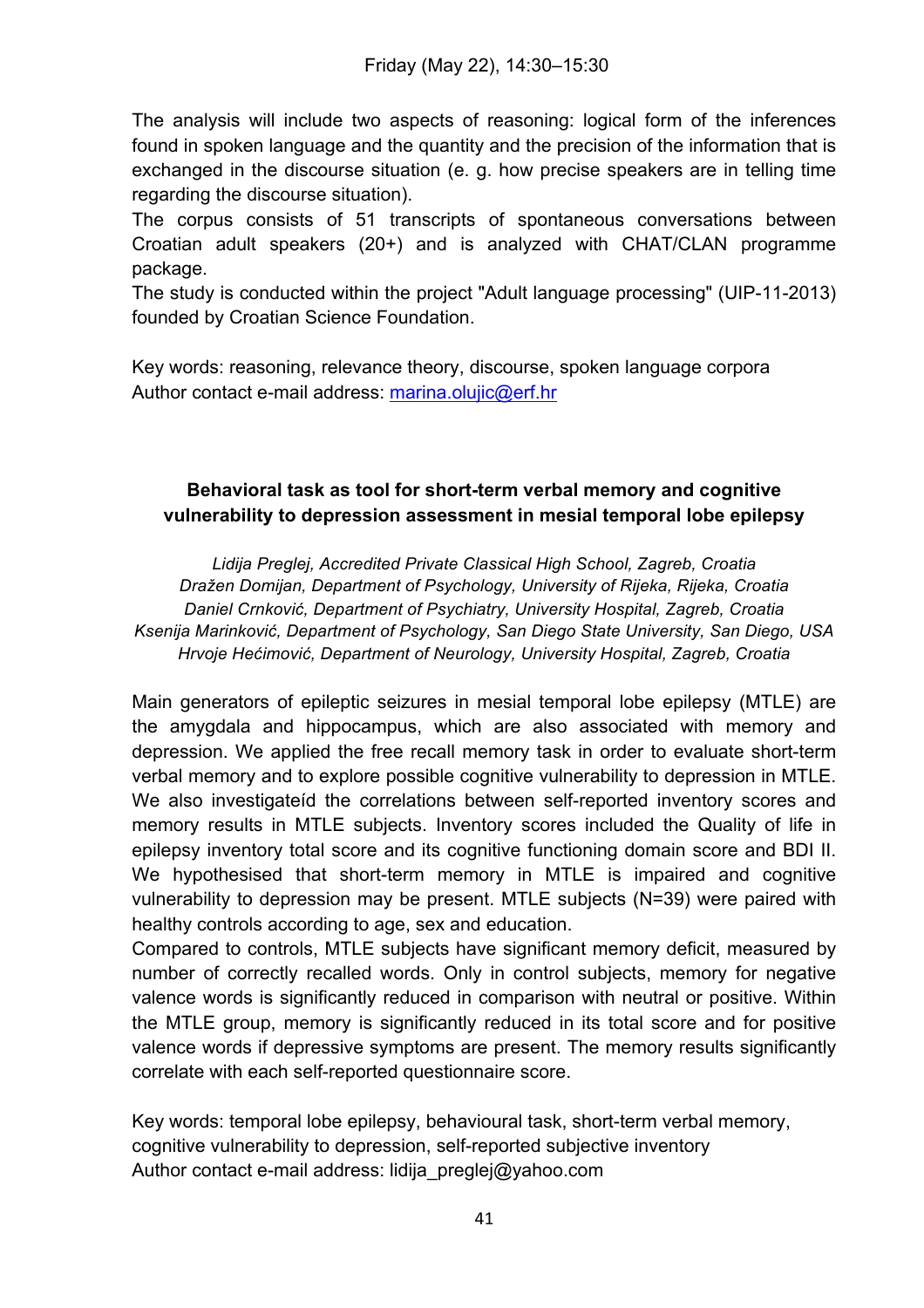# **Metamemory in educational psychology**

#### *Marta Riess, Jagiellonian University*

The objective of this poster is to indicate important gaps in empirical research in the field of educational psychology on the subject of metamemory. First of all the concept of metamemory is rarely discerned from metacognition. Moreover metamemory is traditionally believed to consist of two aspects: one is related to self-consciousness and the other is the knowledge about the memory in general. One may be surprised to find so little research has been done on the latter aspect, with regard to interpersonal relations. This shortage is clearly problematic as far as understanding of the process of teaching is concerned. Last but not least as the scarce research concerning the interpersonal aspect of metamemory focuses solely on the metacognitive capabilities of students, it neglects the question of the teachers' capabilities. Filling this absence could lead to a better understanding of how metamemory functions between people, and - ultimately - would help to improve the teachers' training.

Key words: metamemory, educational psychology, review Author contact e-mail address: riessmarta@gmail.com

#### **The role of executive functions in patients with aphasia**

*Izabella Szöllősi, Eötvös Lorand University - Doctoral School of Education; National Institute of Medical Rehabilitation, Hungary Ágnes Lukács, Budapest University of Technology and Economics - Faculty of Natural Sciences - Department of Cognitive Science, Hungary*

Recent studies suggest that together with language abilities executive functions (EFs) can also be impaired in aphasia. Moreover, these functions can play a role in language processing. We examined the updating of working memory (WM), and two inhibition functions: prepotent response inhibition (PRI) and representational conflict resolution in eight patients with aphasia with a lesion in their left frontal lobe, and eight controls. Then we analyzed the relationship between EFs and language performance.

We expected patients with aphasia to demonstrate lower performance on tasks involving EFs than controls, and we also hypothesized that language comprehension is going to be associated with updating and/or inhibition abilities in aphasia.

Our results showed that PRI and updating WM representations are both impaired in aphasia. Performance on comprehension of grammatical structures and updating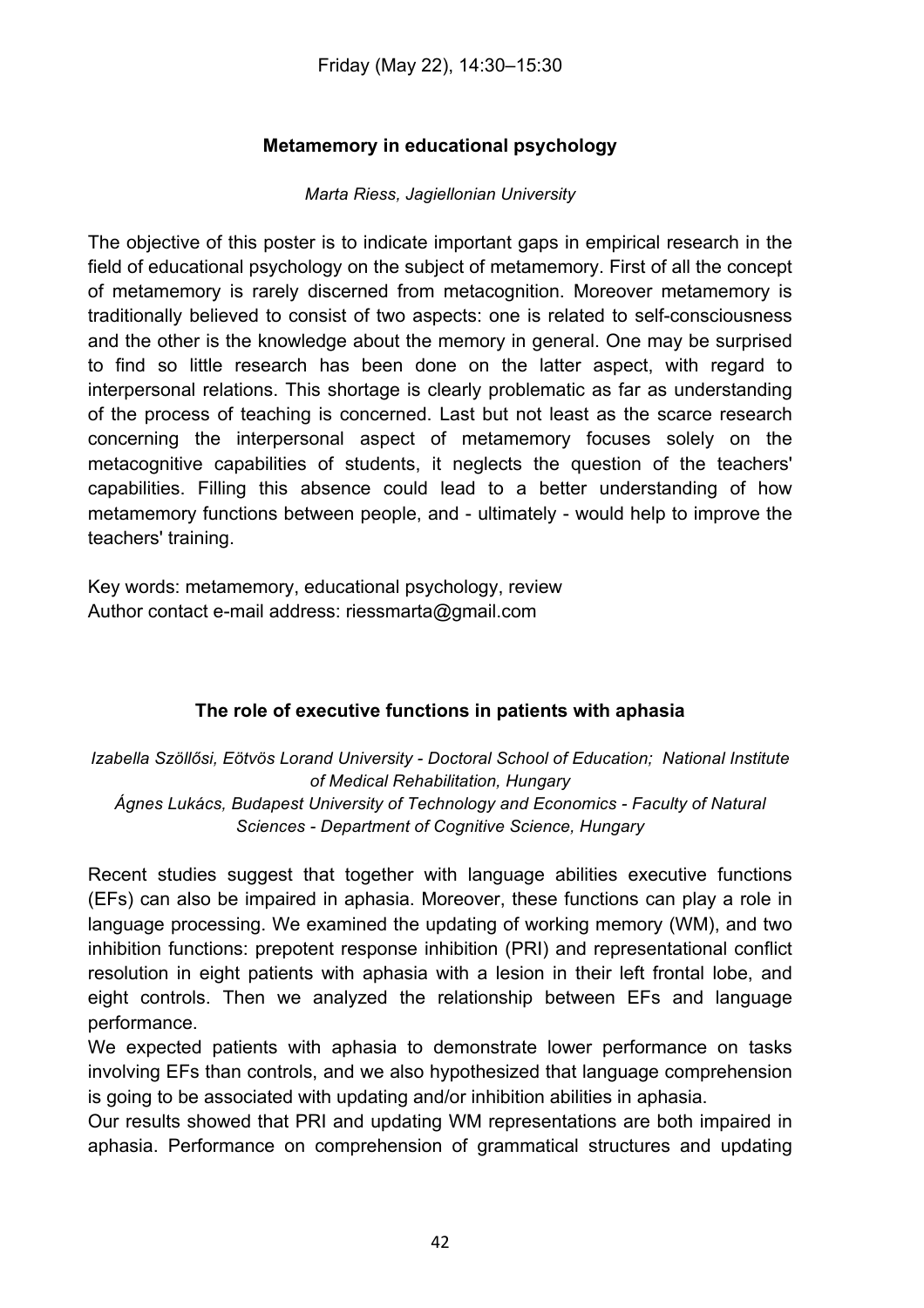WM representations correlated at a trend level, but we did not find relationship between language comprehension and any of the inhibitory functions.

Taken together, generally observed linguistic symptoms of aphasia seem to be accompanied by impairments of EFs (PRI and updating processes). The deficit in updating might affect language comprehension in aphasia.

Key words: executive functions, aphasia, inhibition, updating Author contact e-mail address: szollosi.iza@gmail.com

# **A comparison of possession comprehension in children with typical language development and children with specific language impairments using E-prime**

*Ivona Radić Tatar,Polyclinic for the Rehabilitation of Listening and Speech SUVAG, Croatia Paulina Mataija,Polyclinic for the Rehabilitation of Listening and Speech SUVAG, Croatia Martina Vuković Ogrizek, Polyclinic for the Rehabilitation of Listening and Speech SUVAG,* 

*Croatia*

*Rafaela Martić, Polyclinic for the Rehabilitation of Listening and Speech SUVAG, Croatia Marina Paprika, Polyclinic for the Rehabilitation of Listening and Speech SUVAG, Croatia*

In Croatian, possession can be expressed in many ways, but the usage of possessive adjective is prefered for animate possessor, and for inanimate possessor prefered is the usage of preposition "od" followed by genitive "od+gen". The aim of this paper was to compare and identify if there were differences in comprehension and differentiation of correct language forms for expressing possession of animate and inanimate possessor, and also in the speed of correct form detection. Two groups of participants were included: 10 children with typical language development (TLD) and 10 children with specific language impairments (SLI), aged 9-11, included in speech and language therapy in Polyclinic SUVAG. The experiment was run using the E-prime experimental software. Participants had to press a button if the language form presented visually was correct. The results were surprising because SLI children were more successful in detecting the correct form for expressing possession of animate possessor than TLD children, while TLD children were more successful in detecting correct form for expressing possession of inanimate possessor. Results also showed that SLI children had longer reaction time.

Key words: possession, specific language imapairments, e-prime Author contact e-mail address: iradic25@gmail.com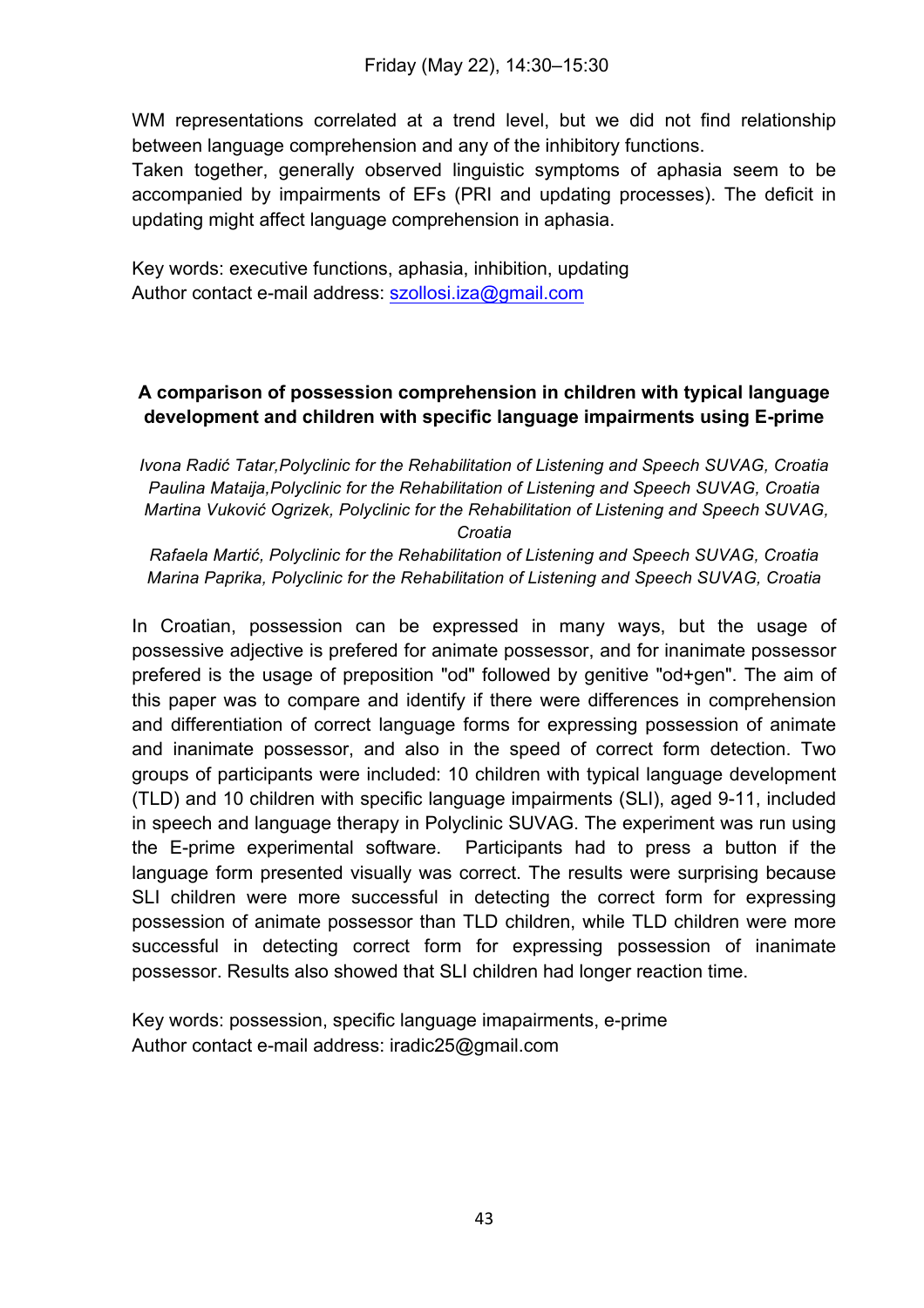Friday (May 22), 14:30–15:30

#### **Deductive problem solving and learning logic**

*Mariusz Urbański, Adam Mickiewicz University, Poland Katarzyna Paluszkiewicz, Adam Mickiewicz University, Poland Joanna Urbańska, Adam Mickiewicz University, Poland*

Is there any correlation between fluid intelligence (Gf) and fluencies in both 'easy' and 'difficult' deductions? Does learning logic have any impact on the level of fluencies in both kinds of deductions?

Tools: Raven's APM (alpha = .83), Deductive Reasoning Test (DR, alpha = .64), Erotetic Reasoning Test (ER, alpha = .78), Polisyllogisms Test (PS; McDonalds omega total = .8); DR, ER and PS were designed by the authors, operationalizing 'easy' (DR) and 'difficult' (ER and PS) deductions.

Subjects: Our subjects (154 students, M=21,69, SD=1,44) formed groups of lower (group C) and higher (groups A and B) abilities with respect to fluid intelligence and of extensive (group A) and very limited (groups B and C) training in formal logic.

Results: Groups A and B performed better than group C in APM, DR and ER. Group A obtained significantly higher results than group B in ER and PS; their performance in APM and DR were comparable. We conclude on this basis that deductions of different complexities call for different abilities to be manifested and that fluency in difficult deductions, while related to Gf, depends also on subjects' experience and that this does not hold in case of simple deductions.

Author contact e-mail address: murbansk@amu.edu.pl

# **The role of inferential direction on psychotherapist's metacognitive confidence and need for more information**

*Jacinto, Sofia, Universidade de Lisboa; Indiana University Ferreira, Mário, Universidade de Lisboa; Braga, João, Universidade de Lisboa;*

The non-decompos able nature of a psychotherapy sessions favors the use of intuition (Hammond et al., 1987). The feeling of rightness associated to intuitive judgments (e.g., Koriat, 2012, Thompson et al., 2012) may lead to therapist's overconfidence and to a decreased need for seeking further information. This may compromise therapists' willingness to critically evaluate their initial clinical (intuitive) judgments.

We hypothesize that this tendency could be moderated if besides causal explanations (backward inferences) therapists were requested to make predictions (forward inferences) based on the same session information. Predictions are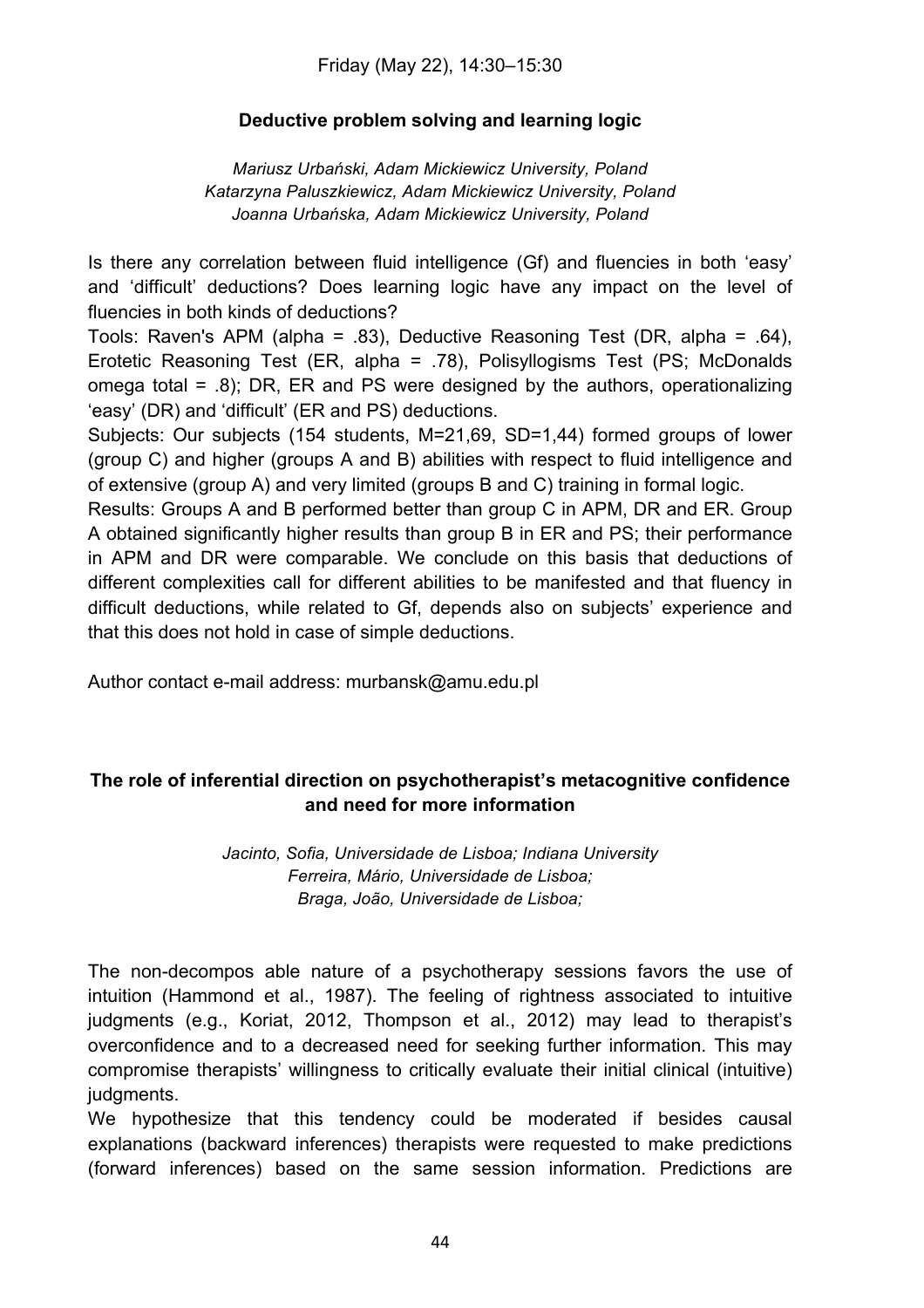inherently associated to more uncertainty than causal explanations (Hogarth, 2010) therefore they could decrease overconfidence in the clinical judgment and promote further information seeking.

To test for this, psychology students were asked to find causal explanations and make predictions about a hypothetical client. Preliminary results showed, as expected, higher uncertainty associated with predictions. Moreover, participants tended to use their backward inferences instead of their predictions to prepare their future clinical work. Strategies to avoid the overconfidence stemming from first intuitions are discussed.

Author contact e-mail address: anajacinto@campus.ul.pt, sofiabjacinto@gmail.com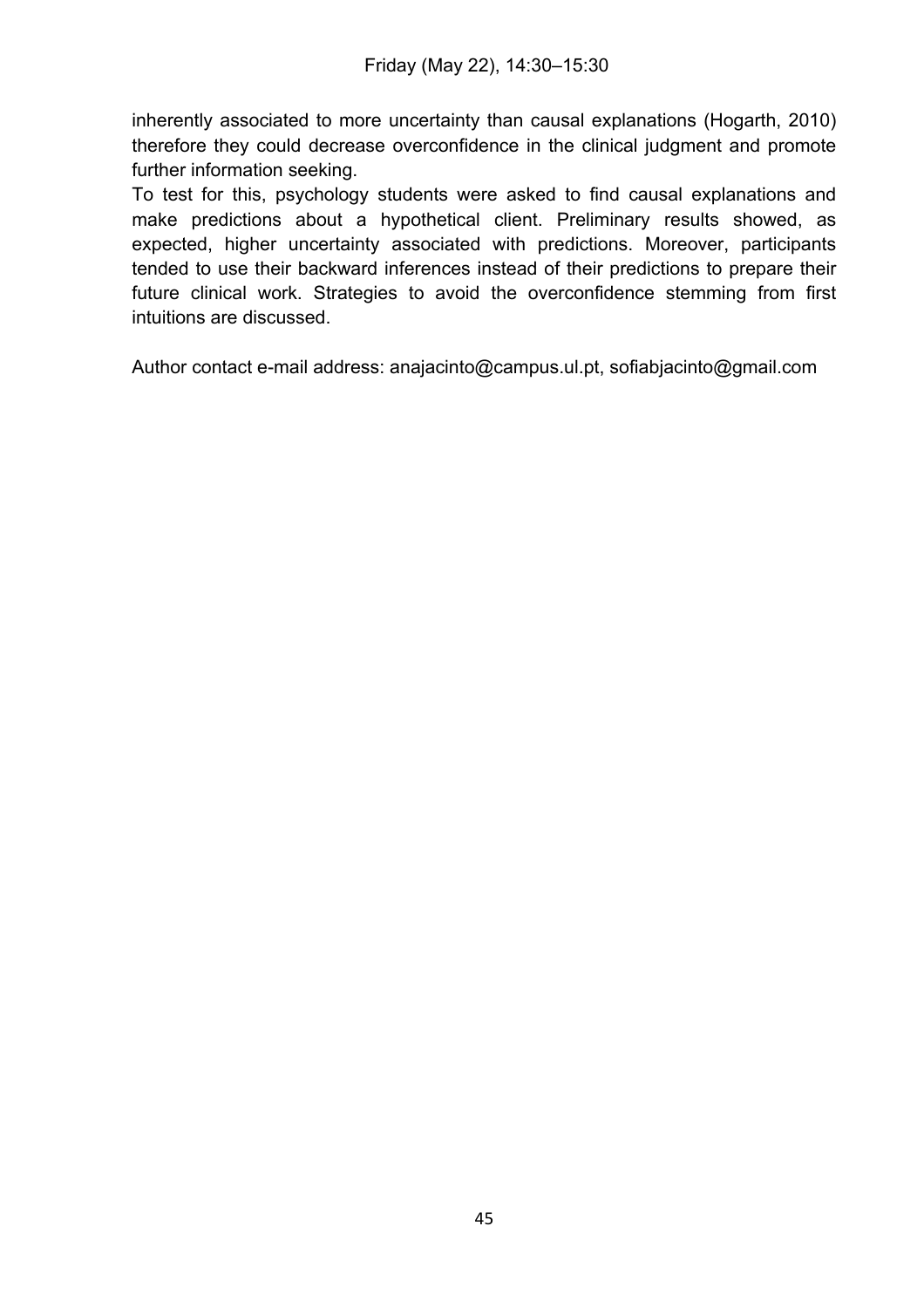# *Session 3*

# **Solvable or Not Solvable? Heuristic Cues that Underlie the Judgment of Solvability**

*Yael Beller, Technion--Israel Institute of Technology, Israel Rakefet Ackerman, Technion--Israel Institute of Technology, Israel*

Meta-reasoning is an emerging domain within the Metacognitive research, which deals with reasoning and problem solving. Judgment of Solvability (JOS) reflects the assessed probability that a problem is solvable. Initial JOS takes place upon approaching a problem and final JOS is done after a solving failure, and may be a basis for deciding whether to try again. To date, the bases for these judgments are unknown. Response latency and accessibility (amount of associations that come to mind regarding a question) are well-established heuristic cues for meta-memory judgments. Our hypothesis was that these cues are predictive also of both JOS types, but not necessarily in the same manner as in meta-memory. Solvable and unsolvable compound remote associates (CRA) were used. In Experiment 1 we examined response latency and accessibility as cues for JOS. As predicted, quick response latency predicted high initial JOS, as in meta-memory. However, the reverse pattern was found for final JOS. High accessibility predicted high JOSs, but this was a misleading cue, as in fact success rates dropped with accessibility. In Experiment 2 we examined the same cues when judging memorizing of the same stimuli. The comparison revealed shared and distinct mechanisms of meta-reasoning and meta-memory.

Author contact e-mail address: ackerman@ie.technion.ac.il

# **Assessment of Non-Native Speakers' Metacognitive Abilities and Reasoning Stem from Rational Thinking to Adopt a New Template of Language Grammatical Aspects: Evidence from MEG and fMRI**

*Sadeq Ali Saad Al Yaari, University of Zagreb*

Purpose: Using MEG and fMRI, the aim of this study was to investigate non-native speakers' metacognitive abilities and reasoning stem from rational thinking to adopt a new template of Arabic grammatical aspects.

Design and Method: In this quantitative and qualitative study, two measurement tools were used to evaluate participants' performance: Two tests of grammatical production and neuroimaging test.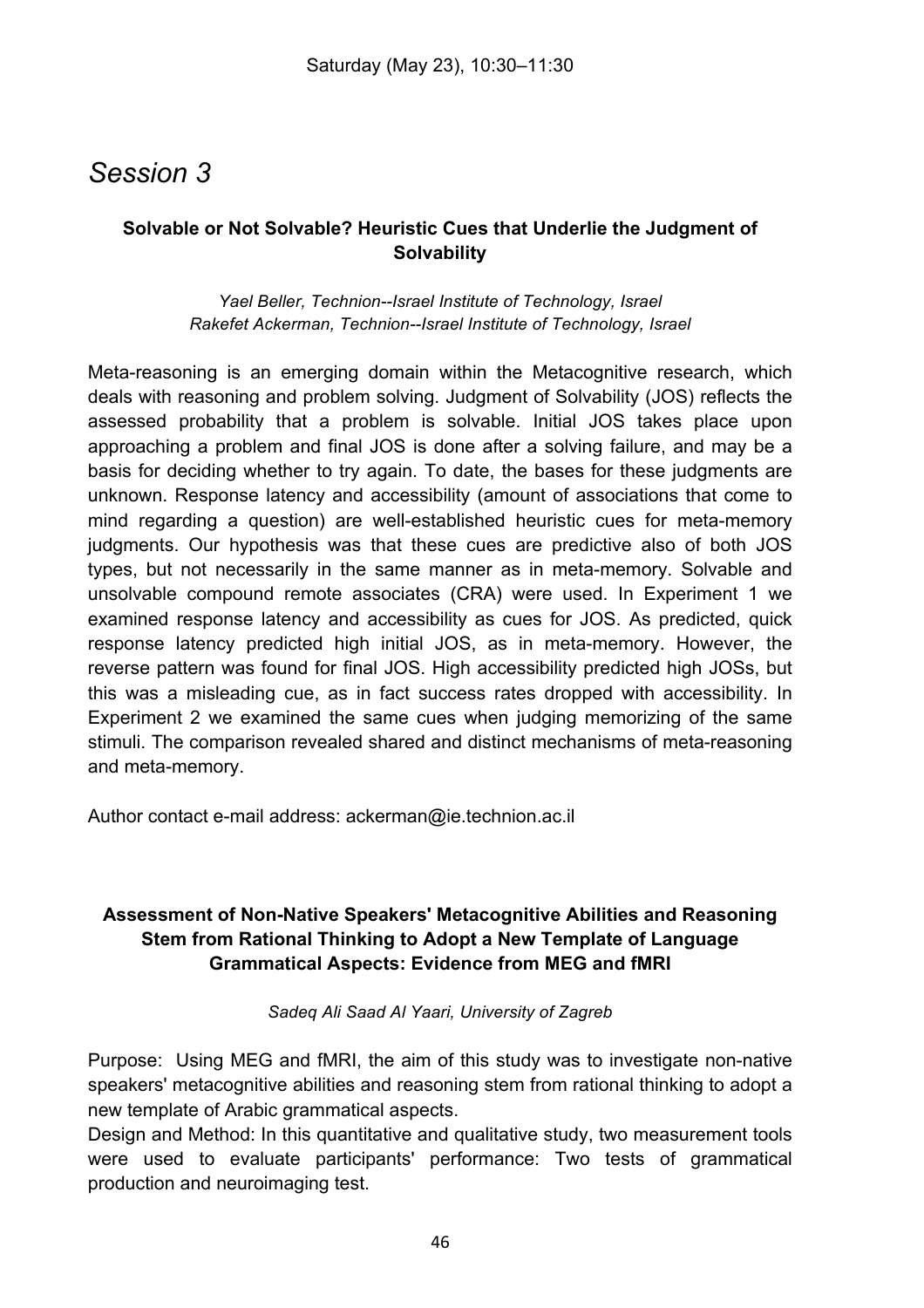Settings: Al Khars hospital, KSA.

Participants: Twenty-three to thirty-year-old participants from 11 different nationalities  $(N = 14$  all males).

Procedures: A within-groups design and a between-groups design are used to elicit participants' performance before comparing it in light of MEG and fMRI outcomes.

Interventions: Data were neurolinguistically analyzed before it was statistically visualized.

Main outcomes and Results: Non-native speakers' un-exposing to foreign/second languages in their critical period age disable them to adopt a new grammatical system easily. MEG can identify language lateralization and diagnose silent reading, while fMRI helps distinguish declarative knowledge from procedural knowledge.

Conclusions & Implications: Non-native speakers' grammatical mistakes could be avoided if we understand decoding processes in both audioceptive and ophthalmoceptive centers in the brain. Through signals, MEG and fMRI found to be effective means through which sensory cortex activation and language lateralization and localization can be differentiated.

Author contact e-mail address: salyaari@ksu.edu.sa

# **Overcoming intuitive interference in geometry: from brain studies to an educational intervention**

*Reuven Babai, Tel Aviv University, Israel Enav Shalev, Tel Aviv University, Israel Ruth Stavy, Tel Aviv University, Israel*

Students' difficulties in mathematics and science may stem from interference of the task's salient irrelevant variables. Here, we focus on a comparison of perimeters task, in which the area is the irrelevant salient variable. In congruent trials (no interference), accuracy is higher and reaction time is shorter than in incongruent trials (area variable interference).

A brain-imaging study indicated that correctly answering the incongruent condition is associated with activation in prefrontal brain regions known for their executive inhibitory control. These findings suggested that intervention aimed at activating inhibitory control mechanisms could improve students' success.

We explored the effect of an intervention that explicitly warns about the possible interference of the variable area. Eighty-four sixth graders performed the same test, with warning intervention (warning group) or without it (control group).

Accuracy in the warning group was significantly higher in incongruent conditions and reaction time was significantly longer in all conditions than in the control group. The results suggest that the explicit warning activates inhibitory control mechanisms and thus helps students overcome the interference.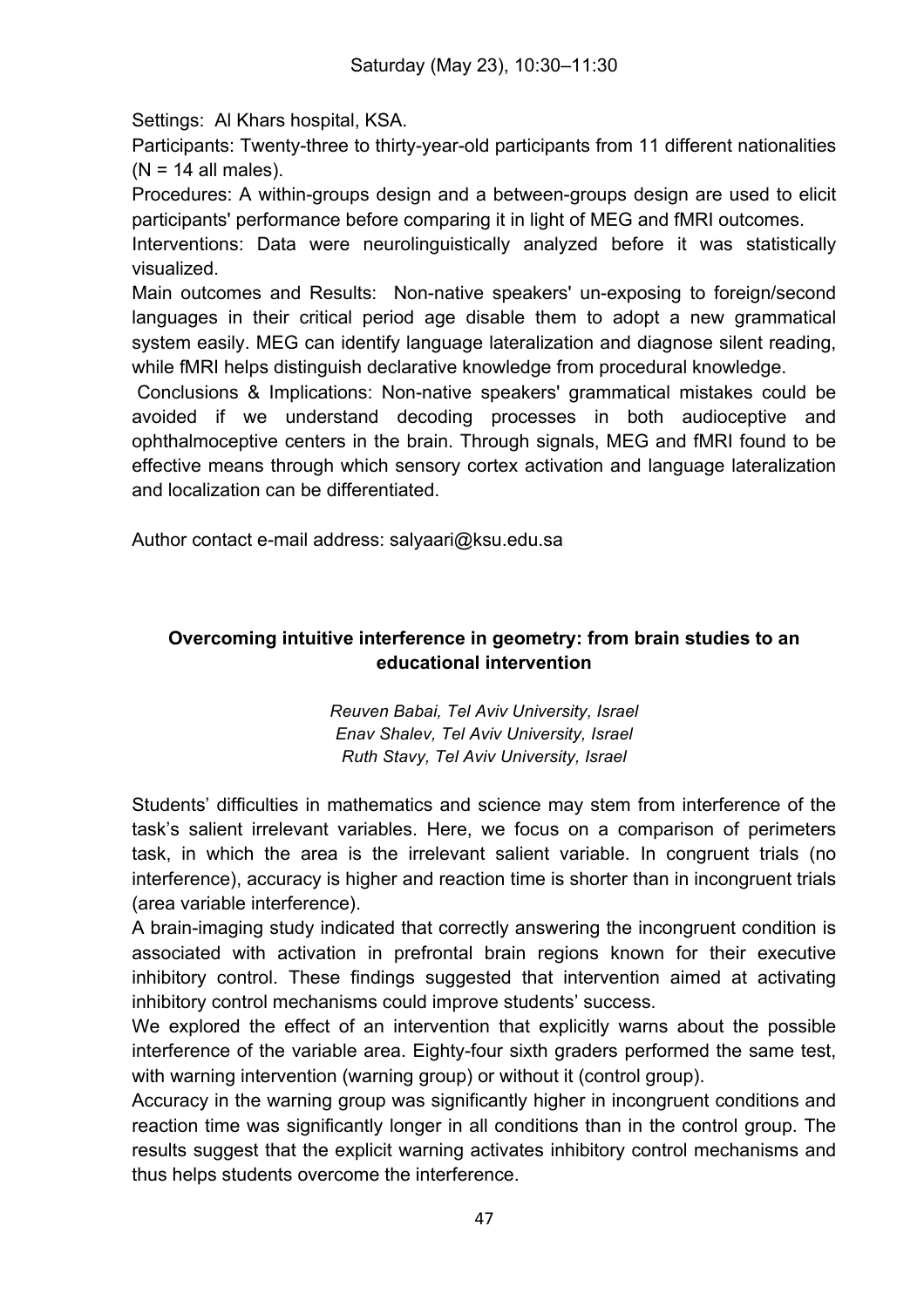Our findings point to the possibility of improving students' problem-solving abilities through simple and focused interventions that explicitly warn them about the trap in the task.

Author contact e-mail address: reuvenb@post.tau.ac.il

#### **Contaminated mindware and reflective mind**

*Vladimíra Čavojová, Róbert Hanák, Eva Ballová Mikušková, Institute of Experimental Psychology, Slovak Academy of Sciences, Slovakia*

Our study was inspired by Stanovich's (2011) proposed framework of assessing rational thinking. We used most of the tasks hypothesized to tap into resistance to miserly processing (e.g. resistance to belief bias, outcome bias, denominator neglect, cognitive reflection, disjunctive reasoning, and diagnostic hypothesis testing) and tried to verify whether some irrational beliefs (the contaminated mindware - CM) or thinking dispositions can serve as inhibitors of rational thinking.

596 students (mean age=19.8 years) completed battery of measures consisting of intelligence test, thinking dispositions measures, irrational beliefs, and rational thinking tasks. Only thinking dispositions proved to be predictors of whether a person will hold irrational beliefs, but both preferences for analytical as well as intuitive thinking styles predicted a higher degree of irrational beliefs. To test the hypothesis that CM inhibits rational thinking, we performed moderation analysis, where cognitive ability was a predictor, CM was the moderator, and the score in cognitive reflection test was an output. Model parameters were: R2=.077; p=.00004; n=287; R2 increase due to interaction R2=.00007; p=.883. We found no support for the claim that CM inhibits cognitive reflection and we discuss the results in the paper.

This work is part of research project Centre of Excellence SAS 'Centre for Strategic Analyses "(CESTA) III / 2 /, 2011.

Key words: cognitive reflection, irrational beliefs, thinking dispositons, intelligence Author contact e-mail address: vladimira.cavojova@savba.sk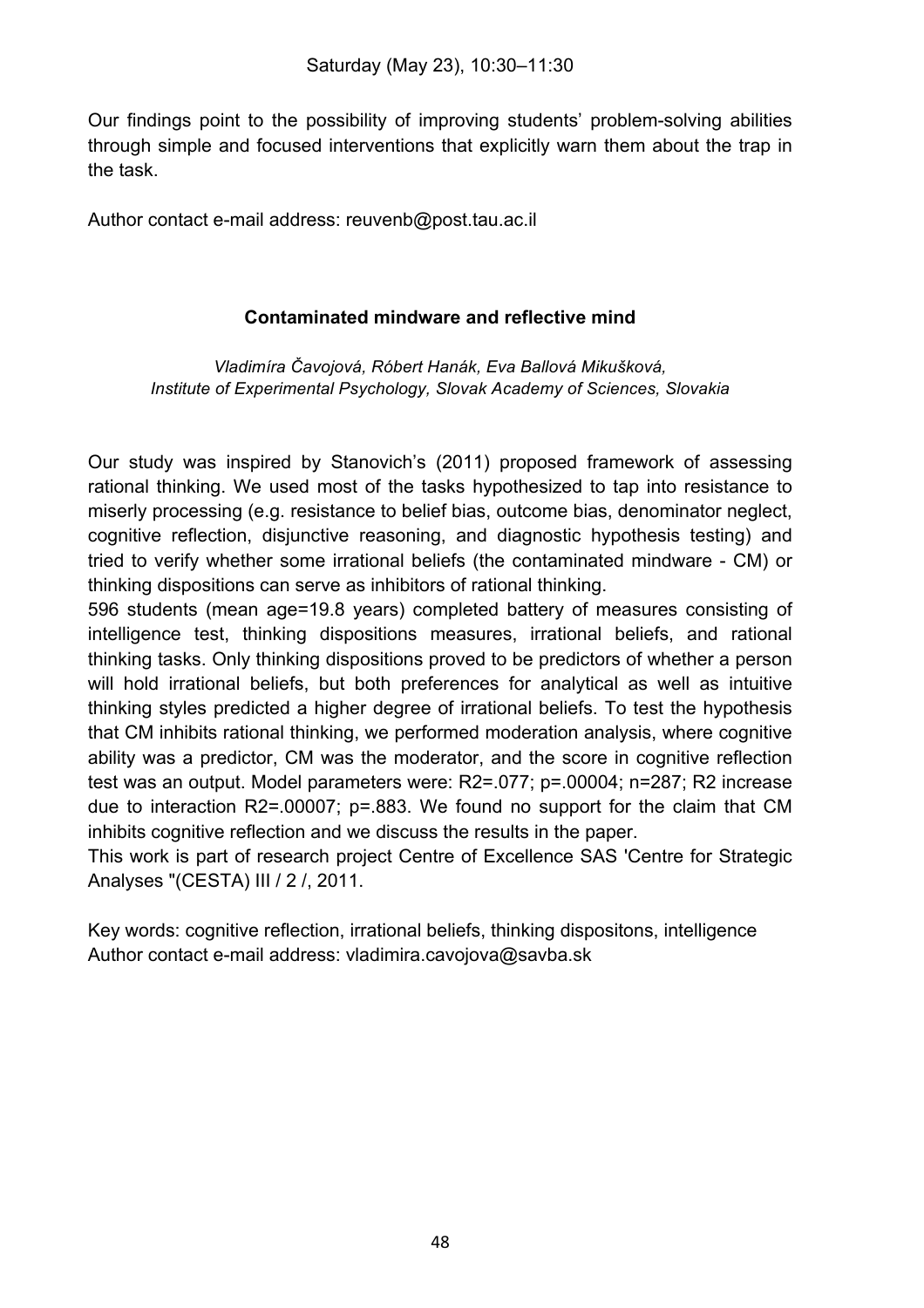# **The impact of social context on children's executive functioning and it's relationship to creativity**

*Paula Fischer, University of Edinburgh Nicolas Chevalier, University of Edinburgh Mark A. Runco, University of Georgia*

Executive Functioning (EF) refers to a problem-solving process that develops during childhood, with a shift from mainly reactive control to flexible engagement of reactive and proactive control with age. EF, similar to other cognitive functions, develops within social context. Children profit from being with an adult, an older child, or a peer in a variety of social contexts. Cooperation has been hypothesized to enhance goal maintenance which can lead to proactive behaviour, and competition has not yet been tested among pre-schoolers. In the current study, we examined whether a social context such as cooperation or competition would enhance pre-school children' scognitive control strategy from reactive to proactive control, using an AX-CPT continuous performance task. Furthermore, we implicated a 3D Alternate Uses Task to test divergent thinking, as a component of creativity. Our results indicated significant effects of condition. Both cooperation and competition enhanced children's executive performance, although they continued to use a reactive control strategy. We also found that children who performed more accurately in the executive functioning task showed a poorer performance in divergent thinking, suggesting that the lack of appropriate cognitive control strategy may be actually beneficial at this age in certain circumstances.

Key words: executive functions, social context, cooperation, creativity Author contact e-mail address: paula.fischer1989@gmail.com

# **14-month old infants represent others' beliefs about the number and identity of objects**

#### *Dora Kampis, Central European University, Hungary Ágnes Melinda Kovács, Central European University, Hungary*

*:*

Infants' understanding of others' beliefs has been investigated through a wide range of tasksWe tested the proposed limitations of infants' mindreading capacities that should not extend to beliefs regarding object identity or numerosity (Butterfill & Apperly, 2013). We used a manual search paradigm where infants search longer if they think there is still an object present (Feigenson & Carey, 2003). Infants saw a scene where 1 (in Study 1, 3 and 4) or 2 (in Study 2) objects were put into a box by Experimenter 1 (E1). Then a further object was added (Study 1), one was taken out (Study 2), exchanged to another object (Study 3), or transformed into another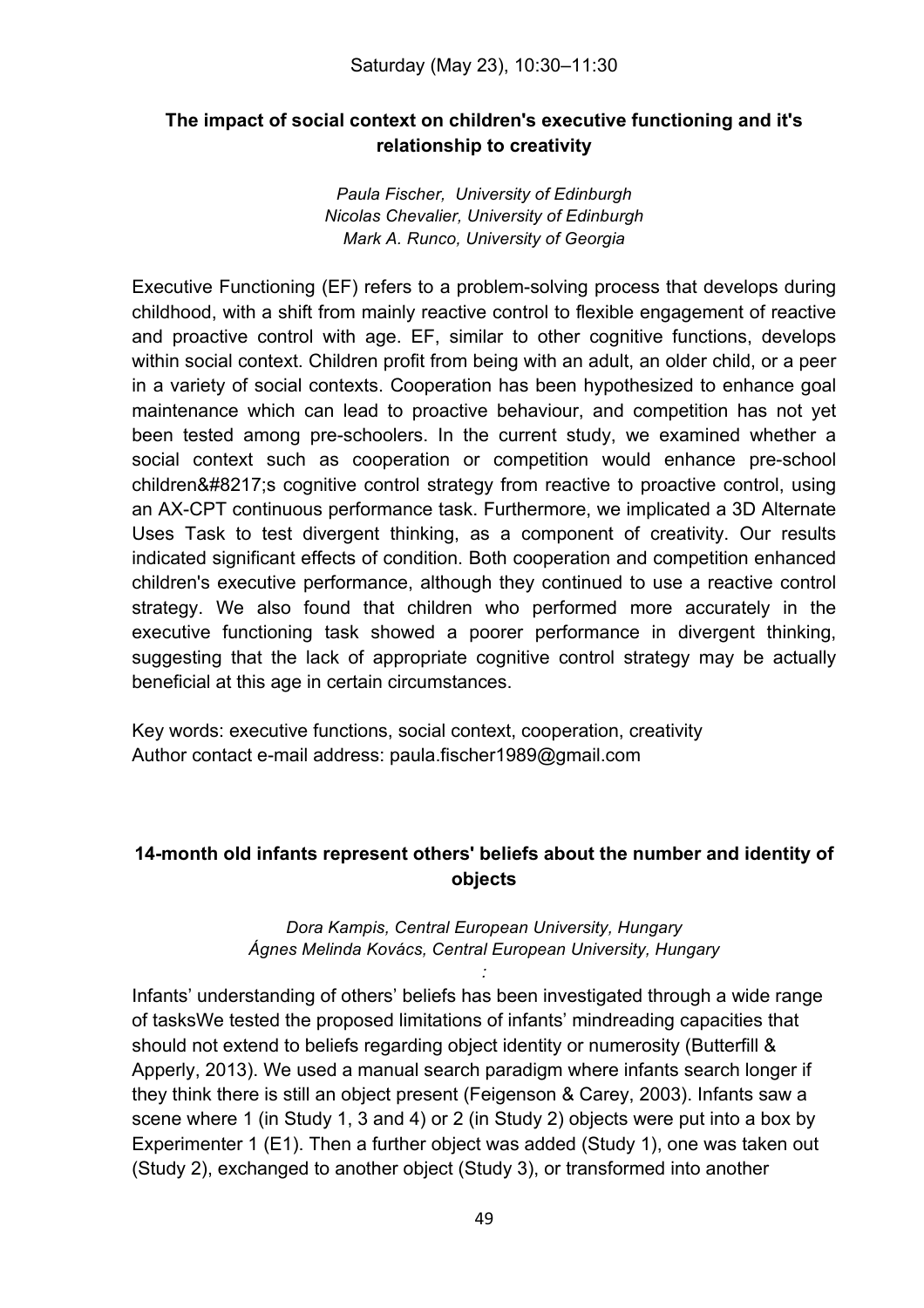appearance (Study 4) by Experimenter 2 (E2). During this E1 could be present (True Belief condition) or absent (False Belief condition). Finally, E1 took out one object from the box. We measured how long infants searched for an object. Results show that search times were influenced by the belief of E1 regarding the number of objects [0/1] remaining in the box. This suggests that infants successfully tracked the other person's belief when it involved multiple objects; while taking into account the identity of objects involved.

Author contact e-mail address:

#### **Metacognition and performance rating in spatial manipulation tasks**

*Roland Kasek, KRE Institute of Psychology, Hungary Szabolcs Takács PhD, KRE Institute of Psychology, Hungary Mónika Albu PhD, KRE Institute of Psychology, Hungary*

Aim: The aim of the study is to reveal how metacogniton promotes performance in basic spatial cognition tasks.

Method: The study examines the estimated performance of subjects grouped by profession (designers and non-designers) in four spatial manipulation tasks of increasing complexity (Kasek & Albu, 2014). The baseline task (Task1) is a modified Corsi where homogenous stimuli (dots) are displayed sequentially and requires correct localization. Task2 requires spatial recall of simultaneously displayed numbers in numeric order. Task3 repeats Task2 in self-paced timing (measured by inspection time; index A of metacognition). Task4 requires numeric interferenceinhibition and correct localization. After each task, subjects are asked to rate their performance in comparison with their virtual peers (index B of metacognition).

Results: Results show positive metacognition effect on localization in Task3 by index A. Subjects' estimations of their own and their virtual peers performance - measured by index B - were precise. However, based on the results, designers tend to somehow underestimate their own performance.

Conclusions: Metacognition plays an important role in basic spatial cognition, includes monitoring and estimation of both self and others performance. On the other hand, it seems that type of expertness (e.g. designers) can moderately affect metacognition effectiveness.

Key words: metacognition, performance rating, spatial cognition, expertness Author contact e-mail address: roland@kasek.com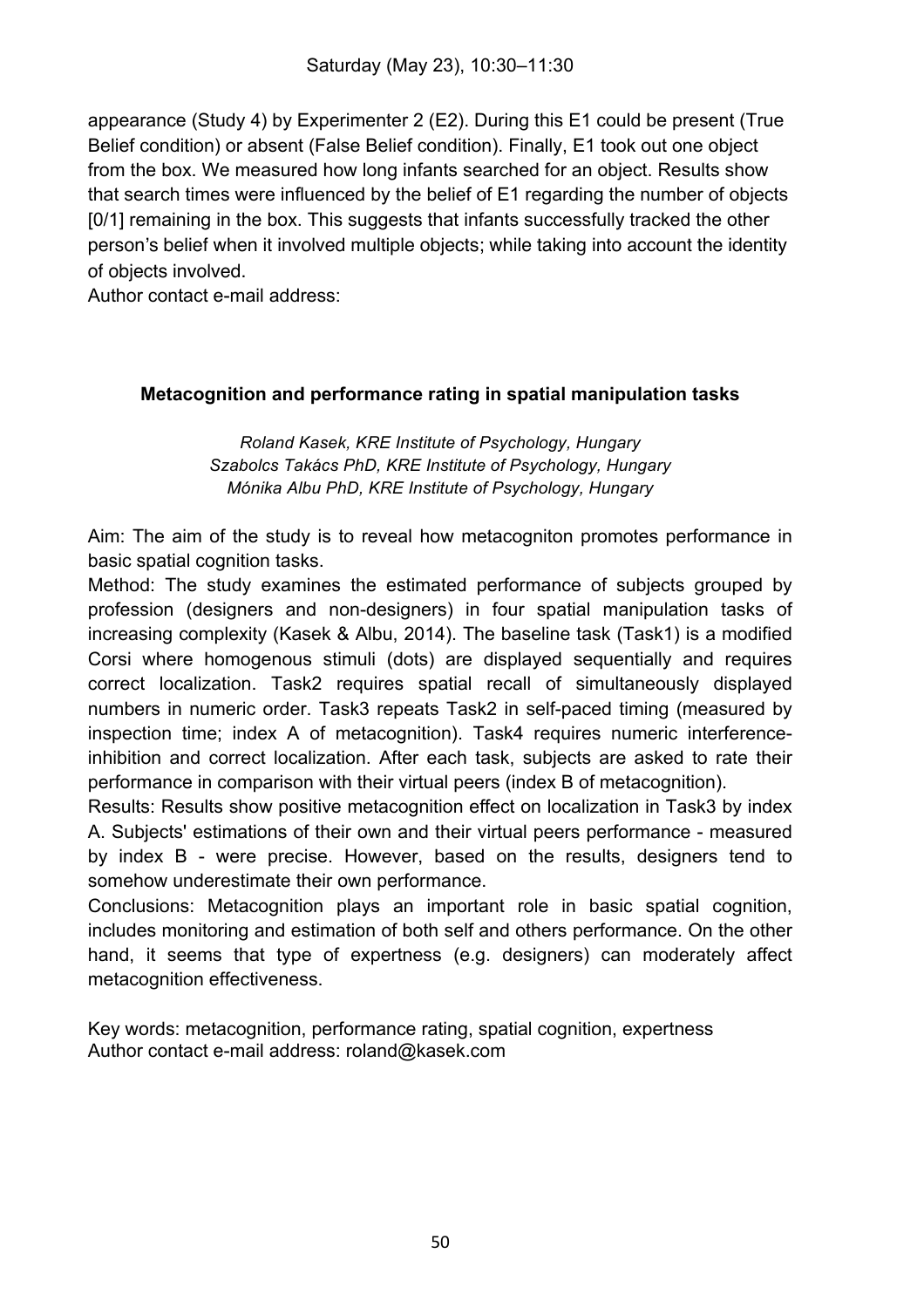#### **Negative numbers in elementary school**

*Kiss Orsolya, Budapest University of Technology and Economics, Hungary Krajcsi Attila, Eötvös Loránd University, Hungary*

In our research we assume that the understanding of the numbers derives from the system in which they are anchored. Our hypothesis is that children discover the meanings of number words based on their knowledge about the objects, number words being anchored in the understanding of the objects semantic system, and matching sets. Children are able to perform those numerical operations that can be performed on the objects as well. Furthermore we assume that numbers could be anchored to other semantic systems too. Using a different kind of anchoring we can expand the set of meaningful operations, because they can be transferred from the newly anchored semantic system to the numbers.

We test this model with the learning of negative numbers. We expect that in the case of the original object based analogy the negative numbers are hard to understand. However, anchoring the numbers to a spatial number line can help understanding the operations on negative numbers.

Participants included first and second graders (8 and 9 years olds). In order to test the two possible anchorings, we gave the children simple arithmetical operations such as addition and subtraction, using different counting tools: either number line or marbles. According to the results children make less error with number line than with marbles. This result is in a dissociation with our former result showing that younger children prefer objects over a number line for operations with natural numbers. We conclude that anchoring the abstract layer of numbers to several domains can extend the capabilities of numerical understanding. This multiple anchoring is a key component in abstract mathematical thinking and flexible numerical processing.

Key words: negative numbers, semantic system, anchoring Author contact e-mail address: kisorsolia@gmail.com

# **Low cognitive load and reduced arousal impede practice effects on executive functioning, metacognitive confidence and decision making**

*Sabina Kleitman, University of Sydney, Australia Simon A Jackson, University of Sydney, Australia Eugene Aidman, Defence Science and Technology Organisation, Australia*

We investigated the effects of low cognitive workload and the absence of arousal induced via external physical stimulation (motion) on practice-related improvements in executive (inhibitory) control, short-term memory, metacognitive monitoring and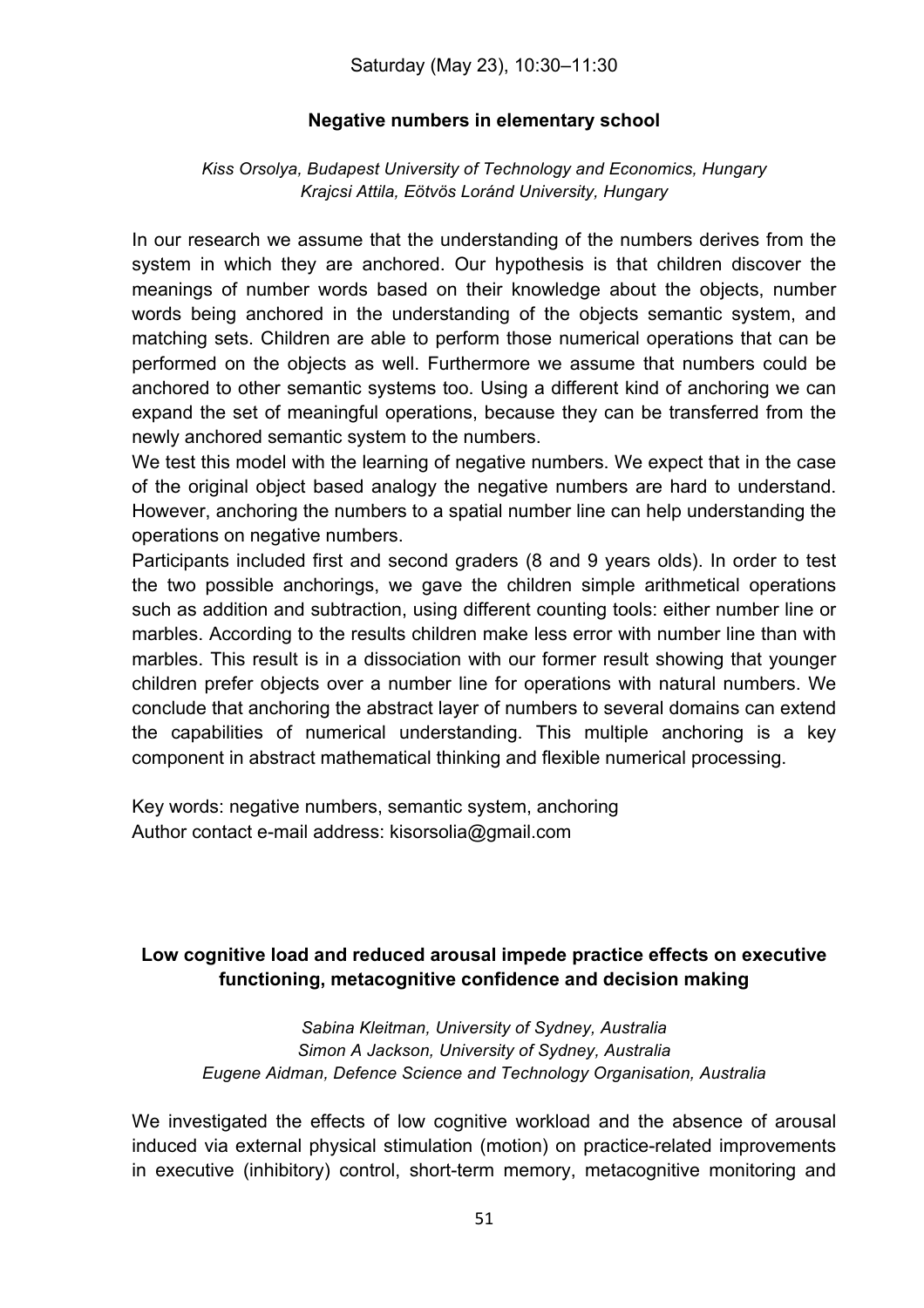decision making. Office workers (N=70) performed low and moderately engaging tasks in two successive 20-minute simulated drives and repeated a battery of decision making and inhibitory control tests three times – before, between and after drives. For half the participants, visual simulation was synchronised with (moderately arousing) motion. Others performed the same drive without motion. Performance significantly improved over the three test blocks, indicative of practice effects. Improvement was highest when both motion and moderate cognitive load were present. The same effects declined in the absence of motion or following a low cognitive workload task, suggesting two distinct pathways through which practicerelated improvements in cognitive performance may be hampered. Practice, however, degraded certain aspects of metacognitive performance, as participants became less likely to detect incorrect decisions in the decision-making test with each subsequent test block. Implications include consideration of low cognitive load and arousal as factors responsible for performance decline and targets for the development of interventions/strategies in low load/arousal conditions such as autonomous vehicle operations and highway driving.

The authors were funded by the Defence Capability Development Group Project Land 121 Phase 4 (http://www.army.gov.au/Our-future/Projects/Project-LAND-121) under the Research Agreement 558023.

Author contact e-mail address: sabina.kleitman@sydney.edu.au

#### **The Source of the Distance Effect in an Artificial Number Sequence**

*Petia S. Kojouharova, Eötvös Loránd University, Hungary Attila Krajcsi, Eötvös Loránd University, Hungary*

Distance effect in numerical cognition means that the closer two quantities are numerically, the more difficult it is to differentiate between them. However, instead of originating from the numerical meaning (i.e., values) of the numbers as in 5-2=3, the distance effect might reflect a surface characteristic such as the connection of the labels.

While the meaning and the label connections correlate in normal circumstances (e.g., in the Indo-Arabic notation), artificial number sequences with gaps (e.g., 1, 2, 5, 6) can dissociate the two properties. In a sequence with gaps the meaning model predicts that the distance effect changes with the values of the digits (e.g., the 2-5 distance is 3), while the label model predicts that the distance effect changes with the position of the digit in the incomplete series (e.g., the 2-5 distance is 1).

Participants learned artificial symbols for the 1, 2, 3, 7, 8, and 9 numbers and then compared them in pairs in which they had to choose the numerically larger number.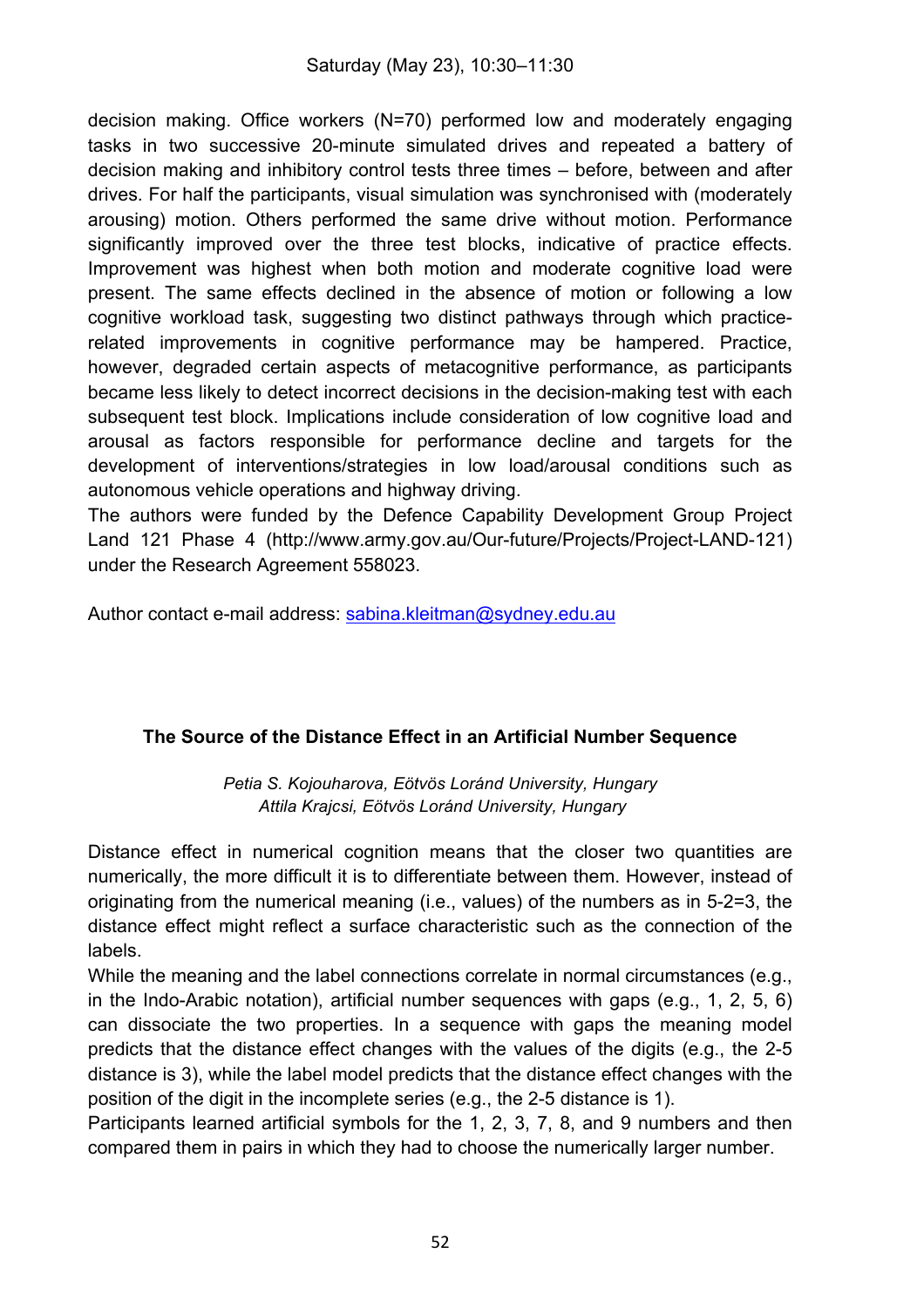Both models were able to explain our data to some extent, thus suggesting that both label and meaning jointly contribute to the distance effect.

Key words: numerical cognition, distance effect Author contact e-mail address: kojouharova.petia@ppk.elte.hu

# **The Trusting Twos: The epistemic weight attributed to communication increases during toddlerhood.**

*Mascaro Olivier, Central European University, Hungary; Agnes Kovacs, Central European University, Hungary*

We report data suggesting that the epistemic weight given to communicated information varies during development. Infants appear to be surprisingly reliant on communication, even when it conflicts with previous perception. Moreover, contrary to the view that children become more skeptical with age, we find that trust in communication increases during toddlerhood.

In Study 1, 15-month-olds have to find a toy hidden under one of two buckets. They first see where the toy is hidden, and later an informant tells them that the toy is in the other bucket. Contrary to what adults would do, children trust communicated information rather than their past perception, even when they have evidence that the communicator's belief about the toy's location is false. Controls indicate that children do not go along with what the informant tells them just to please her, and rather genuinely believe her.

Study 2 shows that human's trust in communication increases during the second year of life. In a setting identical to Study 1, twenty-four-month-olds trust communication even more than 15-month-olds.

Increased communicative abilities and opportunities to learn from others could justify the 'Trusting Twos', a developmental stage of heightened trust in communicated information.

Key words: trust, information integration, naive epistemology, communication Author contact e-mail address: olivier.mascaro@gmail.com

# **Is writing metarepresentational?**

#### *Olivier Morin, KLI Institute, Klosterneuburg, Austria*

The standard view of writing, dating back to Aristotle, sees writing as a derivative code: a secondary representation of a natural language. This view has been challenged. It has been noted that writing cannot be said to represent speech, but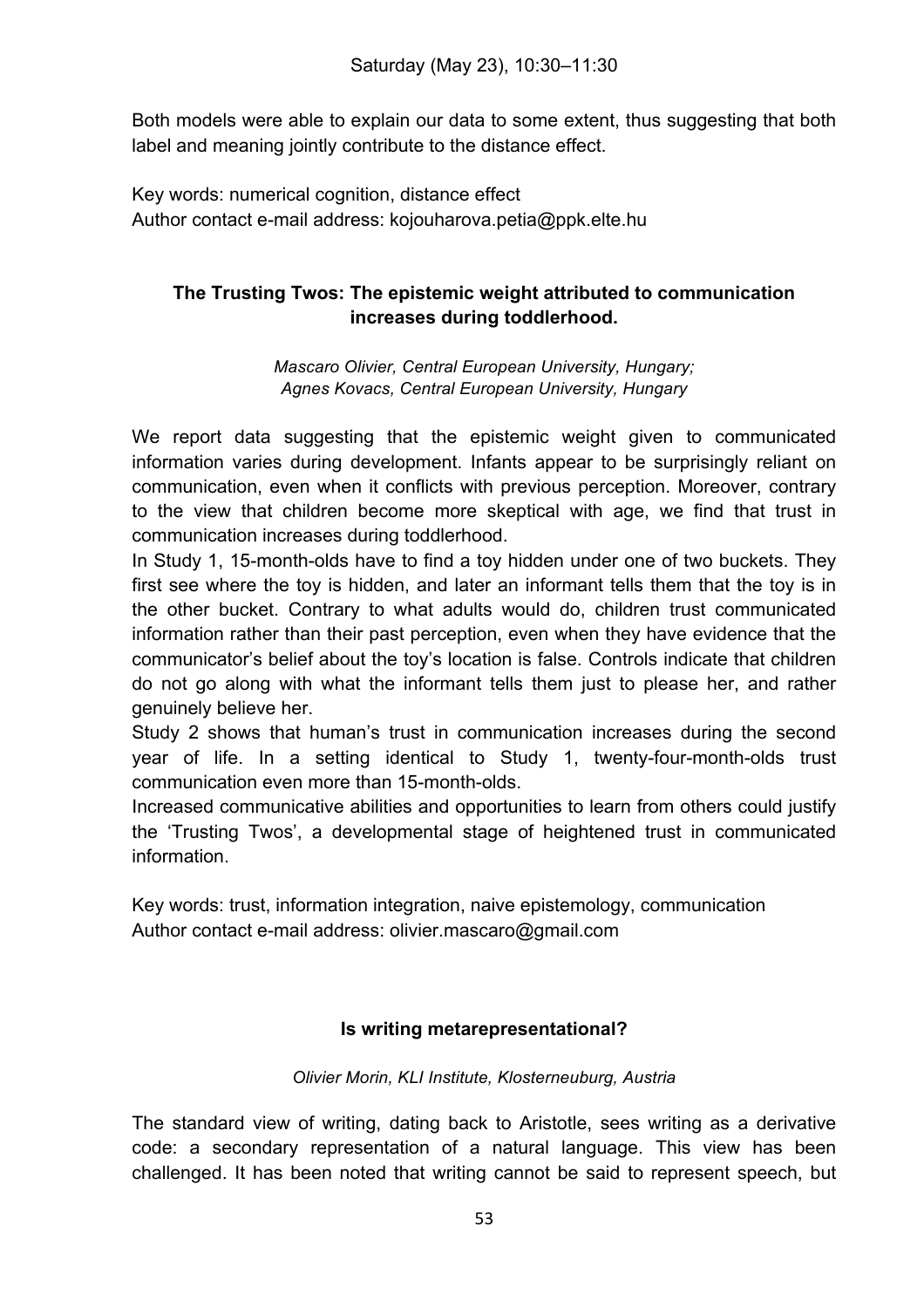rather, more abstract properties of natural language.s The status of visual codes such as pictographies, mathematical or musical notations, etc. can also be discussed in this connexion. This poster will defend a revamped version of the standard, aristotelian thesis. Writing will be defined as a general-purpose visual code for asynchronous communication. It is distinct from both sign language (which is attached to synchronous communication) and specialised graphic codes. I will offer a conjecture as to why general-purpose codes for asynchronous communication tend to be backed by a natural language.

Key words: writing, language, semiotics Author contact e-mail address: olivier.morin@kli.ac.at

# **Affect and Metacognition: Confidence (in)Sensitivity When Feeling Happy**

*Yael Sidi, The Technion – Israel Institute of Technology, Israel Rakefet Ackerman, The Technion – Israel Institute of Technology, Israel Amir Erez, University of Florida, Florida*

The relationship between positive affect and metacognition has been scarcely studied. The present research examined the influence of induced positive affect on metacognitive processes while answering challenging general knowledge questions. Participants were induced with positive or neutral affect by a picture-tagging task. Based on previous findings, we expected positive affect to facilitate memory search and boost confidence compared to a neutral affective state. Our aim was to examine whether this confidence boost would reliably reflect task-related performance fluctuations. Two manipulations took place for influencing performance without effecting actual knowledge: answering format and social motivation. We hypothesized that positive affect will generate insensitivity of confidence ratings to task-related performance fluctuations. All predictions were supported. In particular, positive affect did enhance performance and confidence relative to the neutral affect. However, compared to the neutral affective state, under positive affect participants exhibited larger overconfidence and were less sensitive to performance fluctuations. Our results suggest that although positive affect facilitates cognitive performance, it impairs metacognitive monitoring. Practical and theoretical implications for both affect and metacognition bodies of literature are discussed.

Key words: positive affect, metacognitive monitoring, general knowledge, overconfidence

Author contact e-mail address: yaelsidi@tx.technion.ac.il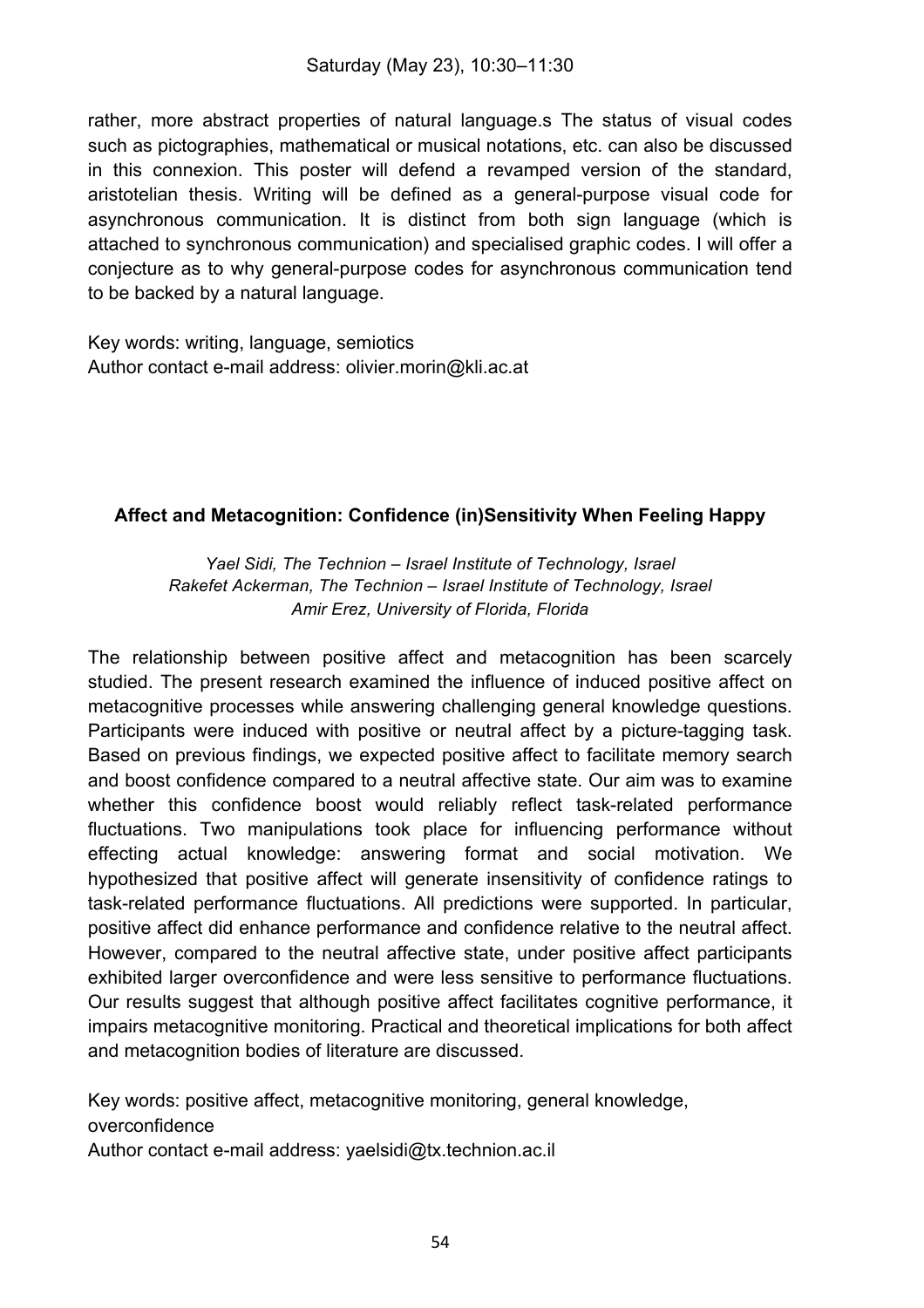# **The Roles of Intention and Belief on Mood**

*Sabina Skubic, University of Ljubljana, Slovenia Alexander Batthyany, University of Vienna, Austria*

My empirical study was set to explore whether eating apples blessed by Hare Krishna would enhance mood more than eating ordinary apples and how belief on which apples you receive influence your mood. 20 participants were randomly assigned into two groups, one receiving blessed and one non-blessed apples, which was not revealed until after the experiment. They filled out a questionnaire before eating apples which measured sensory processing sensitivity, an impact of their mindset on their mood, religious and paranormal beliefs, their mood in that moment and general likeness of apples. After eating given apples they indicated which apples they thought they received and filled out the PANAS questionnaire, measuring their mood just after receiving apples.

Analysis of the results is still in the process. Participants are to be divided into four groups, depending on which kind of apples they received and on their beliefs of which apples they have received. My hypothesis is that apples treated with good intention improve mood more than ordinary apples and that belief and intention interact, meaning that belief that one is eating a blessed apple improves mood more if the apple is truly blessed.

Key words: intentional food, mind-set, belief, mood Author contact e-mail address: sabina.skubic@gmail.com

#### **Metacognition at a collective level**

*Tobias Störzinger, University of Stuttgart*

Metacognition, understood as the epistemic self-evaluation of cognitive processes, enables humans to prospectively predict the outcome of mental actions and retrospectively decide whether a performed mental action was successful. Since many philosophers have argued that cognition can also be identified at a level 'above the individual', namely at a distributed or collective level, it is worth asking whether the possibility of being distributed or collective also applies to metacognition. I.e., are there any forms of collective or distributed epistemic self-evaluations that let collectives or distributed systems somehow control and monitor their cognitive processes? List and Pettit have argued that group reasoning is only possible within an 'informal organizational structure' and that explicit and formal organizational structures can only establish e.g., consistency by aggregating individual beliefs through a special way of voting. Contra List and Pettit I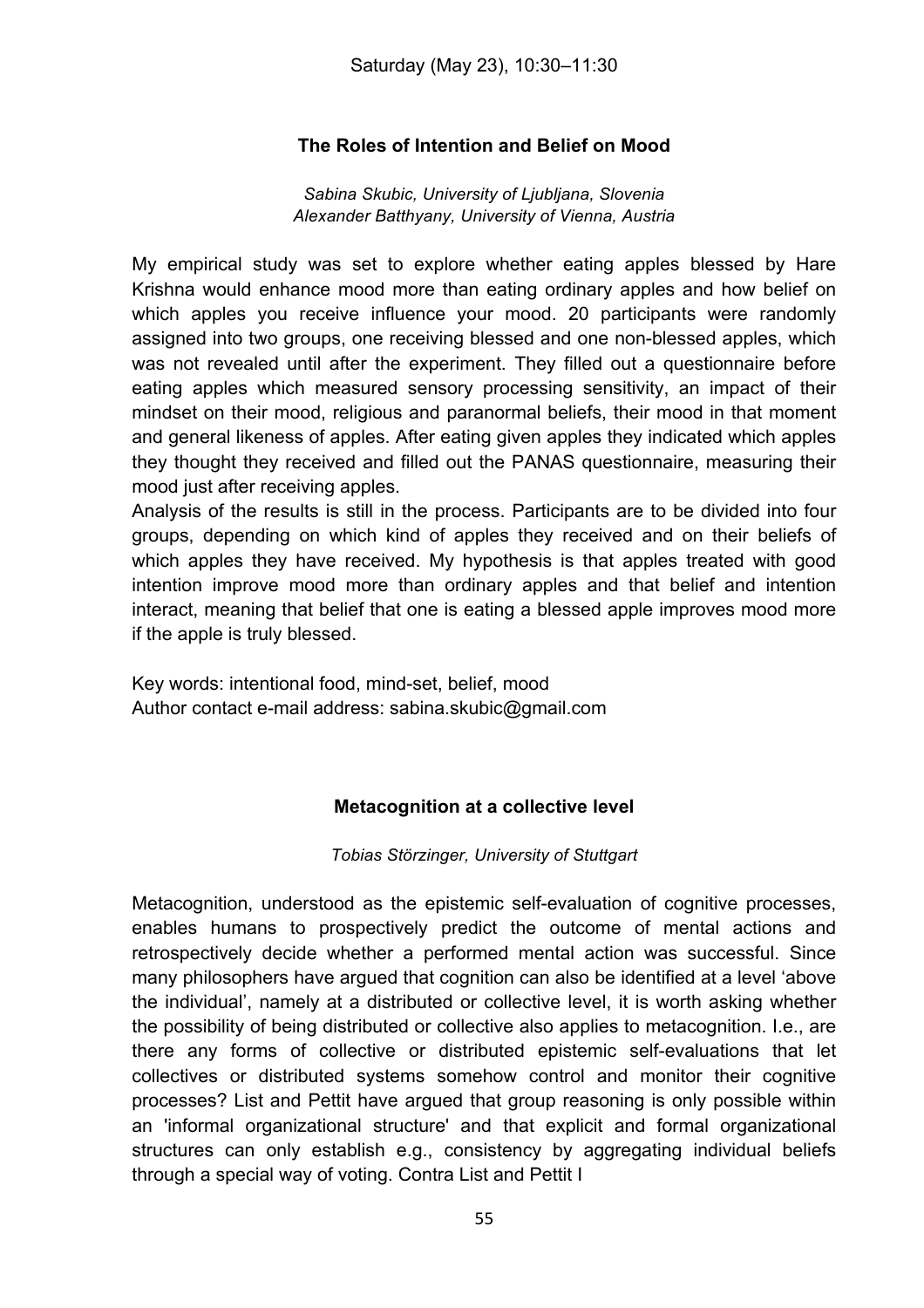argue that a (metacognitive) deliberative process can also be a vital part of 'explicit organizational structures' because the process of generating individual beliefs, upon which the collective beliefs supervene, is not an individualistic and isolated truth tracking mechanism but a collective exchange of arguments. The metacognitive function of a collective is then realized through deliberation before voting to generate a group belief.

Key words: Collective Metacognition, Distributed (Meta-)cognition Author contact e-mail address: Tobias.Stoerzinger@philo.uni-stuttgart.de

#### **On the cognitive biases as cognitive territories outside positive manifold continent**

#### *Predrag Teovanović, University of Belgrade, Republic of Serbia Lazar Stankov, Australian Catholic University, Australia*

Study was aimed to address questions of generality of individual differences in cognitive biases and their reducibility to other well-known cognitive measures. Heterogeneous set of seven cognitive biases was selected (belief bias, anchoring effect, overconfidence bias, hindsight bias, outcome bias, base rate neglect, and sunk cost effect) and tests for the measurement of individual differences in these biases were designed. They were computer administered to participants (N=243) together with Raven's Matrices, Swaps, 3D Space, Vocabulary, Analogies, Synonyms-Antonyms, Need For Cognition, Intellect/Openness, and Cognitive Reflection Test.

Mean bias scores deviated from normative values by between 1.64 and 3.58 standard deviations, indicating large effects of normatively irrelevant variables. Cronbach's alphas were above .70 for all measures but hindsight bias, thus suggesting that individual differences in susceptibility to cognitive biases can be reliably measured. However, their generality was very low. Correlations among bias measures were small (r's<.20) and both positive and negative Also, only some of them were related to measures of intelligence and CRT (r's<.25), none was related to NFC and O/I. In sum, results indicate that main part of reliable variance in susceptibility to cognitive biases is unique and support the conclusion that processes captured by cognitive biases are diverse.

Author contact e-mail address: teovanovic@gmail.com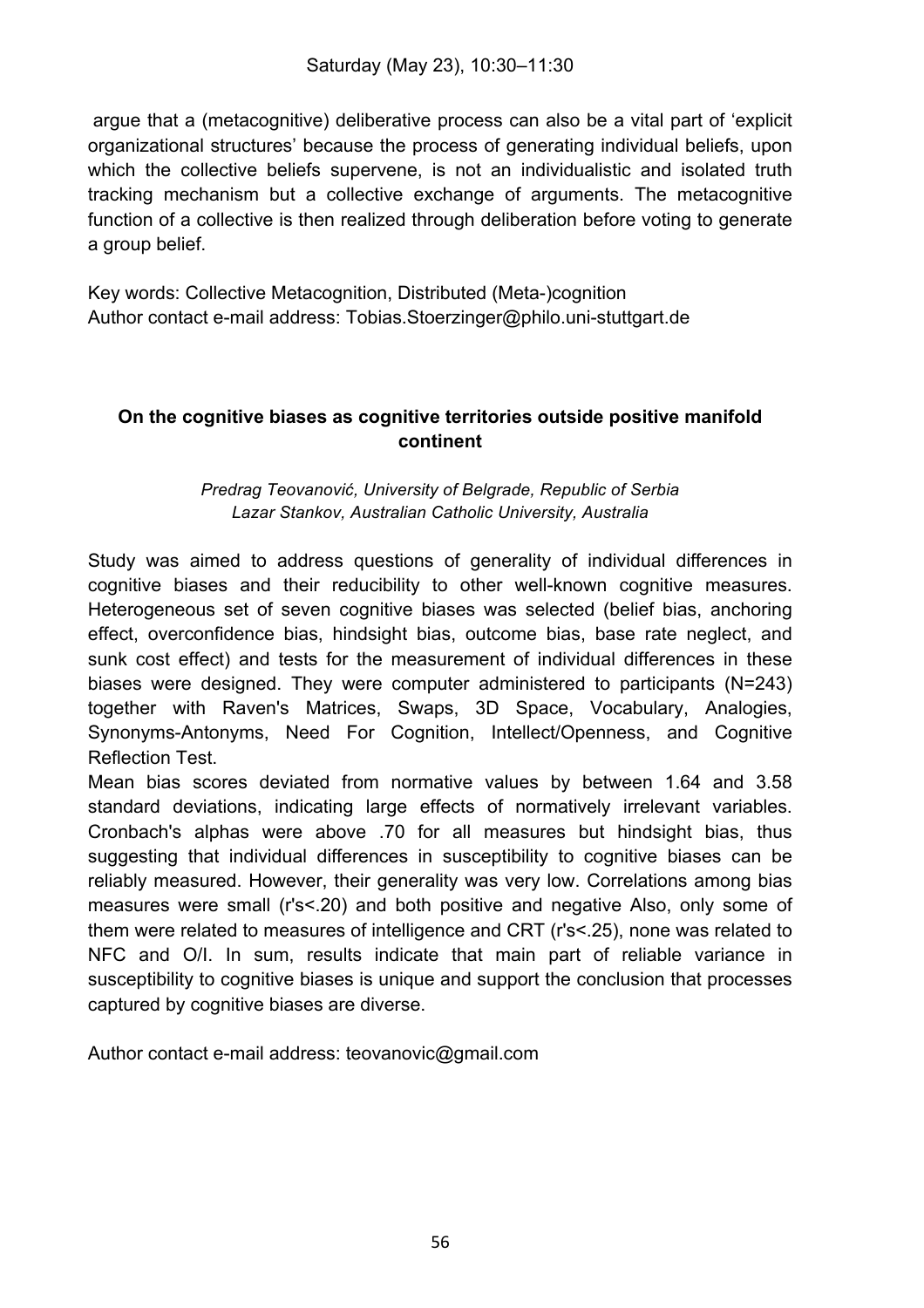#### **The development of metacognitive monitoring-control processes in adolscence**

*Nike Tsalas, Ludwig Maximilian University of Munich, Germany Markus Paulus, Ludwig Maximilian University of Munich, Germany Beate Sodian, Ludwig Maximilian University of Munich, Germany*

The interplay between metacognitive monitoring and control improves during childhood, such that 9- but not 6-year old children allocate more study time to difficult than to easy learning pairs. The current study explored whether such self-regulation continues to develop in adolescence and whether participants perform differently under self-paced and timed conditions. We tested a group of 10- (N=31) and 14-year olds (N=29) and adults (N=29) in a within-subjects design. In each of two consecutive blocks, participants first monitored their learning of easy and difficult picture pairs through Judgments of Learning (JoL) and then studied the first set of pairs in a selfpaced manner and the second set of pairs under time pressure. Results showed that in both conditions all age groups allocated more study time to items with low than with high JoL. The return-rate of learning (proportion of items correct/time invested) showed that adults studied in a more efficient manner compared

 to 10- and 14-year olds. Moreover there was a higher learning rate in the timed, compared to the self-paced condition for all age groups. These results suggest that efficient study time allocation continues to develop in adolescence and that even adults labour in vain when time is abundant.

Research funding from the National Research Fund Luxembourg and partly from a European Research Council (ERC) advanced grant (Project 269616).

Author contact e-mail address: Nike.Tsalas@psy.lmu.de

# **When problem solving meets metacognition: thinking about writing before doing it.**

*Rosa Volpe, Université Nice Sophia Antipolis, France Lucile Chanquoy, Université Nice Sophia Antipolis, France*

Introduction:

Writing is a complex task requiring the triggering of problem solving abilities (Alamargot & Chanquoy, 2001). The role metacognition plays on the written processes has met little attention within this field of research, with few exceptions.

Goal of the experiment: This study addresses the following questions : can primary school children develop metacognitive knowledge about writing? It predicts that encouraged to develop metacognitive knowledge about writing, young children should manage to integrate such knowledge into their productions. Method: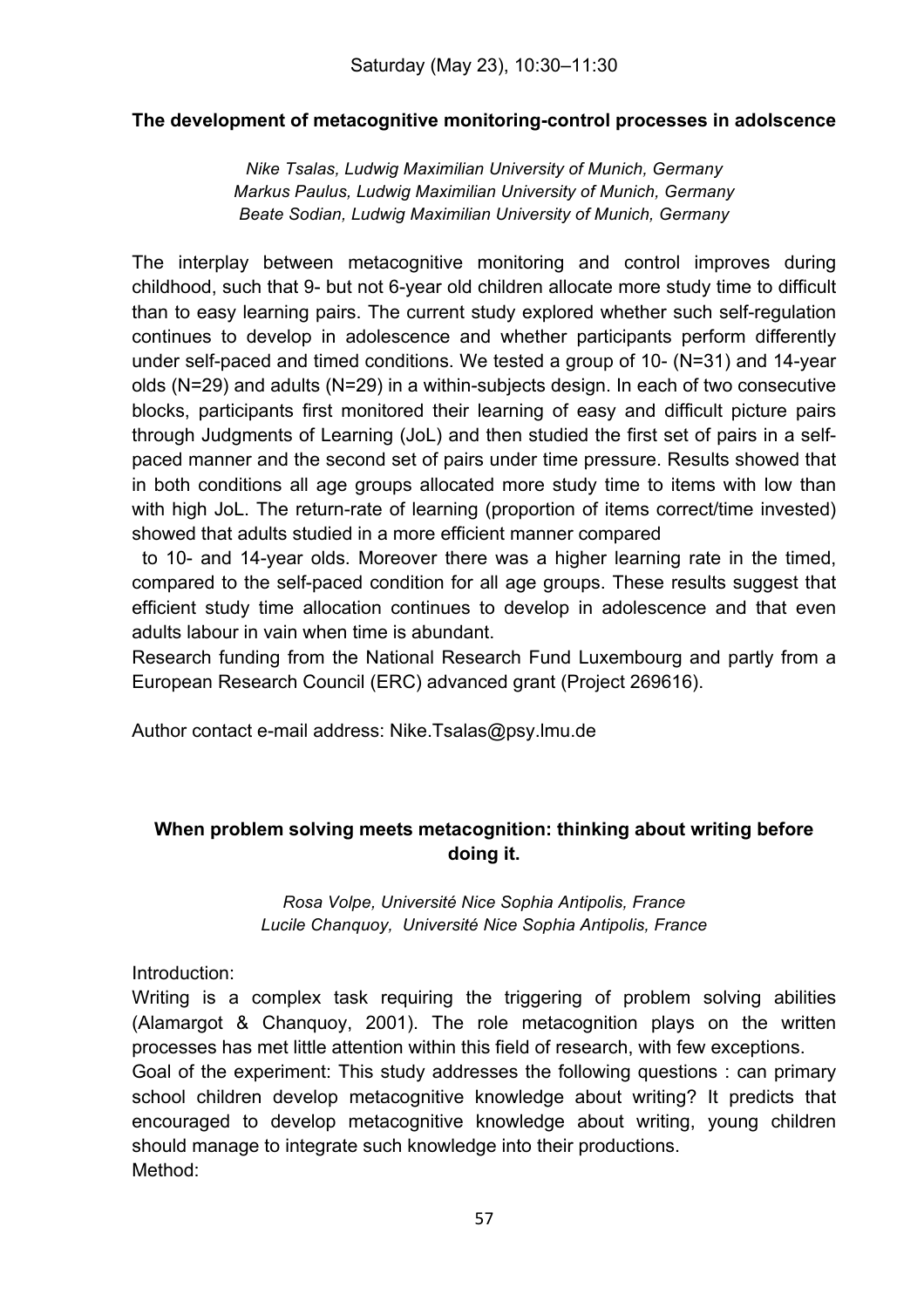Subjects: Third, Fourth and Fifth graders participated to this study and were divided into experimental and control group.

Material: 4 metacognitive questionnaires on the process of writing for the experimental group. 4 questionnaires about the writing process for both groups.

Procedure: Before answering to the open questions about writing experimental group children had to mark their agreement/disagreement with the statements within each metacognitive questionnaire which aimed at developing their metacognitive awareness and knowledge about writing.

Results:

Results show that the children within the experimental group became metacognitively aware, and they integrated such metacognitive knowledge into their answers to the questions. Compared to the control group, the experimental group integrated a higher number of metacognitive items into their productions.

Author contact e-mail address: rosa.volpe@unice.fr

# **The Effect of Explicit and Implicit Category Learning on Classification Accuracy and Confidence**

*Valnea Žauhar, Department of Psychology, Faculty of Humanities and Social Sciences, Rijeka, Croatia; Igor Bajšanski, Department of Psychology, Faculty of Humanities and Social Sciences, Rijeka, Croatia; Dražen Domijan, Department of Psychology, Faculty of Humanities and Social Sciences, Rijeka, Croatia;*

The aim of study was to investigate how activation of explicit and implicit categorization systems during learning affects classification accuracy and confidence judgments in the later test phase. One group of participants was informed about the correct classification rule at the beginning of the learning phase (rule condition). Another group was never informed about the rule (no-rule condition).

In the test phase, old and new items were presented. New items differed from the old items with respect to transfer type (good or bad) and item consistency (consistent or inconsistent). Good transfer items belonged to the same category as their old twin item, while bad transfer items belonged to the opposite category. Consistent items were highly similar to their old twins, while inconsistent items were less similar.

In the rule condition, the results showed that neither transfer type nor item consistency affected classification accuracy or confidence judgments. In the no-rule condition, the results showed that transfer type affected accuracy, but not confidence. On the other hand, item consistency affected confidence but not accuracy. The results suggest that explicit category learning system is activated in